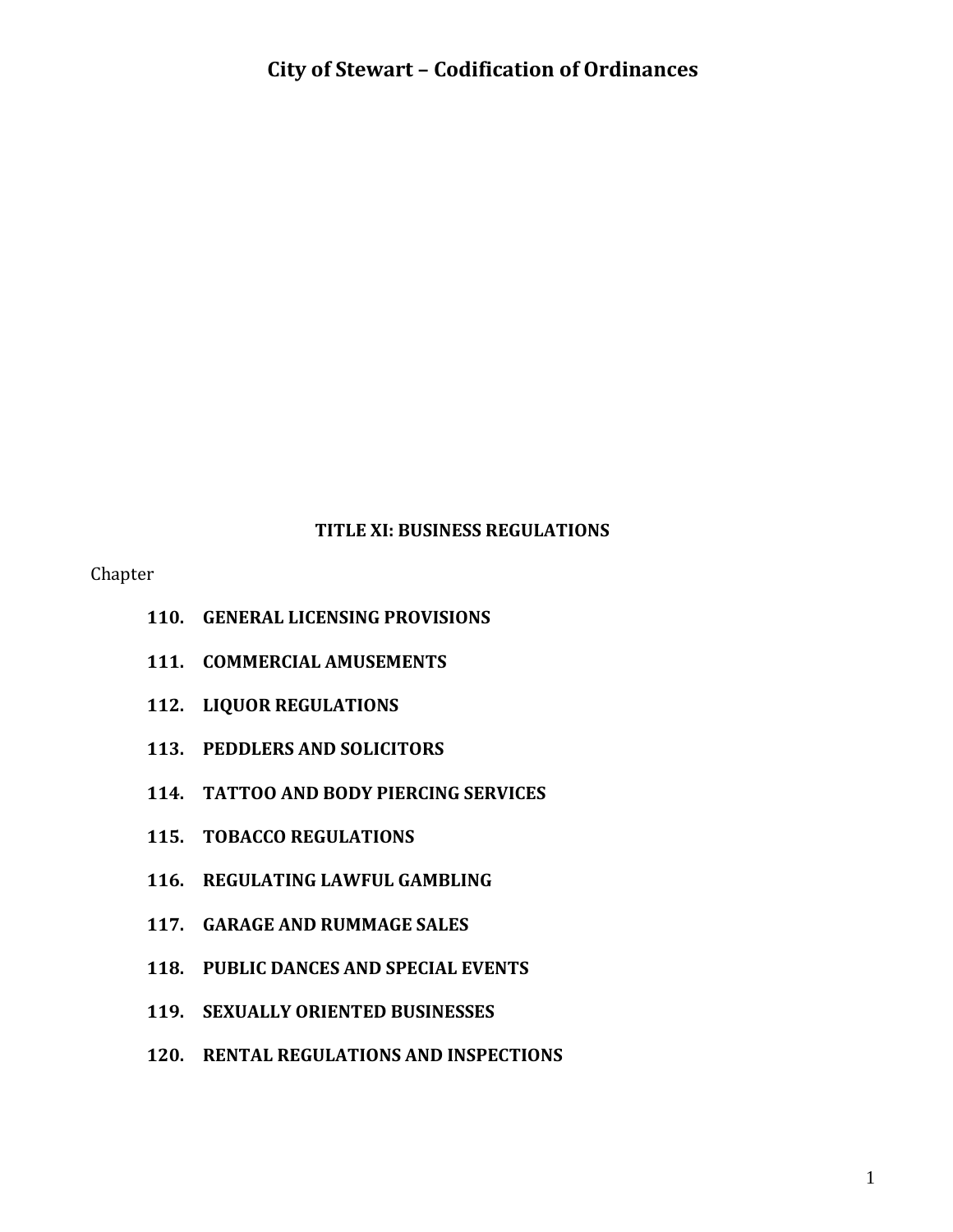#### **CHAPTER 110: GENERAL LICENSING PROVISIONS**

Section

- 110.01 Licenses required to engage in certain businesses
- 110.02 Application for license
- 110.03 Issuance of license
- 110.04 Date and duration of license
- 110.05 License not transferable
- 110.06 License certificate to be displayed
- 110.07 Revocation or suspension
- 110.08 Appeal and review

### **§ 110.01 LICENSES REQUIRED TO ENGAGE IN CERTAIN BUSINESSES**

No person shall engage in any of the trades, businesses or professions for which licenses are required by Title XI of this code or by any other ordinance of the city or provision of this code without first applying for and obtaining a license from the City Clerk-Treasurer or other duly authorized issuing authority.

### **§ 110.02 APPLICATION FOR LICENSE**

- (A)All original applications for licenses, unless otherwise specifically provided, shall be made to the City Clerk-Treasurer or other authorized official in writing upon forms to be furnished by him or her and shall contain:
	- (1) The applicant's full name, address and telephone number and the full name of each officer, partner or business associate, if applicable;
	- (2) His or her present occupation and principal place of business;
	- (3) His or her place of residence for the preceding five years;
	- (4) The nature and location of the intended business or enterprise;
	- (5) The period of time for which the license is desired;
	- (6) A description of the merchandise, goods or services to be sold;
	- (7)If a motor vehicle is to be used, a full description of the motor vehicle, including the make, model, year, color, license number and vehicle registration (VIN) number of the vehicle; and
	- (8) Other information concerning the applicant and his or her business as may be reasonable and proper, having regard to the nature of the license desired.
- (B)Any change in the information required by division (A) of this section must be reported to the City Clerk-Treasurer or other authorized official within 14 days of that change.
- (C) Renewal of an annual license may be granted to a licensee in good standing on the basis of the original application, unless otherwise provided. However, if a request for renewal is not submitted to the City Clerk-Treasurer or other authorized official within 21 days after the date of expiration for the preceding license, the applicant must fill out an original application.
- (D)With each original or renewal application, the applicant shall deposit the fee required for the license requested.
- (E)It shall be unlawful to knowingly make any false statement or representation in the license application.

### **§ 110.03 ISSUANCE OF LICENSE**

Upon receipt of an application for a license, accompanied by the proper fee if approval by another officer or department is not required, the City Clerk-Treasurer, shall deposit the fee in the General Fund of the city and issue to the applicant a proper license certificate signed by the City Clerk-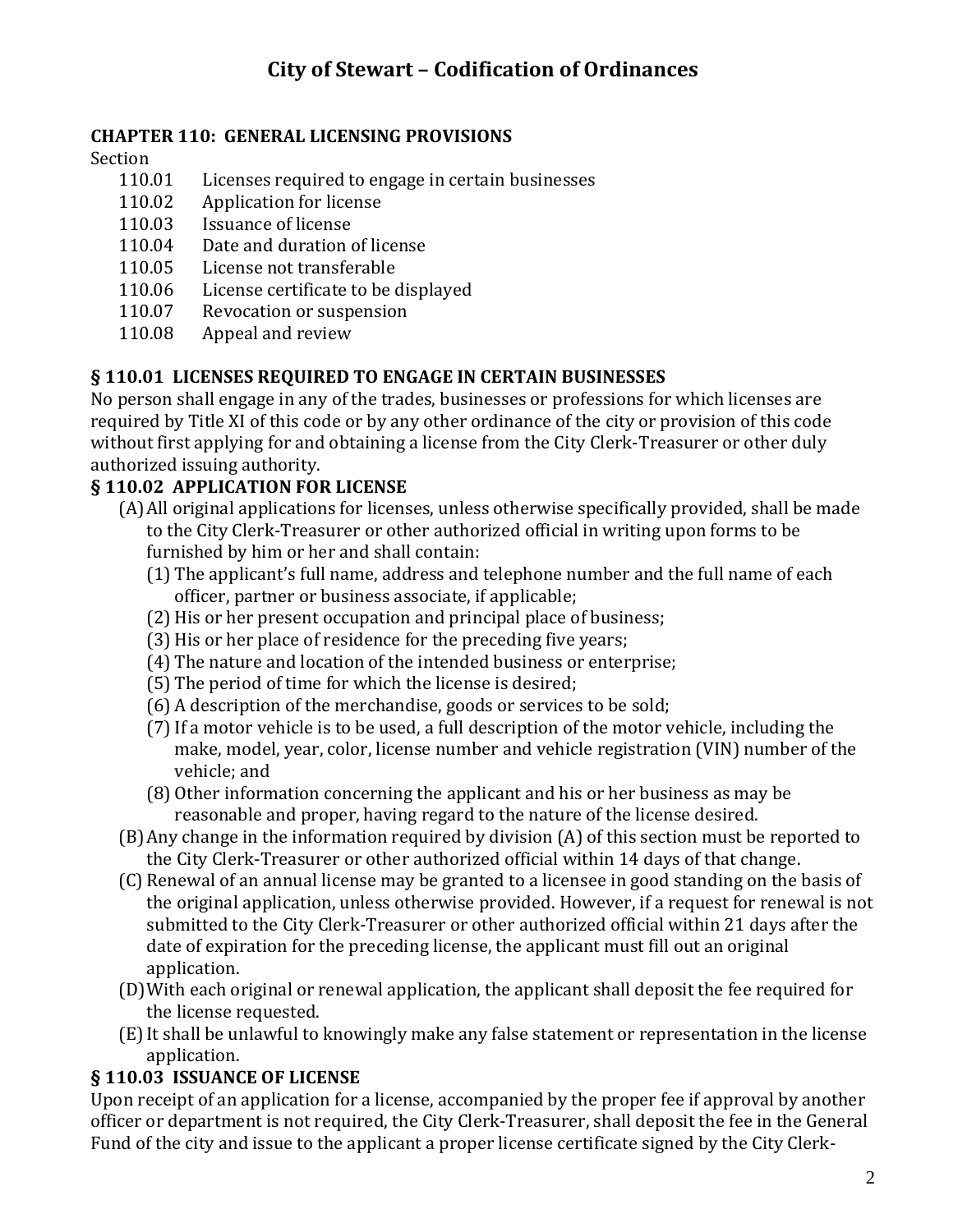Treasurer.

### **§ 110.04 DATE AND DURATION OF LICENSE**

A license shall not be valid beyond the expiration date therein specified and, unless otherwise provided, shall not extend beyond December 31 of the year issued. However, at any time after December 1, licenses may be issued for the next calendar year. Unless otherwise specified, the full annual fee will be required of licensees irrespective of the date of issuance of the license.

### **§ 110.05 LICENSE NOT TRANSFERABLE**

Every license shall be issued to a real party in interest in the enterprise or business and unless otherwise provided, no license shall be assigned or transferred.

#### **§ 110.06 LICENSE CERTIFICATE TO BE DISPLAYED**

Every licensee carrying on business at a fixed location shall keep posted in a prominent place upon the premises the license certificate. Other licensees shall carry their licenses at all times and, whenever requested by any officer or citizen, shall exhibit the license.

### **§ 110.07 REVOCATION OR SUSPENSION**

- (A)Any license may be suspended or revoked by the City Clerk-Treasurer or City Council at any time for the following reasons:
	- (1) For conditions or considerations which, had they existed at the time of issuance, would have been valid grounds for its denial;
	- (2) For any misrepresentation of a material fact in the application discovered after issuance of the license;
	- (3) For any misrepresentation or materially false statement made in the course of carrying on the trade, business or profession;
	- (4) For violation of any provision of this chapter or other federal, state or municipal law or ordinance relating to the operation of the business or enterprise for which the license has been issued; or
	- (5) Upon conviction of a licensee for any federal, state or municipal law or ordinance involving the creation of a nuisance, a breach of the peace, interference with the rights of property owners or any other offense constituting a threat to the public health, safety, morals or general welfare of the public.
- (B)The suspension or revocation shall become effective upon notice served upon the licensee. The notice shall contain a written summary of the reasons for the suspension or revocation and a statement concerning the right to appeal the decision. The notice shall be delivered by certified mail, return receipt requested, to the address given on the licensee's application.

### **§ 110.08 APPEAL AND REVIEW**

In case any applicant has been denied a license by the City Clerk-Treasurer or if his or her license has been suspended or revoked by the City Clerk-Treasurer, the applicant or licensee shall within ten business days have the right to appeal to the City Council from the denial, suspension or revocation. Notice of appeal shall be filed in writing with the City Clerk-Treasurer or other authorized official. Notice of appeal shall be filed in writing with the City Clerk-Treasurer. Unless a regular meeting of the City Council at which the appeal can be heard is scheduled within 21 days after receiving the notice of appeal, the Mayor shall schedule a special meeting of the City Council for the hearing within the 21-day period. Three members of the City Council shall constitute a quorum to hear the appeal. The appellant may appear and be heard in person or by counsel. If, after hearing, a majority of the members of the City Council present at the meeting declare in favor of the applicant, the license shall be issued or fully reinstated as the case may be; otherwise the suspension or revocation shall become final.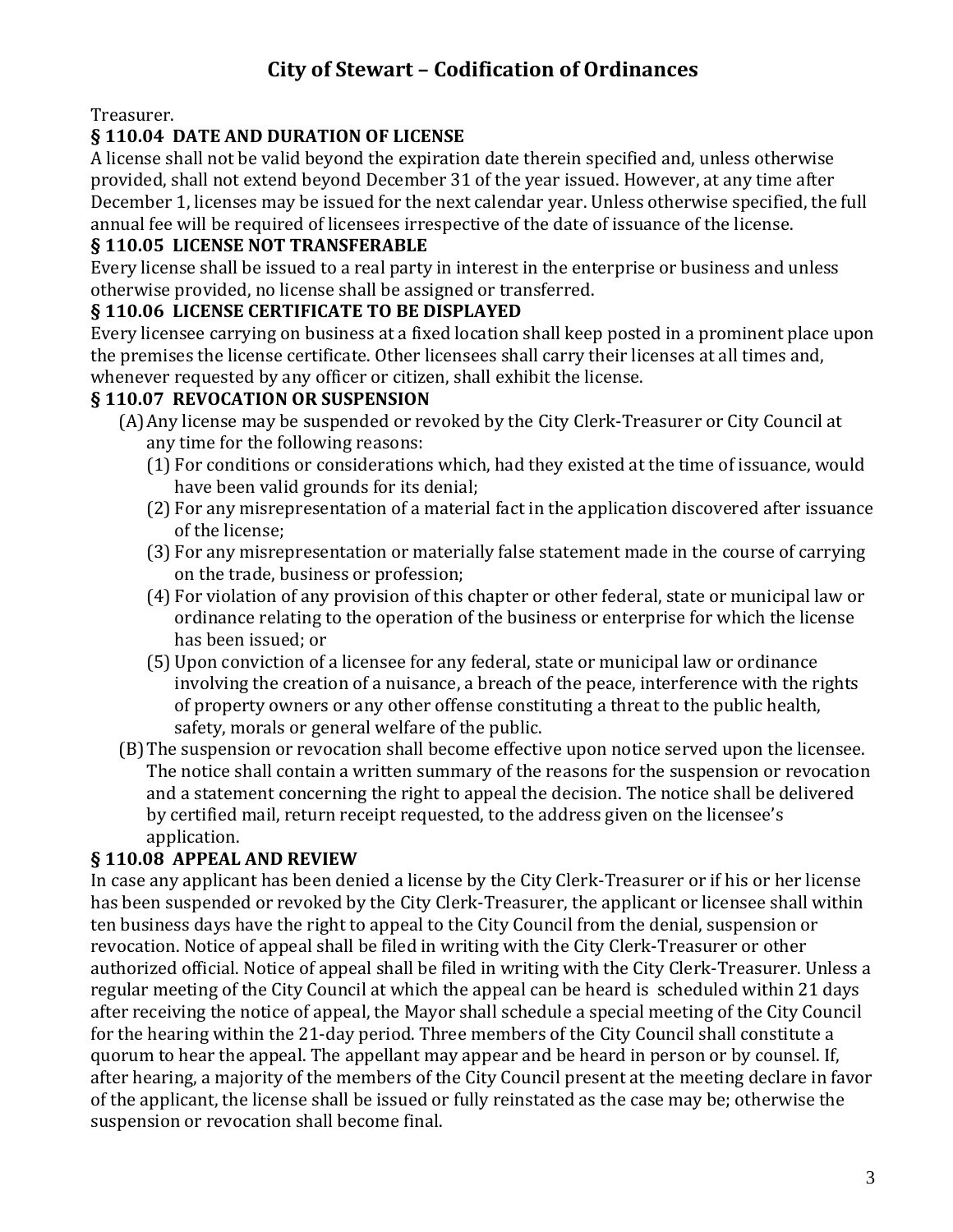#### **CHAPTER 111: COMMERCIAL AMUSEMENTS**

#### Section

- 111.01 Bowling; billiards and pool
- 111.02 Circuses, carnivals, shows and other entertainment
- 111.03 Amusement devices
- 111.04 Deposit required
- 111.05 License fee for public entertainment or exhibition
- 111.06 Amusement rides

### **§ 111.01 BOWLING; BILLIARDS AND POOL**

Each proprietor of a billiard or pool table or of a bowling alley or a combination of both shall pay an annual license fee in an amount established by the city.

#### **§ 111.02 CIRCUSES, CARNIVALS, SHOWS AND OTHER ENTERTAINMENT**

- (A)(1) Pursuant to M.S. §437.07, as it may be amended from time to time, each person, desiring to conduct, stage or give a circus, carnival, theatrical exhibition, public show, athletic game or other entertainment, for which there is a charge for admission, shall first obtain a license and pay the license fee or fees as established by the city.
	- (2) Local school entertainment, charitable organizations, lecture courses and lectures on historic, literary or scientific subjects are not subject to the provisions of this section; provided, that the entertainment is not for profit.
- (B)In addition to any other requirements, the applicant for a license shall give at least one week's notice in writing to the City Clerk-Treasurer or other authorized official, stating the dates of the performances and the location at which the performances are to be presented. The City Clerk-Treasurer shall give his or her consent to the issuance of the license if he or she deems that the location is suitable for the purpose; that it will properly accommodate the patrons; that the nature of the performance or exhibition does not pose a threat to the health, safety or general welfare of the public; and that the use of the location will not create too great a burden upon the Police Department or the Fire Department.
- (C) No circus, carnival, theatrical exhibition, public show, athletic game or other entertainment shall be given for more than two consecutive days, except in cases where the City Council by resolution allows a longer period or where the exhibition is to be conducted on municipal property and the use thereof for a longer period shall have been approved by the City Council.

### **§ 111.03 AMUSEMENT DEVICES**

- (A)The term *COIN-OPERATED MECHANICAL AMUSEMENT DEVICE* means any machine, which upon the insertion of a coin, slug, token, plate or disc, may be operated by the public generally for use as a game, entertainment or amusement, whether or not registering a score. It includes such devices as marble machines, pinball machines, skill ball, mechanical grab machines, mechanical rides intended for use by children, such as merry-go-rounds, horses, Ferris wheels and the like; carnival, fair and/or festival rides and all similar games, operations or transactions under whatever name they may be indicated.
- (B)A person, firm, corporation or association must not display for public use any coinoperated mechanical amusement device without obtaining a license for it and paying the fee established by the city. Applications for a license must be made to the City Clerk-Treasurer.
- (C) The license or licenses obtained must be posted permanently and conspicuously at the location of the machine in the premises where the machine is to be operated.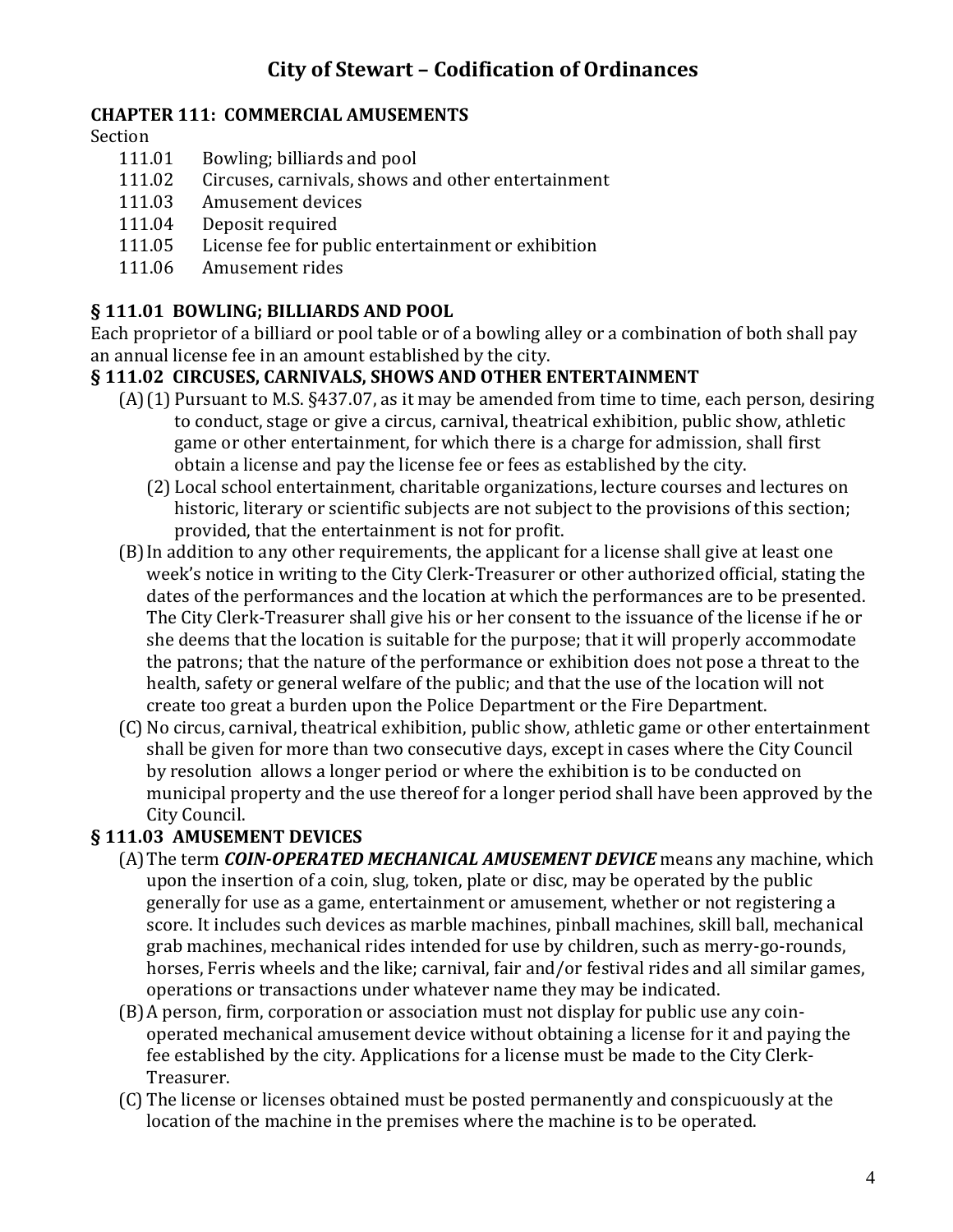### **§ 111.04 DEPOSIT REQUIRED**

- (A)At the time application for a license is made, where use of municipal grounds is contemplated, the applicant shall deposit with the City Clerk-Treasurer or other designated municipal official a cash bond in an amount to be determined by the City Council, conditioned upon the restoration and cleaning up of the grounds in a manner satisfactory to the Mayor. In the event the grounds are restored and cleaned up properly following the exhibition, the deposit shall be returned; otherwise the same shall be forfeited to the city to the extent of actual costs to the city for restoration and cleaning up of the grounds.
- (B)No licensee shall fail to restore or clean up the grounds upon which the circus, carnival or other entertainment has taken place.

#### **§ 111.05 LICENSE FEE FOR PUBLIC ENTERTAINMENT OR EXHIBITION**

The fee for the license shall be in an amount as established by the city.

#### **§ 111.06 AMUSEMENT RIDES**

- (A)For the purposes of this section *AMUSEMENT RIDE* shall mean a mechanical device that carries or conveys passengers along, around or over a fixed or restricted route or course for the purpose of giving its passengers amusement, pleasure, thrills or excitement subject to regulation under M.S. §184B.01 through §184B.09, as it may be amended from time to time. *AMUSEMENT RIDE* does not include:
	- (1) A coin-operated ride that is manually, mechanically or electrically operated and customarily placed in a public location and that does not normally require the supervision or services of an operator;
	- (2) Nonmechanized playground equipment, including but not limited to swings, seesaws, stationary spring-mounted animal features, rider-propelled merry-go-rounds, climbers, playground slides, trampolines and physical fitness devices; or
	- (3) Any other amusement device regulated under §111.03 of this code, as that ordinance may be amended from time to time.
- (B)A person, firm, corporation or association must not operate an amusement ride without first obtaining a license under §111.02 of this code, as that ordinance may be amended from time to time and providing the City Clerk-Treasurer with a copy of:
	- (1) A certificate stating that the insurance required by M.S. §184B.02, as it may be amended from time to time, is in effect; and
	- (2) An affidavit attesting that the inspection required by M.S. §184B.03, as it may be amended from time to time, has been performed. The City Clerk-Treasurer, upon receipt shall furnish such information to the local law enforcement office.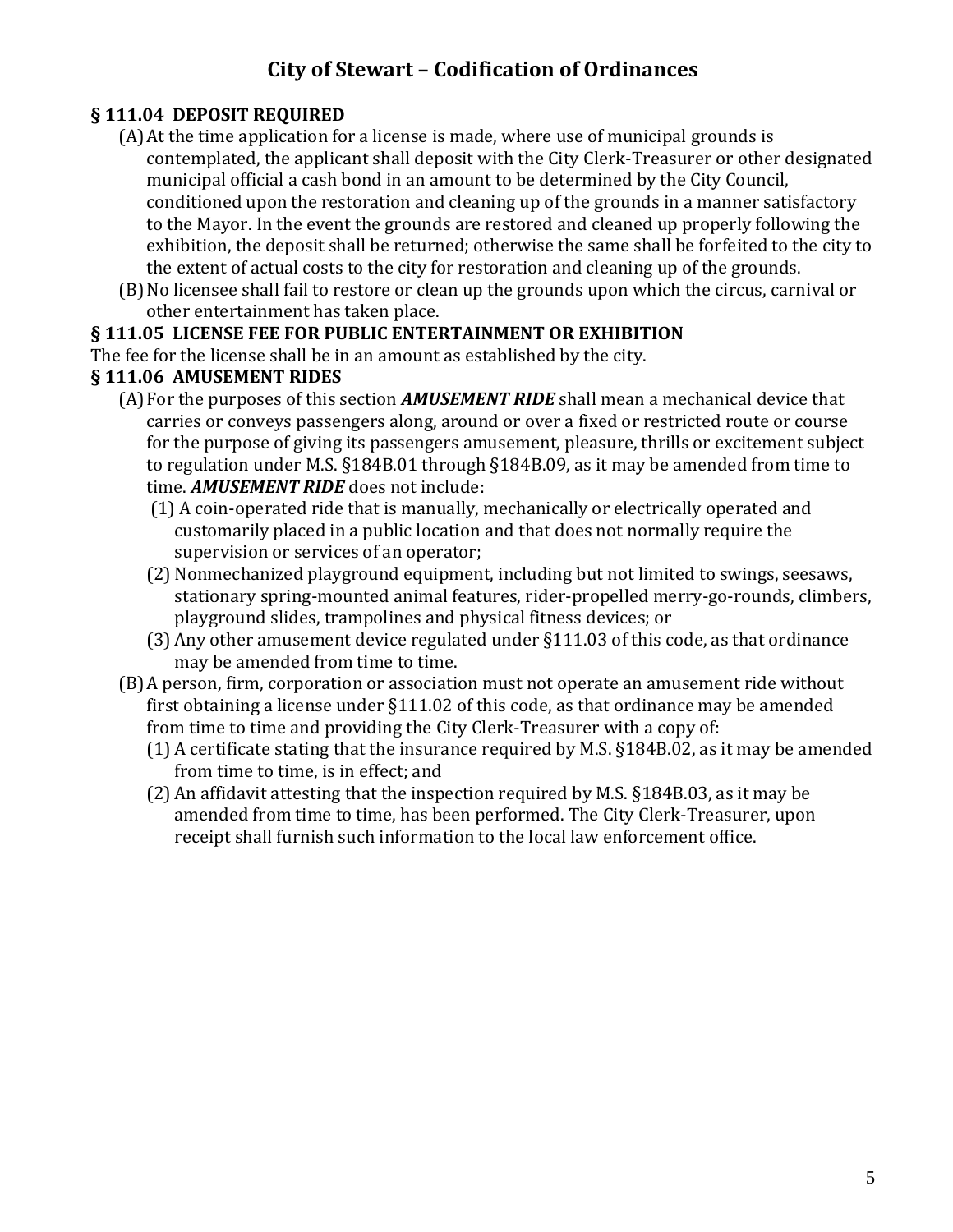#### **CHAPTER 112: LIQUOR REGULATIONS**

#### Section

#### *General Provisions*

- 112.01 Adoption of state law by reference
- 112.02 City may be more restrictive than state law
- 112.03 Definitions
- 112.04 Nudity on the premises of licensed establishments prohibited
- 112.05 Consumption in public places
- 112.06 General sales

#### *Licensing*

- 112.20 Number of licenses which may be issued
- 112.21 Term and expiration of licenses
- 112.22 Kinds of liquor licenses
- 112.23 License fees; pro rata
- 112.24 Council discretion to grant or deny a license
- 112.25 Application for license
- 112.26 Description of premises
- 112.27 Applications for renewal
- 112.28 Transfer of license
- 112.29 Investigation
- 112.30 Hearing and issuance
- 112.31 Restrictions on issuance
- 112.32 Conditions of license
- 112.33 Hours and days of sale
- 112.34 Minors on premises
- 112.35 Restrictions on purchase and consumption
- 112.36 Suspension and revocation

#### *Municipal Liquor Stores*

- 112.50 Application of this subchapter
- 112.51 Existing municipal stores continued
- 112.52 Location
- 112.53 Operation
- 112.54 Proof of financial responsibility
- 112.55 Issuance of other licenses
- 112.99 Penalties

#### *GENERAL PROVISIONS*

#### **§ 112.01 ADOPTION OF STATE LAW BY REFERENCE**

The provisions of M.S. Ch. 340A, as they may be amended from time to time, with reference to the definition of terms, conditions of operation, restrictions on consumption, provisions relating to sales, hours of sale and all other matters pertaining to the retail sale, distribution and consumption of intoxicating liquor and 3.2% malt liquor are hereby adopted by reference and are made a part of this Chapter as if set out in full. It is the intention of the City Council that all future amendments to M.S. Ch. 340A are hereby adopted by reference or referenced as if they had been in existence at the time this Chapter is adopted.

### **§ 112.02 CITY MAY BE MORE RESTRICTIVE THAN STATE LAW**

The hours of operation and days of sale shall be those set by M.S. §340A.101 and M.S. §340A.504,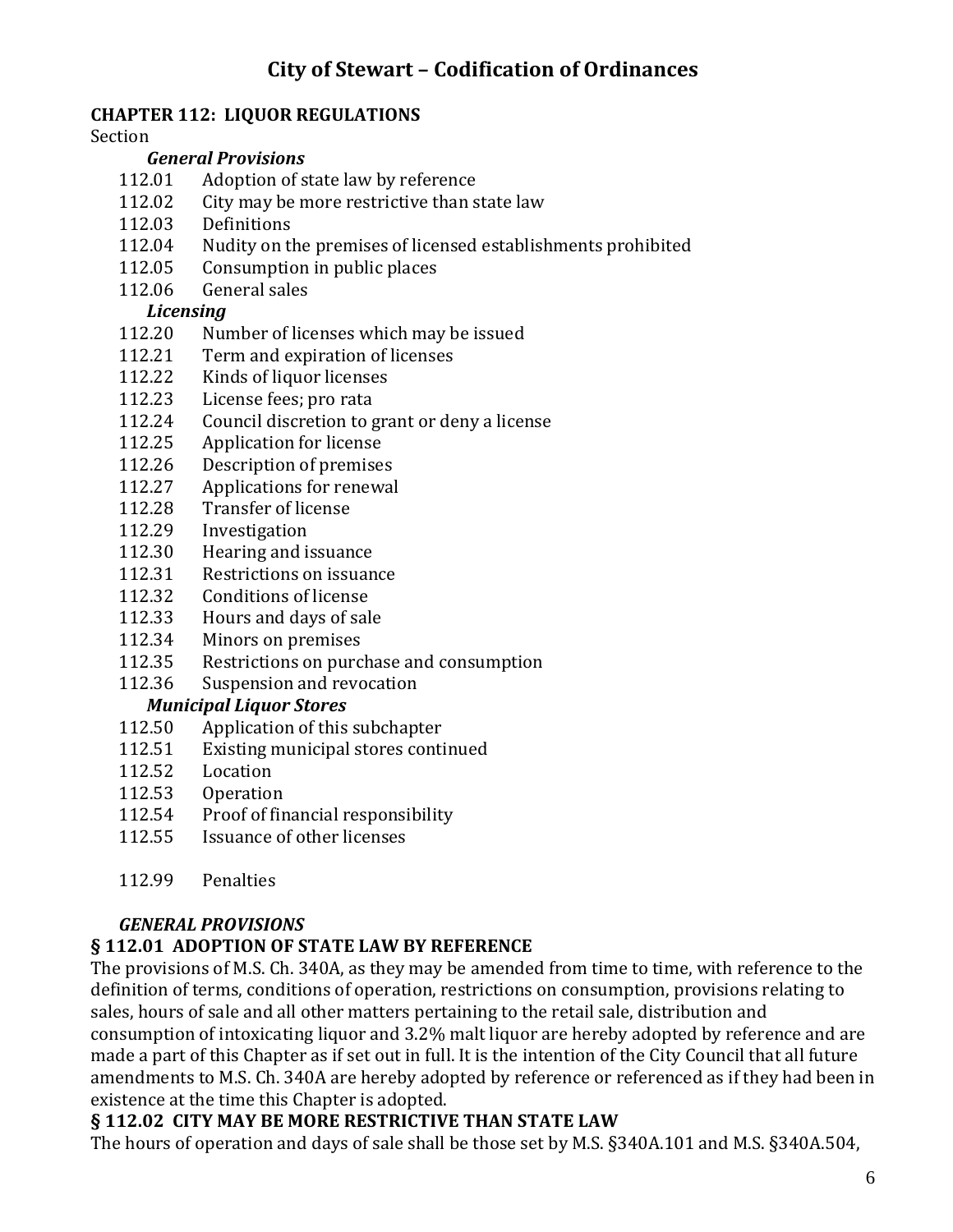as it may be amended from time to time, except that the City Council may, by resolution or ordinance, provide for more restrictive hours than state law allows.

### **§ 112.03 DEFINITIONS**

In addition to the definitions contained in M.S. §340A.101, as it may be amended from time to time, the following terms are defined for purposes of this chapter:

- *LIQUOR.* As used in this chapter, without modification by the words "intoxicating" or "3.2% malt", includes both intoxicating liquor and 3.2% malt liquor.
- *RESTAURANT.* An eating facility, other than a hotel, under the control of a single proprietor or manager, where meals are regularly prepared on the premises, where full waitress/waiter table service is provided, where a customer orders food from printed menus and where the main food course is served and consumed while seated at a single location. To be a *RESTAURANT*, as defined by this section, an establishment shall have a license from the state as required by M.S. §157.16, as it may be amended from time to time and meet the definition of either a "small establishment", "medium establishment" or "large establishment", as defined in M.S. §157.16(3)(d), as it may be amended from time to time. An establishment which serves prepackaged food that receives heat treatment and is served in the package or frozen pizza that is heated and served, shall not be considered to be a restaurant for purposes of this chapter unless it meets the definitions of "small establishment", "medium establishment" or "large establishment".

### **§ 112.04 NUDITY ON THE PREMISES OF LICENSED ESTABLISHMENTS PROHIBITED**

- (A)The City Council finds that it is in the best interests of the public health, safety and general welfare of the people of the city that nudity is prohibited as provided in this section on the premises of any establishment licensed under this chapter. This is to protect and assist the owners, operators and employees of the establishment, as well as patrons and the public in general, from harm stemming from the physical immediacy and combination of alcohol, nudity and sex. The Council especially intends to prevent any subliminal endorsement of sexual harassment or activities likely to lead to the possibility of various criminal conduct, including prostitution, sexual assault and disorderly conduct. The Council also finds that the prohibition of nudity on the premises of any establishment licensed under this chapter, as set forth in this section, reflects the prevailing community standards of the city.
- (B)It is unlawful for any licensee to permit or allow any person or persons on the licensed premises when the person does not have his or her buttocks, anus, breasts and genitals covered with a non-transparent material. It is unlawful for any person to be on the licensed premises when the person does not have his or her buttocks, anus, breasts and genitals covered with a non-transparent material.
- (C) A violation of this section is a misdemeanor punishable as provided by law and is justification for revocation or suspension of any liquor, wine or 3.2% malt liquor license or the imposition of a civil penalty under the provisions of §112.99(B).

### **§ 112.05 CONSUMPTION IN PUBLIC PLACES**

No person shall consume nor shall any on-sale licensee permit any consumption of intoxicating liquor or 3.2% malt liquor in an on-sale licensed premise more than 30 minutes after the time when a sale can legally occur.

### **§ 112.06 GENERAL SALES**

- (A)No on-sale licensee shall permit any glass, bottle or other container containing intoxicating liquor or 3.2% malt liquor to remain upon any table, bar, stool or other place where customers are served, more than 30 minutes after the time when a sale can legally occur.
- (B)No person, other than the licensee and any employee, shall remain on the on-sale licensed premises more than 30 minutes after the time when a sale can legally occur.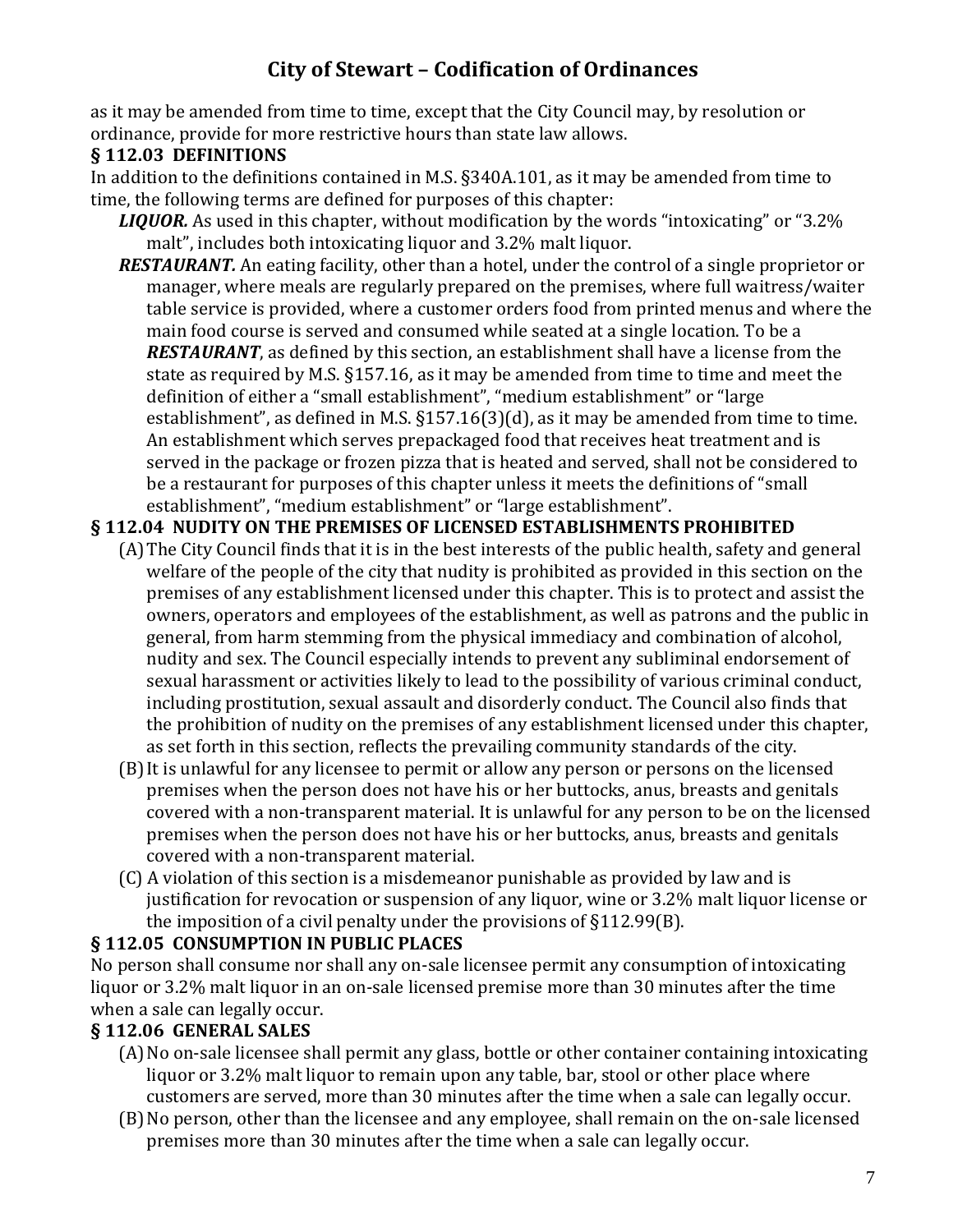(C) Any violation of any condition of this section may be grounds for revocation or suspension of the license.

### *LICENSING*

### **§ 112.20 NUMBER OF LICENSES WHICH MAY BE ISSUED**

State law establishes the number of liquor licenses that a city may issue. However, the number of licenses which may be granted under this chapter is limited to the number of license which were issued as of the effective date of this chapter, even if a larger number of licenses are authorized by law or election. The Council in its sound discretion may provide by ordinance that a larger number of licenses may be issued up to the number of licenses authorized by M.S. Ch. 340A, as it may be amended from time to time. If a larger number of licenses in a particular category has been authorized by a referendum held under the provisions of M.S. §340A.413(3), as it may be amended from time to time, but not all of them have been issued, the larger number of licenses is no longer in effect until the Council by ordinance determines that any or all of the licenses may be issued. The Council is not required to issue the full number of licenses that it has available.

#### **§ 112.21 TERM AND EXPIRATION OF LICENSES**

Each license shall be issued for a maximum period of one year. All licenses, except temporary licenses, shall expire on June 30<sup>th</sup> of each year unless another date is provided by ordinance. All licenses shall expire on the same date. Temporary licenses expire according to their terms. Consumption and display permits issued by the Commissioner of Public Safety and the accompanying city consent to the permit, shall expire on March 31<sup>st</sup> of each year.

#### **§ 112.22 KINDS OF LIQUOR LICENSES.**

The Council of a city that does not have a municipal liquor store is authorized to issue the following licenses and permits, up to the number specified in §112.20. The Council of a city which has a municipal liquor store is authorized to issue only those licenses specified in §112.55:

- (A)3.2% malt liquor on-sale licenses, which may be issued only to golf courses, restaurants, hotels, clubs, bowling centers and establishments used exclusively for the sale of 3.2% malt liquor with the incidental sale of tobacco and soft drinks;
- (B)3.2% malt liquor off-sale license;
- (C) Temporary 3.2% malt liquor licenses which may be issued only to a club, charitable, religious or nonprofit organization;
- (D)Off-sale intoxicating liquor licenses, which may be issued only to exclusive liquor stores or drug stores that have an off-sale license which was first issued on or before 5-1-1994. The fee for an off-sale intoxicating liquor license established by the Council under § 112.23 shall not exceed \$100 or a greater amount which may be permitted by M.S. §340A.408(3), as it may be amended from time to time;
- (E)On-sale intoxicating liquor licenses, which may be issued to the following establishments as defined by M.S. §340A.101, as it may be amended from time to time and this chapter: hotels, restaurants, bowling centers, theaters, clubs or congressionally chartered veterans organizations and exclusive liquor stores. Club licenses may be issued only with the approval of the Commissioner of Public Safety. The fee for club licenses established by the Council under §112.23 shall not exceed the amounts provided for in M.S. §340A.408(2)(b), as it may be amended from time to time. The Council may in its sound discretion authorize a retail on-sale licensee to dispense intoxicating liquor off the licensed premises at a community festival held within the city under the provisions of M.S. §340A.404(4)(b), as it may be amended from time to time. The Council may, in its sound discretion, authorize a retail on-sale licensee to dispense intoxicating liquor off the licensed premises at any convention, banquet, conference, meeting or social affair conducted on the premises of a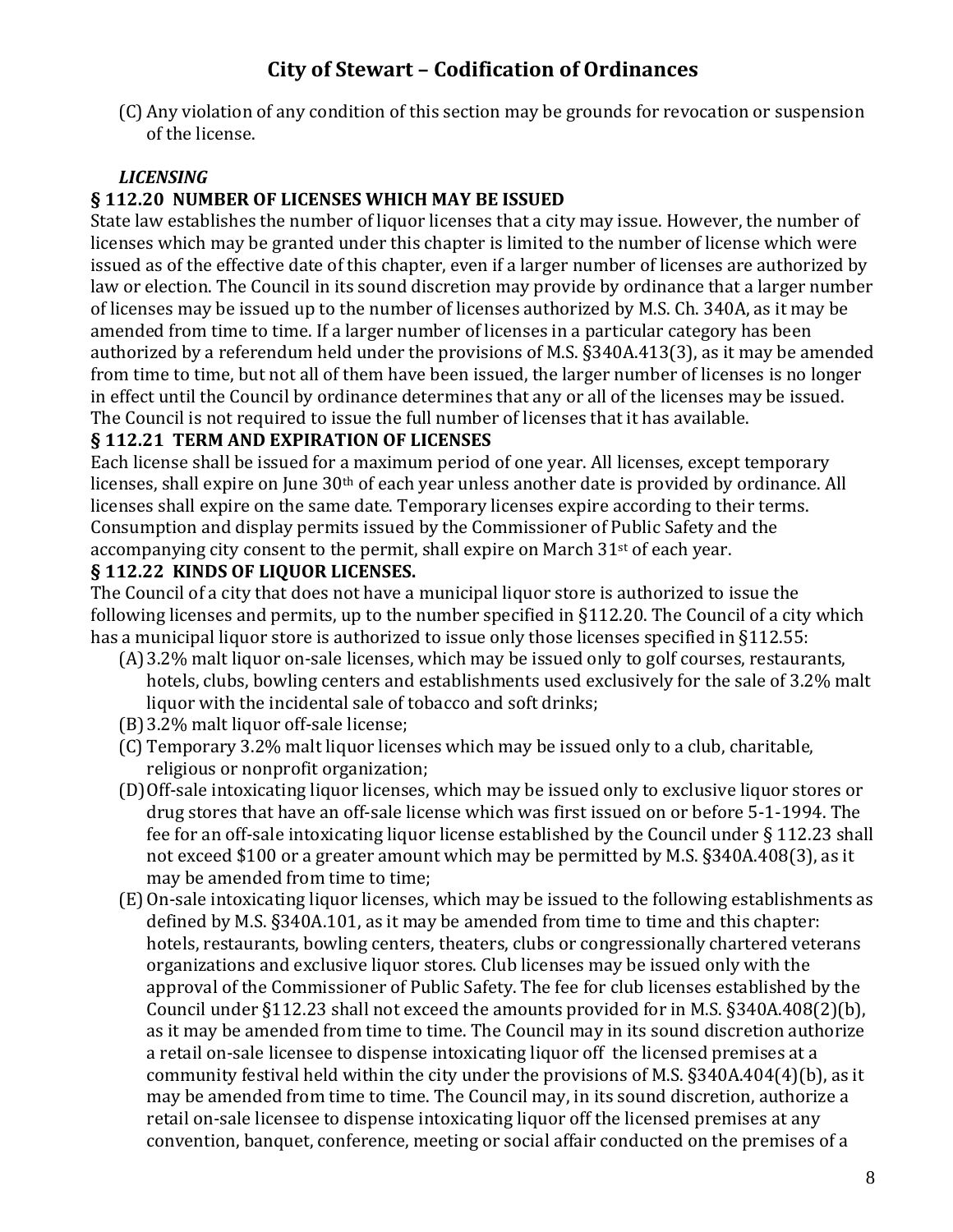sports, convention or cultural facility owned by the city, under the provisions of M.S. §340A.404(4)(a), as it may be amended from time to time; however, the licensee is prohibited from dispensing intoxicating liquor to any person attending or participating in an amateur athletic event being held on the premises;

- (F) Sunday on-sale intoxicating liquor licenses, only after authorization to do so by voter approval at a general or special election as provided by M.S. §340A.504(3), as it may be amended from time to time. Sunday on-sale intoxicating liquor licenses may be issued only to a restaurant as defined in §112.03, club, bowling center or hotel which has a seating capacity of at least 30 persons, which holds an on-sale intoxicating liquor license and which serves liquor only in conjunction with the service of food. The maximum fee for this license, which shall be established by the Council under the provisions of §112.23, shall not exceed \$200 or the maximum amount provided by M.S. §340A.504(3)(c), as it may be amended from time to time;
- (G)Combination on-sale/off-sale intoxicating liquor licenses if the city has a population less than 10,000;
- (H)Temporary on-sale intoxicating liquor licenses, with the approval of the Commissioner of Public Safety, which may be issued only in connection with a social event sponsored by a club, charitable, religious or other nonprofit corporation that has existed for at least three years. No license shall be for longer than four consecutive days and the city shall issue no more than 12 days' worth of temporary licenses to any one organization in one calendar year;
- (I) On-sale wine licenses, with the approval of the Commissioner of Public Safety to: theaters, restaurants that have facilities for seating at least 25 guests at one time and meet the criteria of M.S. §340A.404(5), as it may be amended from time to time and which meet the definition of restaurant in §112.03; and to licensed bed and breakfast facilities which meet the criteria in M.S. §340A.401(1), as it may be amended from time to time. The fee for an on- sale wine license established by the Council under the provisions of §112.23 shall not exceed one-half of the license fee charged for an on-sale intoxicating liquor license. The holder of an on-sale wine license who also holds an on-sale 3.2% malt liquor license is authorized to sell malt liquor with a content over 3.2% (strong beer) without an additional license;
- (J) One day consumption and display permits with the approval of the Commissioner of Public Safety to a nonprofit organization in conjunction with a social activity in the city sponsored by the organization;
- (K)Approval of the issuance of a consumption and display permit by the Commissioner of Public Safety. The maximum amount of the additional fee which may be imposed by the Council on a person who has been issued a consumption and display permit under the provisions of §112.23 shall not exceed \$300 or the maximum amount permitted by M.S. §340A.14(6), as it may be amended from time to time. Consumption and display permits shall expire on March 31st of each year;
- (L) Culinary class limited on-sale licenses may be issued to a business establishment not otherwise eligible for an on-sale intoxicating liquor license that, as part of its business, conducts culinary or cooking classes for which payment is made by each participant or advance reservation required. The license authorizes the licensee to furnish to each participant in each class, at no additional cost to the participant, up to a maximum of six ounces of wine or 12 ounces of intoxicating malt liquor, during and as part of the class, for consumption on the licensed premises only;
- (M)Temporary off-sale wine licenses, with the approval of the Commission of Public Safety,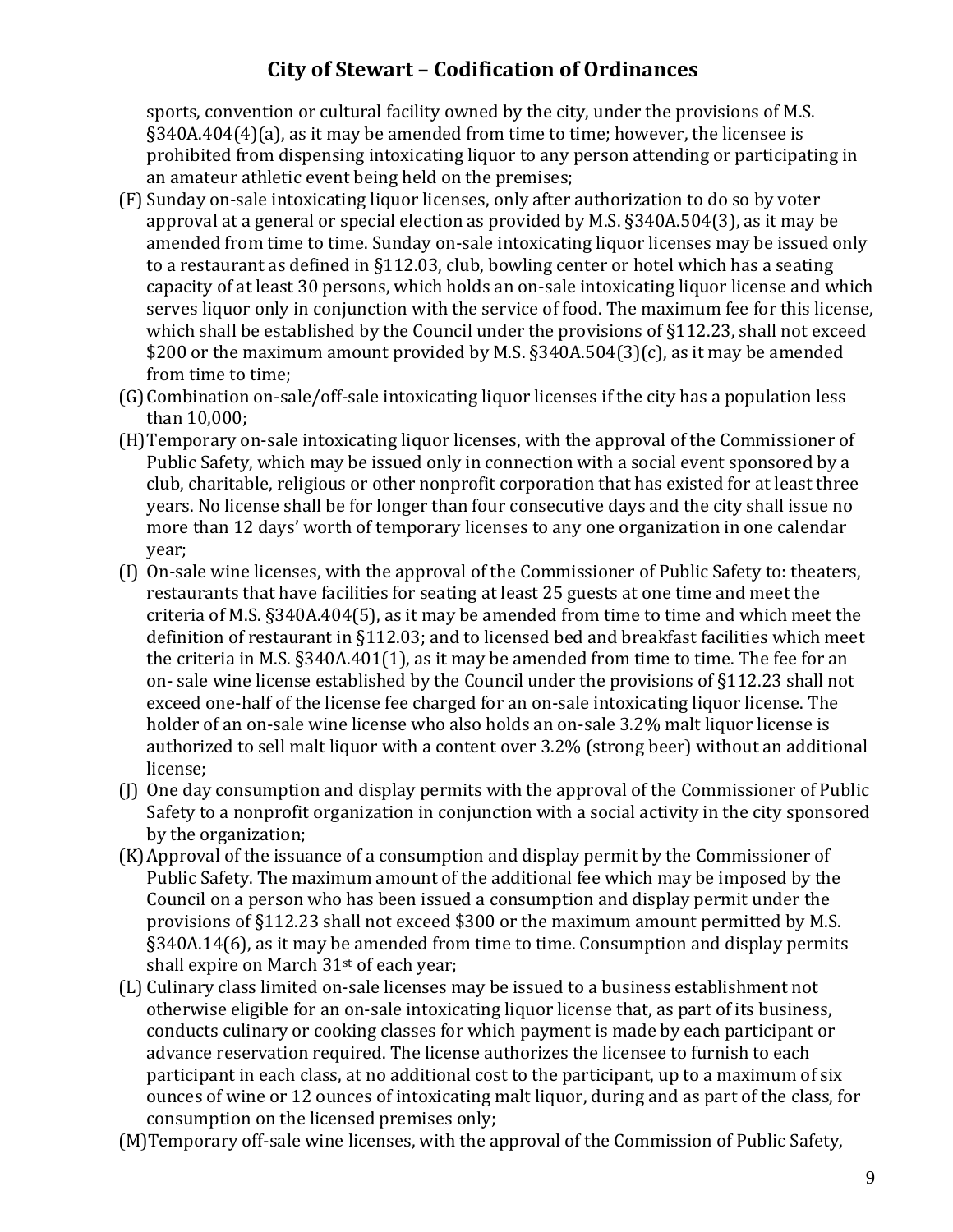may be issued for the off-sale of wine at an auction. A license issued under this subdivision authorizes the sale of only vintage wine of a brand and vintage that is not commonly being offered for sale by any wholesaler in the state. The license may authorize the off-sale of wine for not more than three consecutive days provided not more than 600 cases of wine are sold at any auction. The licenses are subject to the terms, including license fee, imposed by §112.23;

- (N)Brew pub on-sale intoxicating liquor or on-sale 3.2% malt liquor licenses, with the approval of the Commissioner of Public Safety, may be issued to brewers who operate a restaurant in their place of manufacture and who meet the criteria established at M.S. §340A.301(6)(d) and (7)(b), as it may be amended from time to time. Sales under this license at on-sale may not exceed 3,500 barrels per year. If a brew pub licensed under this section possesses a license for off-sale under division (O) below, the brew pub's total combined retail sales at on-sale or off-sale may not exceed 3,500 barrels per year, provided that off-sales may not total more than 500 barrels;
- (O)Brewer off-sale intoxicating liquor license, with the approval of the Commissioner of Public Safety, may be issued to a brewer that is a licensee under division (N) above or that produces fewer than 3,500 barrels of malt liquor in a year and otherwise meets the criteria established as M.S. §340A.301(6)(d) and (7)(b), as it may be amended from time to time. Off-sale of malt liquor shall be limited to the legal hours for off-sale at exclusive liquor stores in the city. Malt liquor sold off-sale must be removed from the premises before the applicable off-sale closing time at exclusive liquor stores. All malt liquor sold under this license shall be packaged in the manner required by M.S. §340A.301(7), as it may be amended from time to time. Sales under this license may not exceed 500 barrels per year. If a brewer licensed under this section possesses a license under division (N) above, the brewer's total retail sales at on-sale or off-sale may not exceed 3,500 barrels per year, provided that off-sales may not total more than 500 barrels; and
- (P) Brewer temporary on-sale intoxicating liquor licenses may be issued, with the approval of the Commissioner of Public Safety, to brewers who manufacture fewer than 3,500 barrels of malt liquor in a year for the on-sale of intoxicating liquor in connection with a social event within the municipality sponsored by the brewer.

#### **§ 112.23 LICENSE FEES; PRO RATA.**

- (A)No license or other fee established by the city shall exceed any limit established by M.S. Ch. 340A, as it may be amended from time to time, for a liquor license.
- (B)The Council may establish from time to time the fee for any of the liquor licenses it is authorized to issue. The license fee may not exceed the cost of issuing the license and other costs directly related to the enforcement of the liquor laws and this chapter. No liquor license fee shall be increased without providing mailed notice of a hearing on the proposed increase to all affected licensees at least 30 days before the hearing.
- (C) The fee for all licenses, except temporary licenses, granted after the commencement of the license year shall be prorated on a quarterly basis.
- (D)All license fees shall be paid in full at the time the application is filed with the city. If the application is denied, the license fee shall be returned to the applicant.
- (E) A refund of a pro rata share of an annual license fee may occur only if authorized by M.S. §340A.408(5), as it may be amended from time to time.
- (F) Off-sale intoxicating liquor licensees may request a reduction in their annual license fee by the amount specified in M.S. §340A.408 if at the time of initial application or renewal they: (1) Agree to have a private vendor approved by the city train all employees within 60 days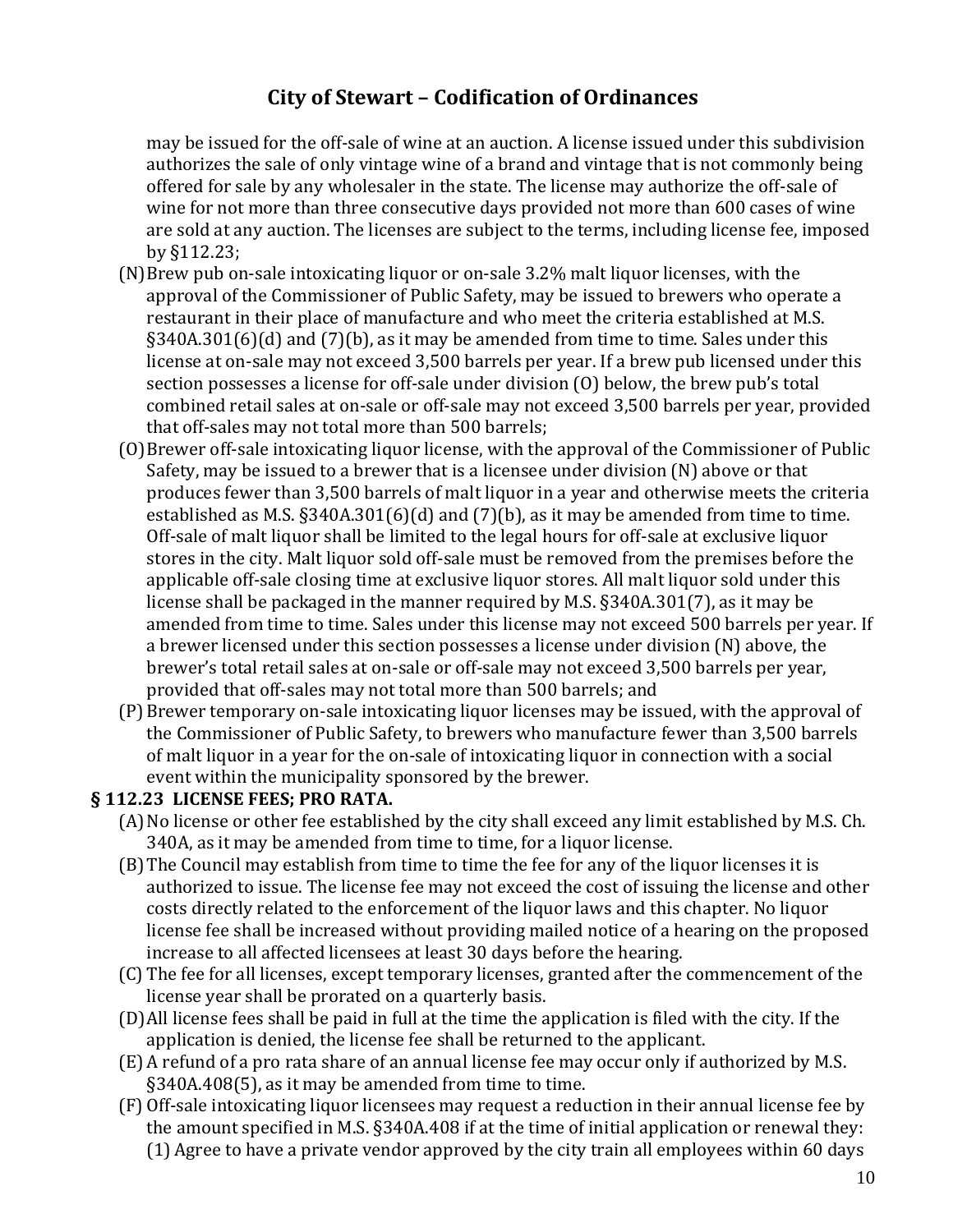of hire and annually thereafter in laws pertaining to the sale alcohol, the rules for identification checks and the responsibilities of establishments serving intoxicating liquors;

- (2) Post a policy requiring identification checks for all persons appearing to be 30 years old or less;
- (3) Establish a written cash award and incentive program to award employees who catch underage drinkers and a written penalty program to punish employees in the event of a failed compliance check; and
- (4) Failure to abide by the provisions of this division may result in suspension of the license until the conditions of the fee reduction are met and may result in suspension and/or revocation of the license pursuant to §112.36 of this chapter.

### **§ 112.24 COUNCIL DISCRETION TO GRANT OR DENY A LICENSE.**

The Council, in its sound discretion, may either grant or deny the application for any license or for the transfer or renewal of any license. No applicant has a right to a license under this chapter.

### **§ 112.25 APPLICATION FOR LICENSE.**

- (A)*Form*. Every application for a license issued under this chapter shall be on a form provided by the city. Every application shall state the name of the applicant, the applicant's age, representations as to the applicant's character, with references as the Council may require, the type of license applied for, the business in connection with which the proposed license will operate and its location, a description of the premises, whether the applicant is owner and operator of the business, how long the applicant has been in that business at that place and other information as the Council may require from time to time. An application for an on-sale intoxicating liquor license shall be in the form prescribed by the Commissioner of Public Safety and shall also contain the information required in this section. The form shall be verified and filed with the city. No person shall make a false statement in an application.
- (B)*Financial responsibility*. Prior to the issuance of any license under this chapter, the applicant shall demonstrate proof of financial responsibility as defined in M.S. §340A.409, as it may be amended from time to time, with regard to liability under M.S. §340A.801, as it may be amended from time to time. This proof will be filed with the city and the Commissioner of Public Safety. Any liability insurance policy filed as proof of financial responsibility under this section shall conform to M.S. §340A.409, as it may be amended from time to time. Operation of a business which is required to be licensed by this chapter without having on file with the city at all times effective proof of financial responsibility is a cause for revocation of the license.

### **§ 112.26 DESCRIPTION OF PREMISES.**

The application shall specifically describe the compact and contiguous premises within which liquor may be dispensed and consumed. The description may not include any parking lot or sidewalk.

#### **§ 112.27 APPLICATIONS FOR RENEWAL.**

At least 90 days before a license issued under this chapter is to be renewed, an application for renewal shall be filed with the city. The decision whether or not to renew a license rests within the sound discretion of the Council. No licensee has a right to have the license renewed.

#### **§ 112.28 TRANSFER OF LICENSE.**

No license issued under this chapter may be transferred without the approval of the Council. Any transfer of stock of a corporate licensee is deemed to be a transfer of the license and a transfer of stock without prior Council approval is a ground for revocation of the license. An application to transfer a license shall be treated the same as an application for a new license and all of the provisions of this code applying to applications for a license shall apply.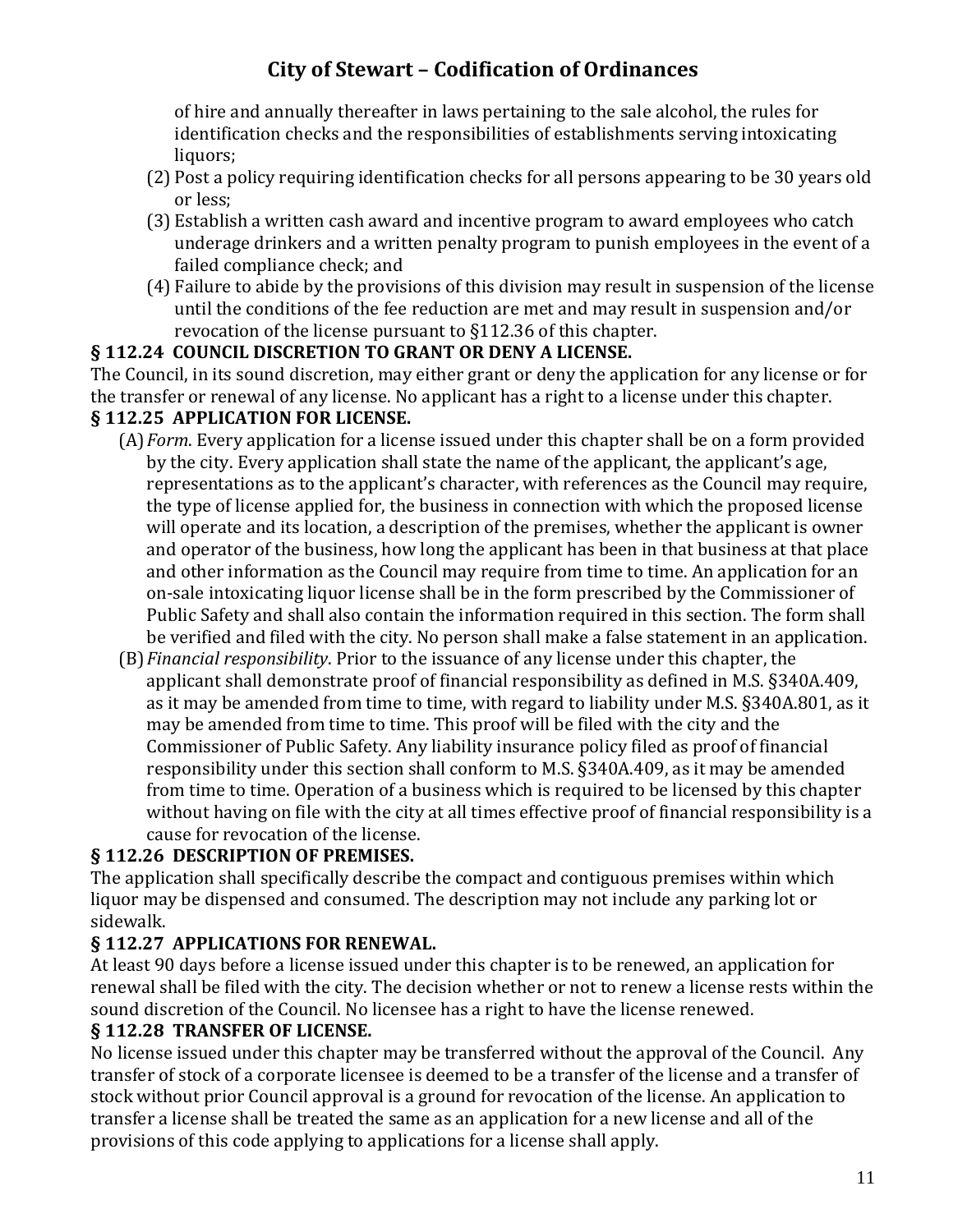#### **§ 112.29 INVESTIGATION.**

- (A)*Preliminary background and financial investigation*. On an initial application for a license, on an application for transfer of a license and, in the sound discretion of the Council that it is in the public interest to do so, on an application for renewal of a license, the city shall conduct a preliminary background and financial investigation of the applicant or it may contract with the Commissioner of Public Safety for the investigation. The applicant shall pay with the application an investigation fee of \$500 which shall be in addition to any license fee. If the cost of the preliminary investigation is less than \$500, the unused balance shall be returned to the applicant. The results of the preliminary investigation shall be sent to the Commissioner of Public Safety if the application is for an on-sale intoxicating liquor license or an on-sale wine license.
- (B)*Comprehensive background and financial investigation*. If the results of a preliminary investigation warrant, in the sound discretion of the Council, a comprehensive background and financial investigation, the Council may either conduct the investigation itself or contract with the Commissioner of Public Safety for the investigation. The investigation fee for this comprehensive background and financial investigation to be paid by the applicant shall be \$500, less any amount paid for the initial investigation if the investigation is to be conducted within the state and \$10,000, less any amount paid for the initial investigation, if the investigation is required outside the state. The unused balance of the fee shall be returned to the applicant whether or not the application is denied. The fee shall be paid in advance of any investigation and the amount actually expended on the investigation shall not be refundable in the event the application is denied. The results of the comprehensive investigation shall be sent to the Commissioner of Public Safety if the application is for an on-sale intoxicating liquor license or an on-sale wine license.

#### **§ 112.30 HEARING AND ISSUANCE.**

The Council shall investigate all facts set out in the application and not investigated in the preliminary or comprehensive background and financial investigations. Opportunity shall be given to any person to be heard for or against the granting of the license. After the investigation and hearing, the Council shall in its sound discretion grant or deny the application. No license shall become effective until the proof of financial security has been approved by the Commissioner of Public Safety.

#### **§ 112.31 RESTRICTIONS ON ISSUANCE.**

- (A)Each license shall be issued only to the applicant for the premises described in the application.
- (B)Not more than one license shall be directly or indirectly issued within the city to any one person.
- (C) No license shall be granted or renewed for operation on any premises on which taxes, assessments, utility charges, service charges or other financial claims of the city are delinquent and unpaid.
- (D)No license shall be issued for any place or any business ineligible for a license under state law.
- (E)No license shall be issued to any person who is not a resident of the state. If the applicant is a corporation, all of the shareholders shall be residents of the state. The provisions of this division (E) shall not apply to any license existing on the effective date of this chapter or to the renewal of an existing license.
- (F) No license shall be granted within 500 feet of any school or church. The distance is to be measured from the closest side of the church to the closest side of the structure on the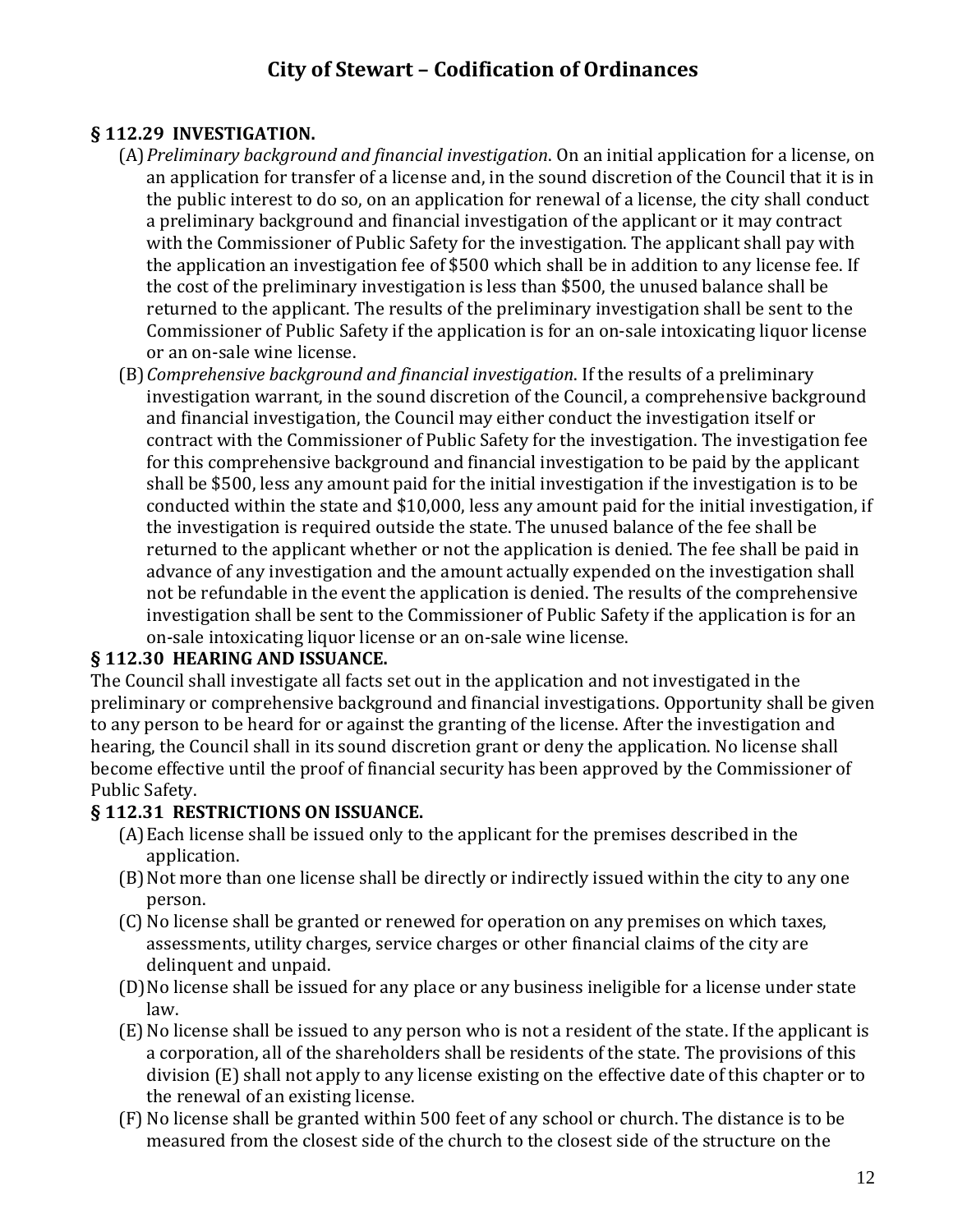premises within which liquor is to be sold.

#### **§ 112.32 CONDITIONS OF LICENSE.**

The failure of a licensee to meet any one of the conditions of the license specified below shall result in a suspension of the license until the condition is met.

- (A)Within 90 days after employment, every person selling or serving liquor in an establishment which has an "on-sale" license shall receive training regarding the selling or serving of liquor to customers. The training shall be provided by an organization approved by the Council. Proof of training shall be provided by the licensee.
- (B)Every licensee is responsible for the conduct of the place of business and the conditions of sobriety and order in it. The act of any employee on the licensed premises is deemed the act of the licensee as well and the licensee shall be liable to all penalties provided by this chapter and the law equally with the employee.
- (C) Every licensee shall allow any peace officer, health officer, city employee, or any other person designated by the Council to conduct compliance checks and to otherwise enter, inspect and search the premises of the licensee during business hours and after business hours during the time when customers remain on the premises without a warrant.
- (D)No on-sale establishment shall display liquor to the public during hours when the sale of liquor is prohibited.
- (E) Compliance with financial responsibility requirements of state law and of this chapter is a continuing condition of any license.
- (F) Failure by an off-sale intoxicating liquor licensee who has received a fee reduction pursuant to §112.23(F) of this chapter to abide with the provisions of §112.23(F).

### **§ 112.33 HOURS AND DAYS OF SALE.**

- (A)*Two a.m. closing.* The sale of on-sale intoxicating liquor is allowed between the hours of 8:00 a.m. Monday through Saturday 2:00 a.m. Establishments serving liquor until a 2:00 a.m. closing must obtain a special license.
- (B) *Sunday hours.* The sale of on-sale intoxicating liquor on Sundays is allowed between the hours of 10:00 a.m. on Sunday and 1:00 a.m. on the following Monday. Establishments serving liquor on Sundays must obtain a special license. The annual fee for the license shall be set by §33.01. Application for the license shall be in a written form provided and approved by the city.

### **§ 112.34 MINORS ON PREMISES.**

- (A)No person under the age of 18 years shall be employed in any rooms constituting the place in which intoxicating liquors or 3.2% malt liquor are sold at retail on sale, except that persons under the age of 18 may be employed as musicians or to perform the duties of a bus person or dishwashing services in places defined as a restaurant, hotel, motel or other multi-purpose building serving food in rooms in which intoxicating liquors or 3.2% malt liquor are sold at retail on sale.
- (B)No person under the age of 21 years may enter a licensed establishment except to work, consume meals on premises that qualify as a restaurant or attend social functions that are held in a portion of the premises where liquor is not sold.

### **§ 112.35 RESTRICTIONS ON PURCHASE AND CONSUMPTION.**

No person shall mix or prepare liquor for consumption in any public place of business unless it has a license to sell on-sale or a permit from the Commissioner of Public Safety under the provisions of M.S. §340A.414, as it may be amended from time to time, which has been approved by the Council and no person shall consume liquor in any place.

### **§ 112.36 SUSPENSION AND REVOCATION.**

(A)The Council shall either suspend for a period not to exceed 60 days or revoke any liquor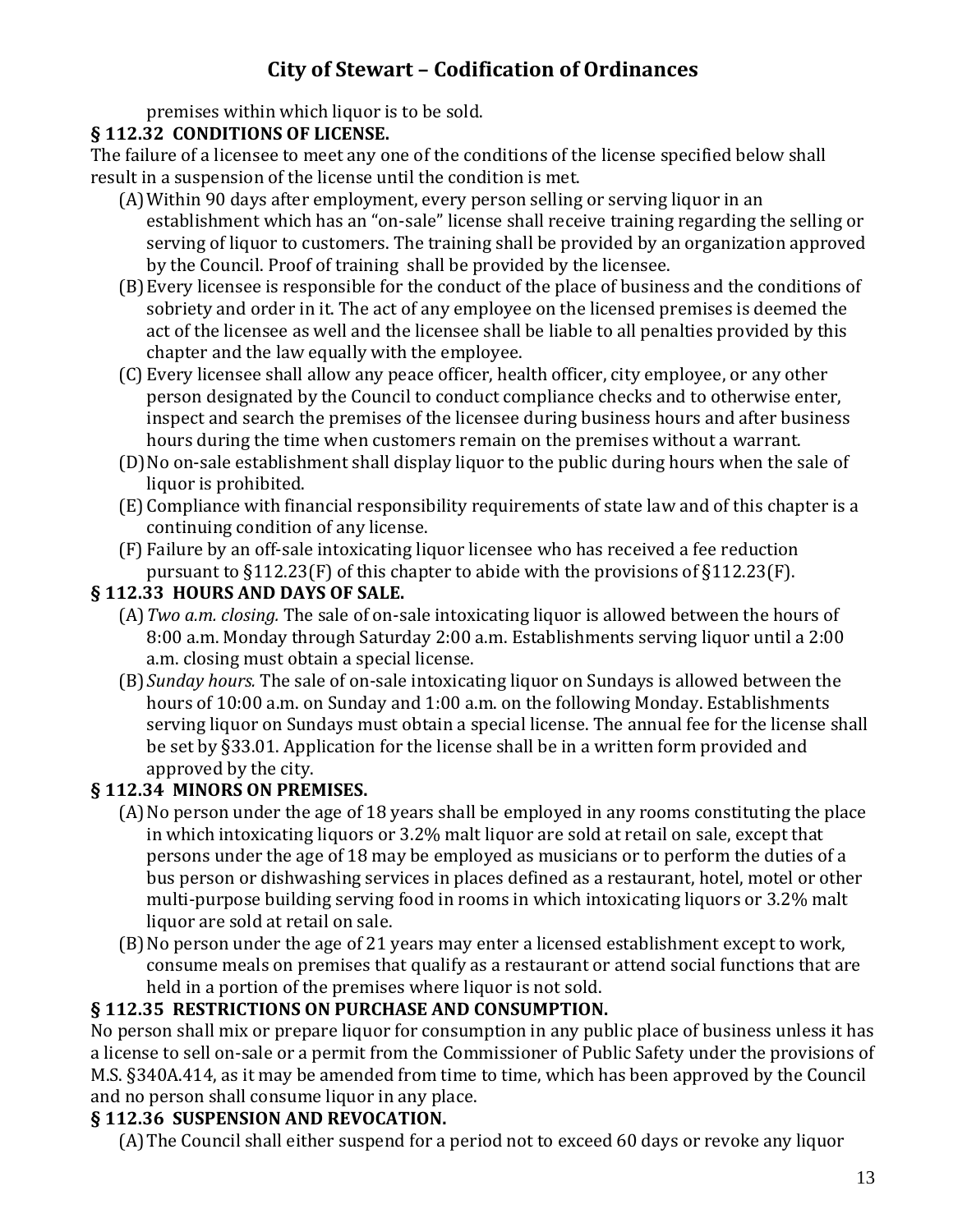license upon finding that the licensee has failed to comply with any applicable statute, regulation or provision of this chapter relating to liquor. Except in cases of lapse of proof of financial responsibility, no suspension or revocation shall take effect until the licensee has been afforded an opportunity for a hearing pursuant to the Administrative Procedures Act, M.S. §14.57 to 14.70, as it may be amended from time to time. The Council may act as the hearing body under that act or it may contract with the Office of Hearing Examiners for a hearing officer.

- (B)The following are the minimum periods of suspension or revocation which shall be imposed by the Council for violations of the provisions of this chapter or M.S. Ch. 340A, as it may be amended from time to time or any rules promulgated under that chapter as they may be amended from time to time:
	- (1) For commission of a felony related to the licensed activity, sale of alcoholic beverages while the license is under suspension, sale of intoxicating liquor where the only license is for 3.2% malt liquor or violation of §112.04, the license shall be revoked.
	- (2) The license shall be suspended by the Council after a finding under division (A) that the licensee has failed to comply with any applicable statute, rule or provision of this chapter for at least the minimum periods as follows:
		- (a) For the first violation within any three-year period, at least one day suspension in addition to any criminal or civil penalties which may be imposed;
		- (b) For a second violation within any three-year period, at least three consecutive days suspension in addition to any criminal or civil penalties which may be imposed;
		- (c) For the third violation within any three-year period, at least seven consecutive days suspension in addition to any criminal or civil penalties which may be imposed; and
		- (d) For a fourth violation within any three-year period, the license shall be revoked.
	- (3) The Council shall select the day or days during which the license will be suspended.
- (C) Lapse of required proof of financial responsibility shall effect an immediate suspension of any license issued pursuant to this chapter or state law without further action of the Council. Notice of cancellation or lapse of a current liquor liability policy shall also constitute notice to the licensee of the impending suspension of the license. The holder of a license who has received notice of lapse of required insurance or of suspension or revocation of a license may request a hearing thereon and, if a request is made in writing to the Clerk-Treasurer, a hearing before the Council shall be granted within ten days. Any suspension under this division (B) shall continue until the Council determines that the financial responsibility requirements of state law and this chapter have again been met.
- (D)The provisions of §112.99 pertaining to administrative penalty may be imposed in addition to or in lieu of any suspension or revocation under this chapter.

### *MUNICIPAL LIQUOR STORES*

### **§ 112.50 APPLICATION OF THIS SUBCHAPTER.**

This subchapter, consisting of §112.50 through 112.55, applies only to a city that has in existence on the effective date of this chapter a municipal liquor store.

#### **§ 112.51 EXISTING MUNICIPAL STORES CONTINUED.**

If the city has in existence on the effective date of this chapter a municipal liquor store for the sale of intoxicating liquor, the store is continued. Except as provided in §112.55, no intoxicating liquor may be sold at retail elsewhere in the city.

### **§ 112.52 LOCATION.**

The municipal liquor store shall be located at a suitable place in the city as the Council determines by motion. However, no premises upon which taxes, assessments or other public charges are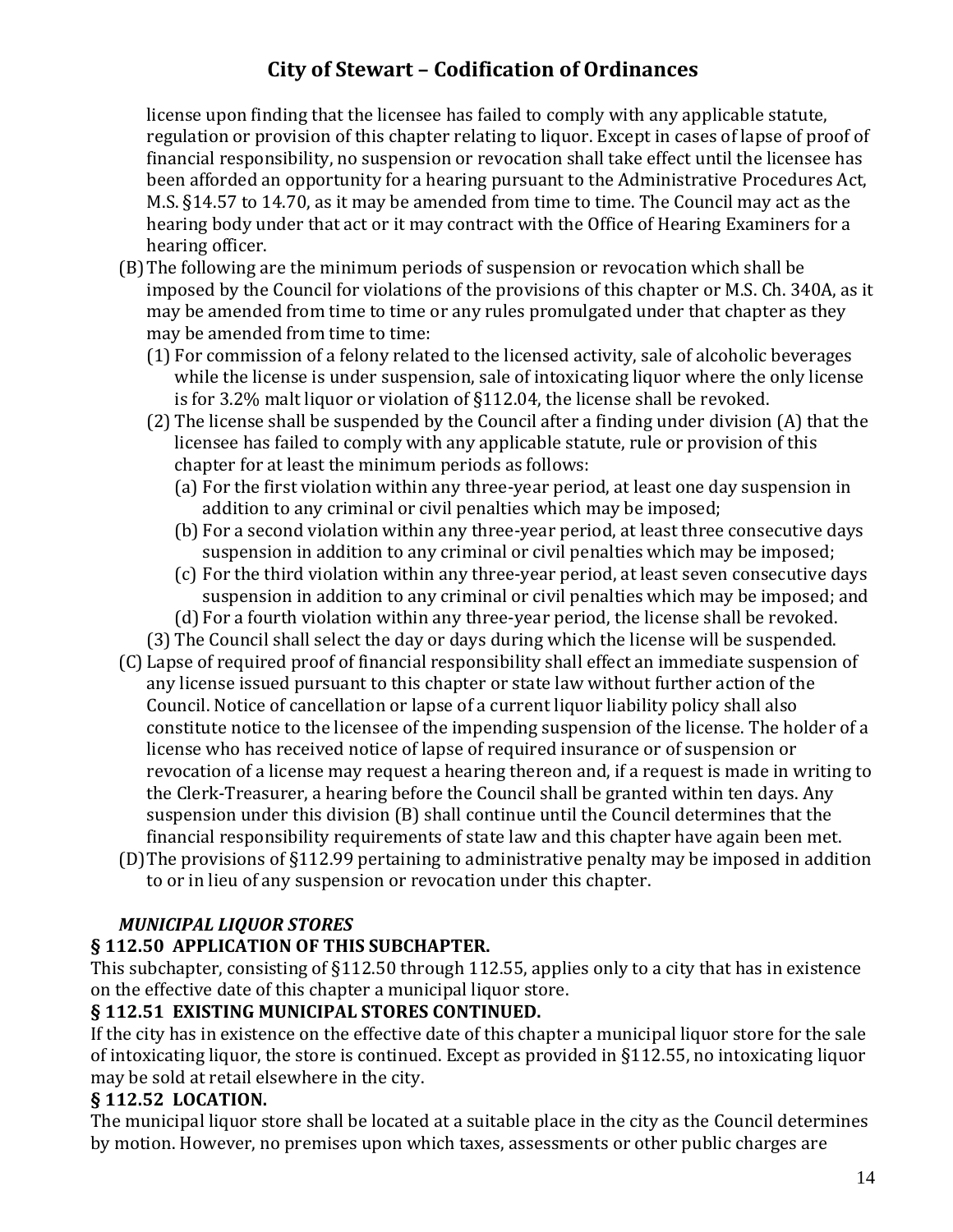delinquent shall be leased for municipal liquor store purposes. The Council shall have the right to establish additional off-sale and on-sale stores at other locations as it may, from time to time, by motion, determine.

#### **§ 112.53 OPERATION.**

- (A)*Manager*. The municipal liquor store shall be in the immediate charge of a Liquor Store Manager selected by the Council and paid compensation as is fixed by the Council. The Manager shall not be a person who would be prohibited by law or any provision of this chapter from being eligible for an intoxicating liquor license. The Manager shall furnish a surety bond to the city, conditioned upon the faithful discharge of the duties of the office, in a sum as specified by the Council. The bond premium may be paid by the city or the Manager, in the discretion of the Council. The Manager shall operate the municipal liquor store under the Council's direction and shall perform those duties in connection with the store as may be established by the Council. The Manager shall be responsible to the Council for the conduct of the store in full compliance with this chapter and with the laws relating to the sale of intoxicating liquor and 3.2% malt liquor.
- (B)*Other employees*. The Council may also appoint additional employees as may be required and shall fix their compensation. All employees, including the Manager, shall hold their positions at the pleasure of the Council. No person under the age of 18 shall be employed in the store. The Council may require the employees to furnish surety bonds conditioned for the faithful discharge of their duties in a sum as specified by the Council. The premium on the bond may be paid by the city or the employees, as the Council determines.
- (C) *Municipal Liquor Store Fund*. All of the revenues received from the operation of a municipal liquor store shall be deposited in a Municipal Liquor Store Fund from which all ordinary operating expenses, including compensation of the Manager and employees, shall be paid. Surpluses accumulating in the fund may be transferred to the General Fund of the city or to any other appropriate fund of the city by resolution of the Council and may be expended for any municipal purpose. The handling of municipal liquor store receipts and disbursements shall comply with the procedure prescribed by law and charter for the receipts and disbursements of city funds generally.
- (D)*Financial statement*. The Council shall provide within 90 days following the end of the calendar year for publication a balance sheet using generally accepted accounting procedures and a statement of operations of the municipal liquor store for that year. The balance sheet and statement shall be published in accordance with the provisions of M.S. §471.6985, as it may be amended from time to time.
- (E)*Hours of operation*. The hours during which the sale of intoxicating liquor may be sold shall be as provided in §112.33. No person, other than the Manager or a store employee, may remain in the municipal liquor store longer than one-half hour after the time when the sale of intoxicating liquor must cease.

#### **§ 112.54 PROOF OF FINANCIAL RESPONSIBILITY.**

The city shall demonstrate proof of financial responsibility required by licensees of retail intoxicating liquor establishments under the provisions of M.S. §340A.409, as it may be amended from time to time.

### **§ 112.55 ISSUANCE OF OTHER LICENSES.**

(A)*On-sale licenses for the sale of intoxicating liquor.* The Council may issue in its sound discretion on-sale licenses to a club under M.S. §340A.404(1)(4), as it may be amended from time to time. If the voters have authorized their issuance at a special election called for that purpose, the Council may issue on its sound discretion on-sale liquor licenses to hotels and restaurants. The number of on-sale licenses issued under this section is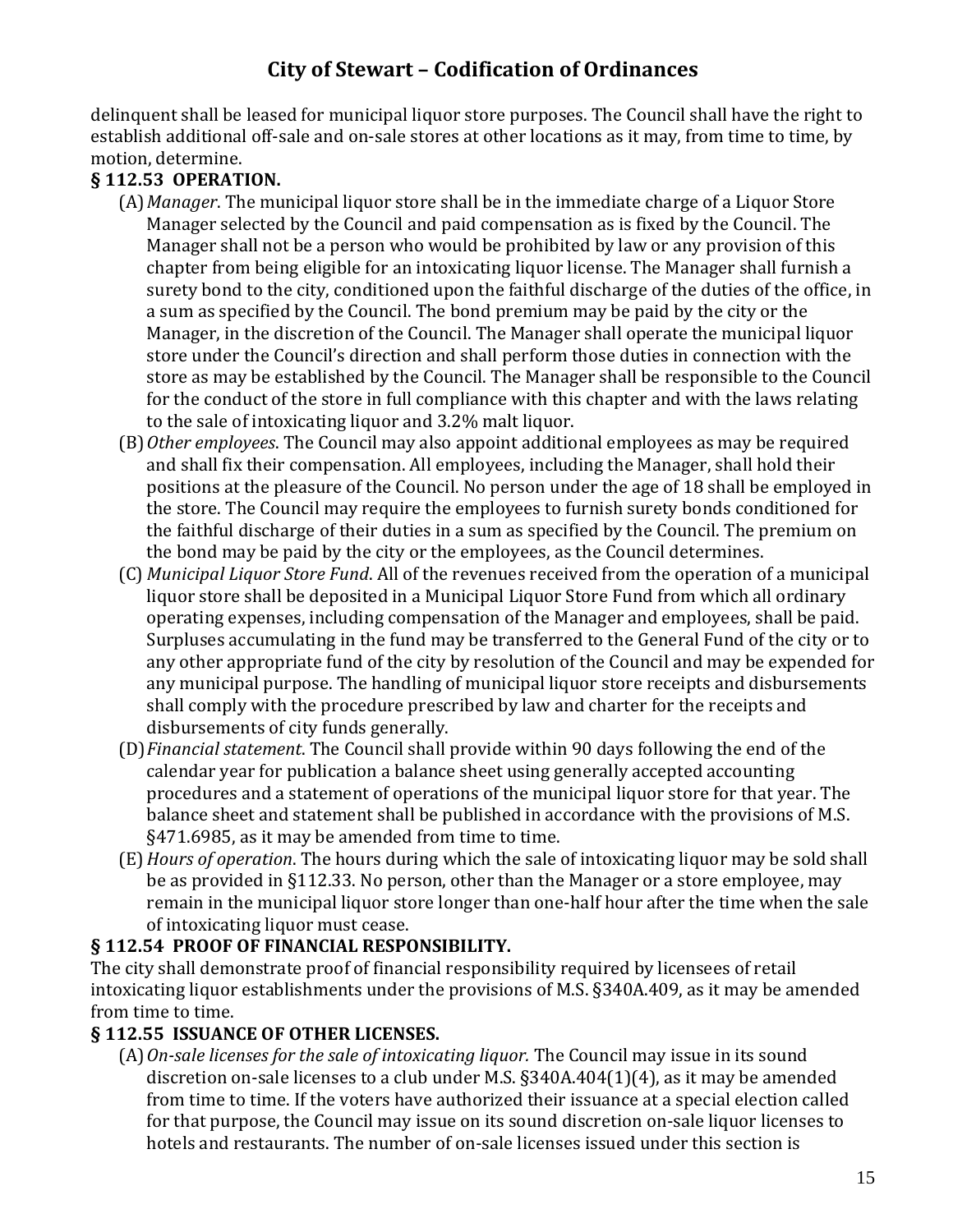governed by M.S. §340A.413, as it may be amended from time to time, as limited by the provisions of this chapter. The issuance of these licenses is governed by the provisions of this chapter.

- (B)*Off-sale licenses for the sale of intoxicating liquor*. State law does not authorize the issuance of off-sale licenses for the sale of intoxicating liquor by cities which operate a municipal liquor dispensary.
- (C) *On- and off-sale 3.2% malt liquor licenses*. The Council may issue 3.2% malt liquor licenses in its sound discretion as provided in this chapter.

#### **§ 112.99 PENALTIES.**

- (A)Any person violating the provisions of this chapter or M.S. Ch. 340A as it may be amended from time to time or any rules promulgated under that chapter as they may be amended from time to time is guilty of a misdemeanor and upon conviction shall be punished as provided by law.
- (B)The Council shall impose a civil penalty of up to \$2,000 for each violation of M.S. Ch. 340A, as it may be amended from time to time and of this chapter. Conviction of a violation in a court of law is not required in order for the Council to impose the civil penalty. A hearing under the Administrative Procedures Act, M.S. §14.57 to 14.70, as it may be amended from time to time, is not required before the penalty is imposed, but the Council shall hold a hearing on the proposed violation and the proposed penalty and hear any person who wishes to speak. Non-payment of the penalty is grounds for suspension or revocation of the license. The following is the minimum schedule of presumptive civil penalties which must be imposed in addition to any suspension unless the licenses is revoked:
	- (1) For the first violation within any three-year period: \$500;
	- (2) For the second violation within any three-year period: \$1,000; and
	- (3) For the third and subsequent violations within any three-year period, \$2,000.
- (C) The term "violation" as used in this section includes any and all violations of the provisions of this chapter or of M.S. Ch. 340A, as it may be amended from time to time or any rules promulgated under that chapter as they may be amended from time to time. The number of violations shall be determined on the basis of the history of violations for the preceding three-year period. Revocation shall occur within 60 days following a violation for which revocation is imposed.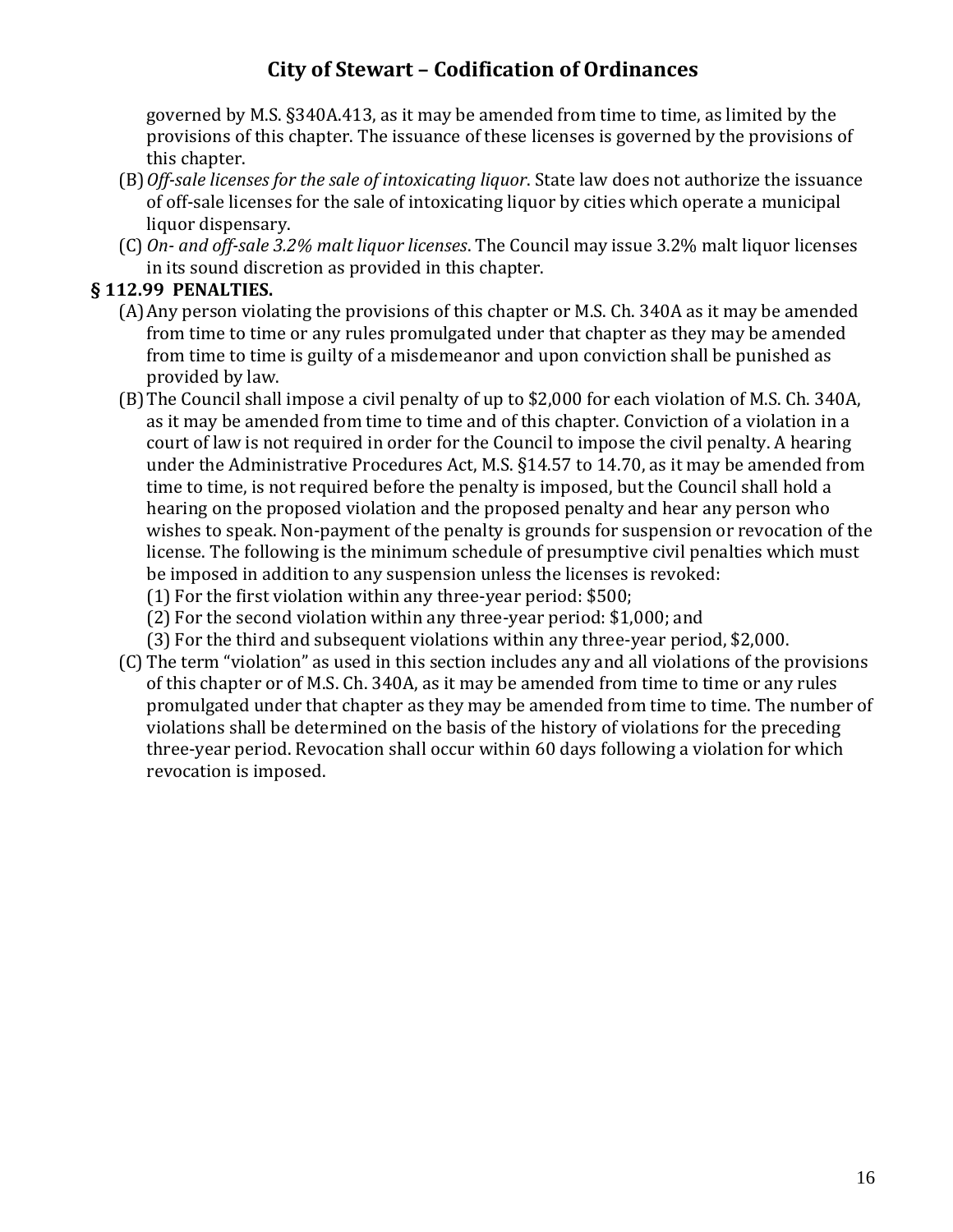#### **CHAPTER 113: PEDDLERS AND SOLICITORS**

Section

- 113.01 Definitions
- 113.02 Exceptions to definitions
- 113.03 Licensing; exemptions
- 113.04 License ineligibility
- 113.05 License suspension and revocation
- 113.06 License transferability
- 113.07 Registration
- 113.08 Prohibited activities
- 113.09 Exclusion by placard
- 113.10 Effectiveness

#### **§ 113.01 DEFINITIONS.**

Except as may otherwise be provided or clearly implied by context, all terms shall be given their commonly accepted definitions. For the purpose of this chapter, the following definitions shall apply unless the context clearly indicates or requires a different meaning.

- *PEDDLER*. A person who goes from house-to-house, door-to-door, business-to-business, street-to-street or any other type of place-to-place, for the purpose of offering for sale, displaying or exposing for sale, selling or attempting to sell and delivering immediately upon sale, the goods, wares, products, merchandise or other personnel property that the person is carrying or otherwise transporting. The term *PEDDLER* shall mean the same as the term *HAWKER*.
- *PERSON*. Any natural individual, group, organization, corporation, partnership or association. As applied to groups, organizations, corporations, partnerships and associations, the term shall include each member, officer, partner, associate, agent or employee.
- *REGULAR BUSINESS DAY*. Any day during which the city hall is normally open for the purpose of conducting public business. Holidays defined by state law shall not be counted as *REGULAR BUSINESS DAYS*.
- *SOLICITOR*. A person who goes from house-to-house, door-to-door, business-to-business, street-to-street or any other type of place-to-place, for the purpose of obtaining or attempting to obtain orders for goods, wares, products, merchandise, other personal property or services of which he or she may be carrying or transporting samples or that may be described in a catalog or by other means and for which delivery or performance shall occur at a later time. The absence of samples or catalogs shall not remove a person from the scope of this provision if the actual purpose of the person's activity is to obtain or attempt to obtain orders as discussed above. The term shall mean the same as the term *CANVASSER*.
- *TRANSIENT MERCHANT*. A person who temporarily sets up business out of a vehicle, trailer, boxcar, tent, other portable shelter or empty store front for the purpose of exposing or displaying for sale, selling or attempting to sell and delivering, goods, wares, products, merchandise or other personal property and who does not remain or intend to remain in any one location for more than 14 consecutive days.

### **§ 113.02 EXCEPTIONS TO DEFINITIONS.**

(A)For the purpose of the requirements of this chapter, the terms *PEDDLER, SOLICITOR* and *TRANSIENT MERCHANT* shall not apply to any person selling or attempting to sell at wholesale any goods, wares, products, merchandise or other personal property to a retailer of the items being sold by the wholesaler. The terms also shall not apply to any person who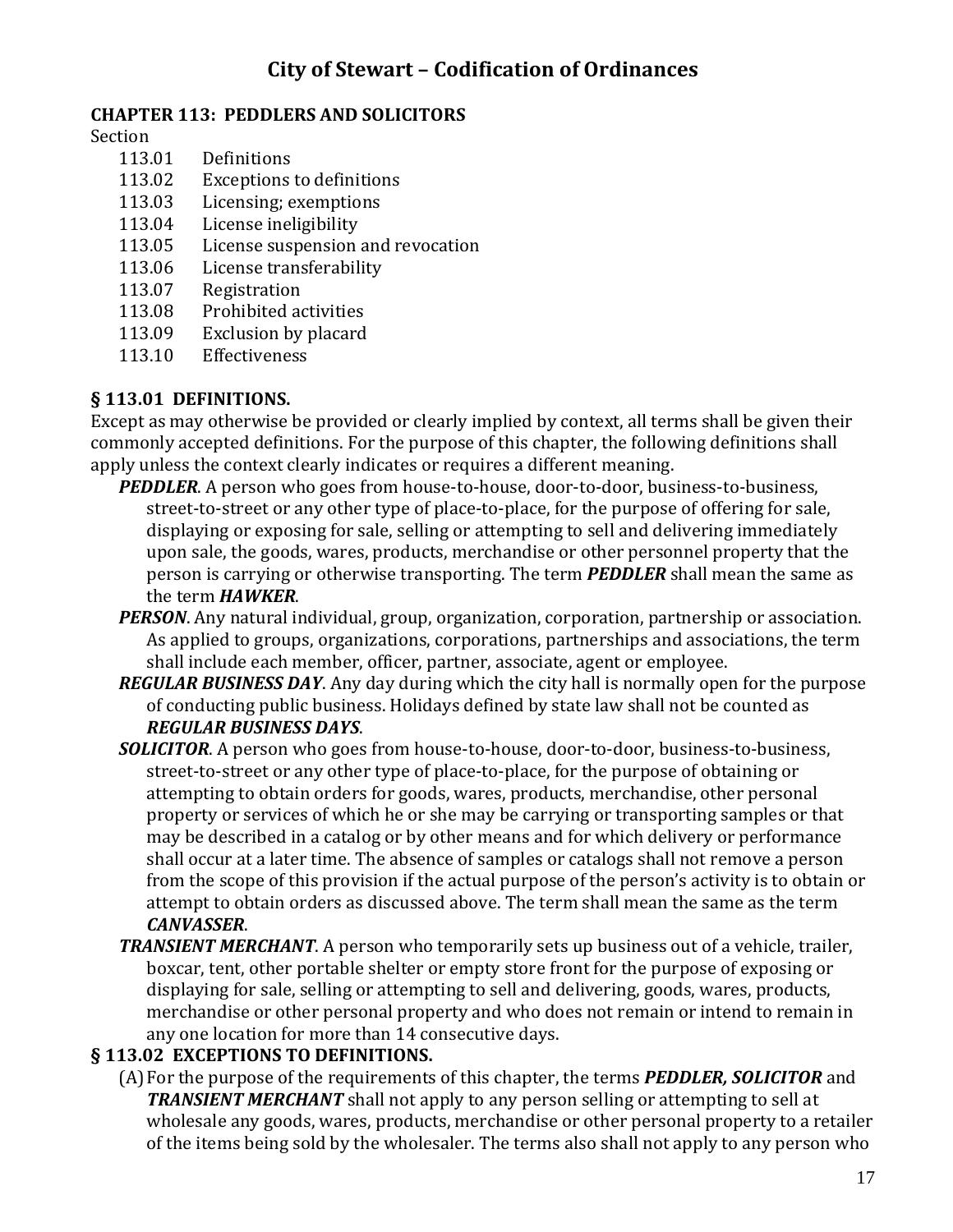makes initial contacts with other people for the purpose of establishing or trying to establish a regular customer delivery route for the delivery of perishable food and dairy products such as baked goods and milk, nor shall they apply to any person making deliveries of perishable food and dairy products to the customers on his or her established regular delivery route.

- (B)In addition, persons conducting the type of sales commonly known as garage sales, rummage sales or estate sales, as well as those persons participating in an organized multiperson bazaar or flea market, shall be exempt from the definitions of *PEDDLERS, SOLICITORS* and *TRANSIENT MERCHANTS*, as shall be anyone conducting an auction as a properly licensed auctioneer or any officer of the court conducting a court-ordered sale. Exemption from the definitions for the scope of this chapter shall not excuse any person from complying with any other applicable statutory provision or local ordinance.
- (C) Nothing in this chapter shall be interpreted to prohibit or restrict door-to-door advocacy. Persons engaging in door-to-door advocacy shall not be required to register as solicitors under §113.07. The term *DOOR-TO-DOOR ADVOCACY* includes door-to-door canvassing and pamphleteering as vehicles for the dissemination of religious, political and other ideas.

#### **§ 113.03 LICENSING; EXEMPTIONS.**

- (A)*County license required*. No person shall conduct business as a peddler, solicitor or transient merchant within the city limits without first having obtained the appropriate license from the county as required by M.S. Ch. 329 as it may be amended from time to time, if the county issues a license for the activity.
- (B)*City license required*. Pursuant to M.S. §437.02, as it may be amended from time to time, except as otherwise provided for by this chapter, no person shall conduct business as either a peddler or a transient merchant without first having obtained a license from the city. Solicitors need not be licensed, but are still required to register pursuant to §113.07.
- (C) *Application*. Application for a city license to conduct business as a peddler or transient merchant shall be made at least 14 regular business days before the applicant desires to begin conducting business. Application for a license shall be made on a form approved by the City Council and available from the office of the City Clerk-Treasurer. All applications shall be signed by the applicant. All applications shall include the following information: (1) Applicant's full legal name;
	- (2) All other names under which the applicant conducts business or to which applicant officially answers;
	- (3) A physical description of the applicant (hair color, eye color, height, weight, distinguishing marks and features and the like);
	- (4) Full address of applicant's permanent residence;
	- (5) Telephone number of applicant's permanent residence;
	- (6) Full legal name of any and all business operations owned, managed or operated by applicant or for which the applicant is an employee or agent;
	- (7) Full address of applicant's regular place of business (if any);
	- (8) Any and all business related telephone numbers of the applicant;
	- (9) The type of business for which the applicant is applying for a license;
	- (10) Whether the applicant is applying for an annual or daily license;
	- (11) The dates during which the applicant intends to conduct business and if the applicant is applying for a daily license, the number of days he or she will be conducting business in the city (maximum 14 consecutive days);
	- (12) Any and all addresses and telephone numbers where the applicant can be reached while conducting business within the city, including the location where a transient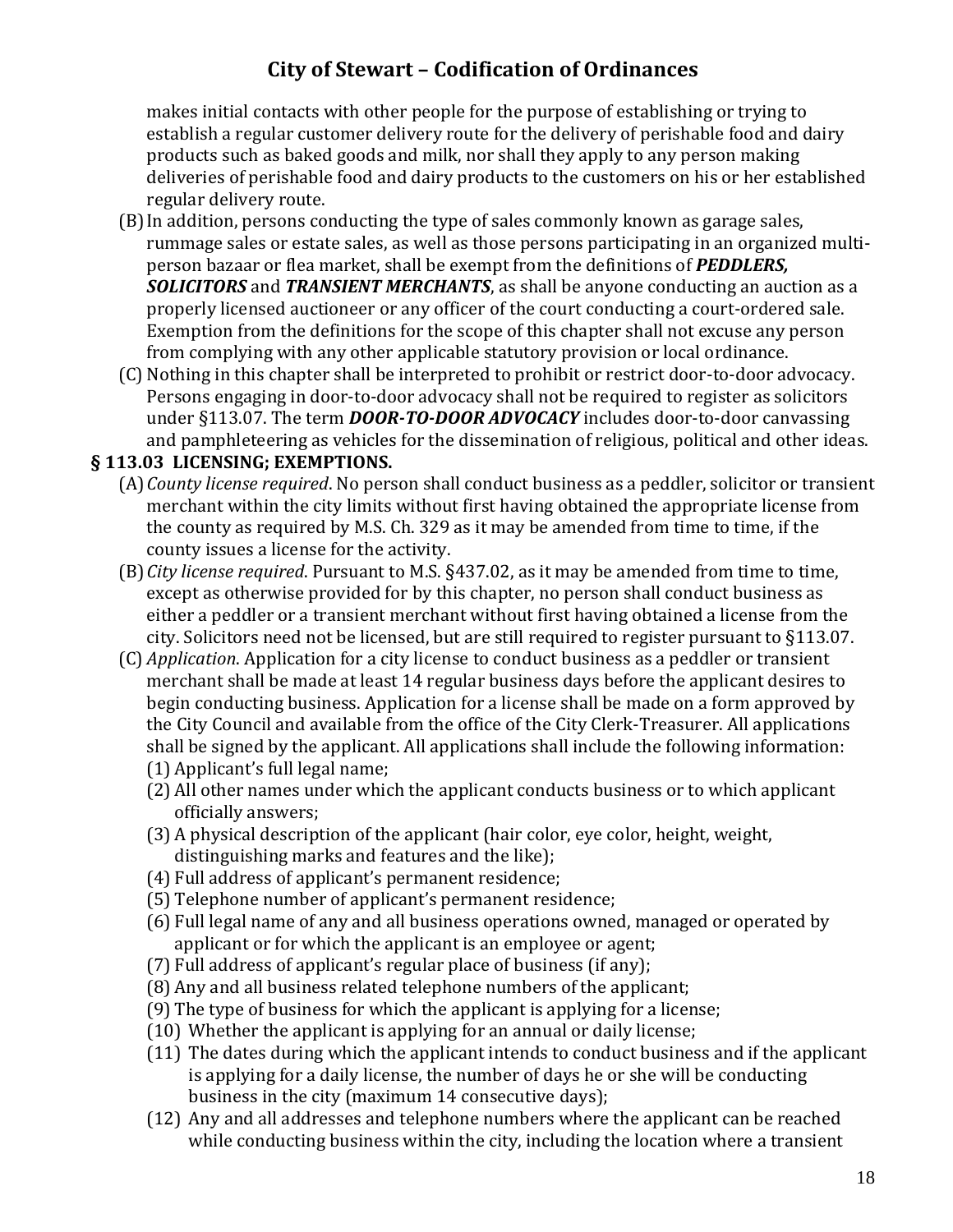merchant intends to set up business;

- (13) A statement as to whether or not the applicant has been convicted within the last five years of any felony, gross misdemeanor or misdemeanor for violation of any state or federal statute or any local ordinance, other than traffic offenses;
- (14) A list of the three most recent locations where the applicant has conducted business as a peddler or transient merchant;
- (15) Proof of any requested county license;
- (16) Written permission of the property owner or the property owner's agent for any property to be used by a transient merchant;
- (17) A general description of the items to be sold or services to be provided;
- (18) All additional information deemed necessary by the City Council;
- (19) The applicant's driver's license number or other acceptable form of identification; and
- (20) The license plate number, registration information and vehicle identification number for any vehicle to be used in conjunction with the licensed business and a description of the vehicle.
- (D)*Fee*. All applications for a license under this chapter shall be accompanied by the fee established by the city.
- (E) *Procedure*. Upon receipt of the completed application and payment of the license fee, the City Clerk-Treasurer, within two regular business days, must determine if the application is complete. An application is determined to be complete only if all required information is provided. If the City Clerk-Treasurer determines that the application is incomplete, the City Clerk-Treasurer must inform the applicant of the required necessary information that is missing. If the application is complete, the City Clerk-Treasurer must order any investigation, including background checks, necessary to verify the information provided with the application. Within ten regular business days of receiving a complete application the City Clerk-Treasurer must issue the license unless there exist grounds for denying the license under §113.04, in which case the Clerk-Treasurer must deny the license. If the City Clerk-Treasurer denies the license, the applicant must be notified in writing of the decision, the reason for denial and of the applicant's right to appeal the denial by requesting, within 20 days of receiving notice of rejection, a public hearing before the City Council. The City Council shall hear the appeal within 20 days of the date of the request. The decision of the City Council following the public hearing can be appealed by petitioning the State Court of Appeals for a writ of certiorari.
- (F) *Duration*. An annual license granted under this chapter shall be valid for one calendar year from the date of issue. All other licenses granted under this chapter shall be valid only during the time period indicated on the license.
- (G)*License exemptions.*
	- (1) No license shall be required for any person to sell or attempt to sell or to take or attempt to take orders for, any product grown, produced, cultivated or raised on any farm.
	- (2) No license shall be required of any person going from house-to-house, door-to-door, business-to-business, street-to-street or other type of place-to-place when the activity is for the purpose of exercising that person's State or Federal Constitutional rights such as the freedom of speech, press, religion and the like, except that this exemption may be lost if the person's exercise of Constitutional rights is merely incidental to a commercial activity.
	- (3) Professional fund raisers working on behalf of an otherwise exempt person or group shall not be exempt from the licensing requirements of this chapter.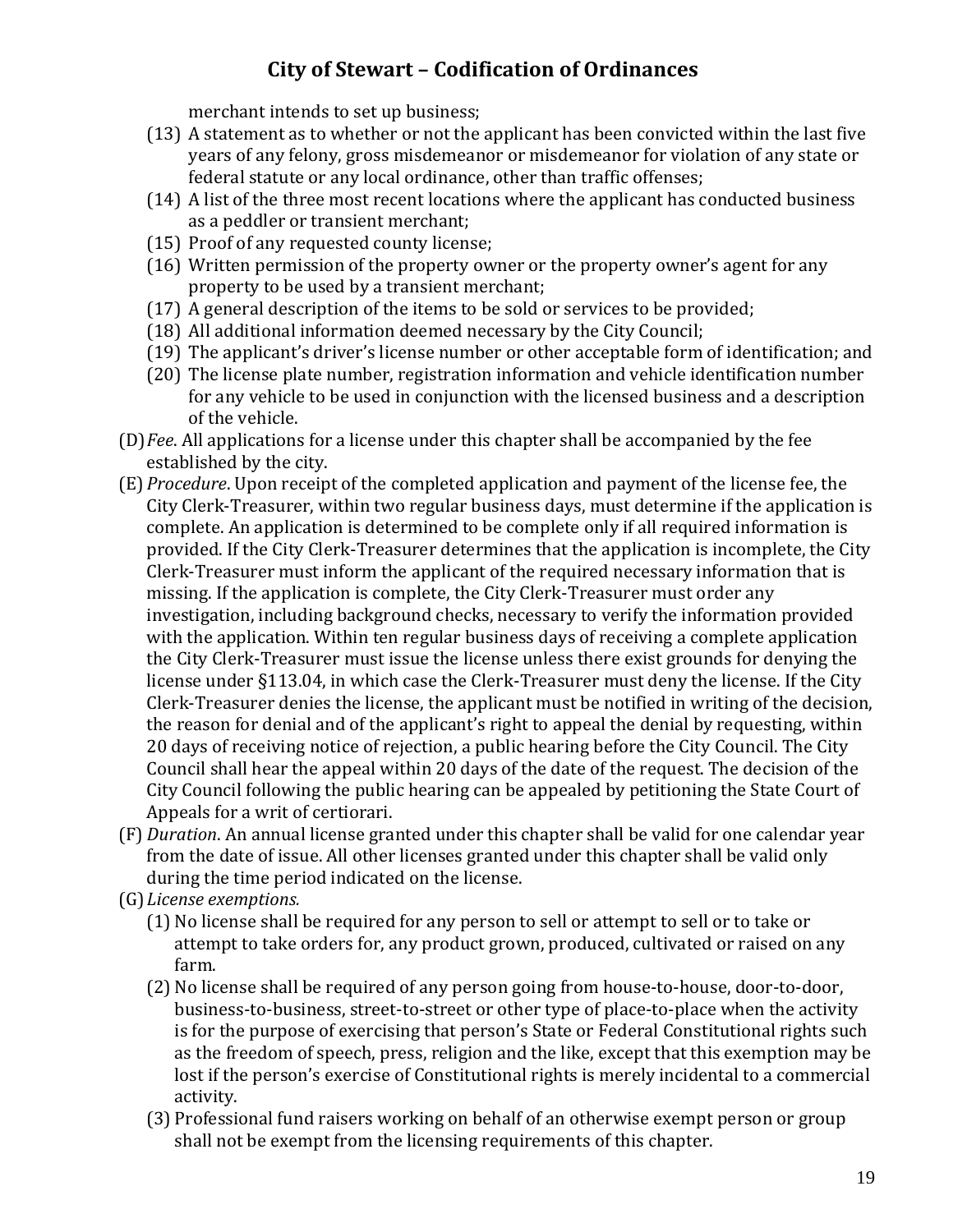### **§ 113.04 LICENSE INELIGIBILITY.**

The following shall be grounds for denying a license under this chapter:

- (A)The failure of the applicant to obtain and show proof of having obtained any required county license;
- (B)The failure of the applicant to truthfully provide any of the information requested by the city as a part of the application or the failure to sign the application or the failure to pay the required fee at the time of application;
- (C) The conviction of the applicant within the past five years from the date of application for any violation of any federal or state statute or regulation or of any local ordinance, which adversely reflects on the person's ability to conduct the business for which the license is being sought in an honest and legal manner. Those violations shall include but not be limited to burglary, theft, larceny, swindling, fraud, unlawful business practices and any form of actual or threatened physical harm against another person;
- (D)The revocation within the past five years of any license issued to the applicant for the purpose of conducting business as a peddler, solicitor or transient merchant; and
- (E) The applicant is found to have a bad business reputation. Evidence of a bad business reputation shall include, but not be limited to, the existence of more than three complaints against the applicant with the Better Business Bureau, the Attorney General's Office or other similar business or consumer rights office or agency, within the preceding 12 months or three complaints filed against the applicant within the preceding five years.

#### **§ 113.05 LICENSE SUSPENSION AND REVOCATION.**

- (A)*Generally*. Any license issued under this section may be suspended or revoked at the discretion of the City Council for violation of any of the following:
	- (1) Fraud, misrepresentation or incorrect statements on the application form;
	- (2) Fraud, misrepresentation or false statements made during the course of the licensed activity;
	- (3) Conviction of any offense for which granting of a license could have been denied under §113.04; and
	- (4) Violation of any provision of this chapter.
- (B)*Multiple persons under one license*. The suspension or revocation of any license issued for the purpose of authorizing multiple persons to conduct business as peddlers or transient merchants on behalf of the licensee shall serve as a suspension or revocation of each authorized person's authority to conduct business as a peddler or transient merchant on behalf of the licensee whose license is suspended or revoked.
- (C) *Notice*. Prior to revoking or suspending any license issued under this chapter, the city shall provide the license holder with written notice of the alleged violations and inform the licensee of his or her right to a hearing on the alleged violation. Notice shall be delivered in person or by mail to the permanent residential address listed on the license application or if no residential address is listed, to the business address provided on the license application.
- (D)*Public hearing*. Upon receiving the notice provided in division (C) of this section, the licensee shall have the right to request a public hearing. If no request for a hearing is received by the City Clerk-Treasurer within ten regular business days following the service of the notice, the city may proceed with the suspension or revocation. For the purpose of mailed notices, service shall be considered complete as of the date the notice is placed in the mail. If a public hearing is requested within the stated time frame, a hearing shall be scheduled within 20 days from the date of the request. Within three regular business days of the hearing, the City Council shall notify the licensee of its decision.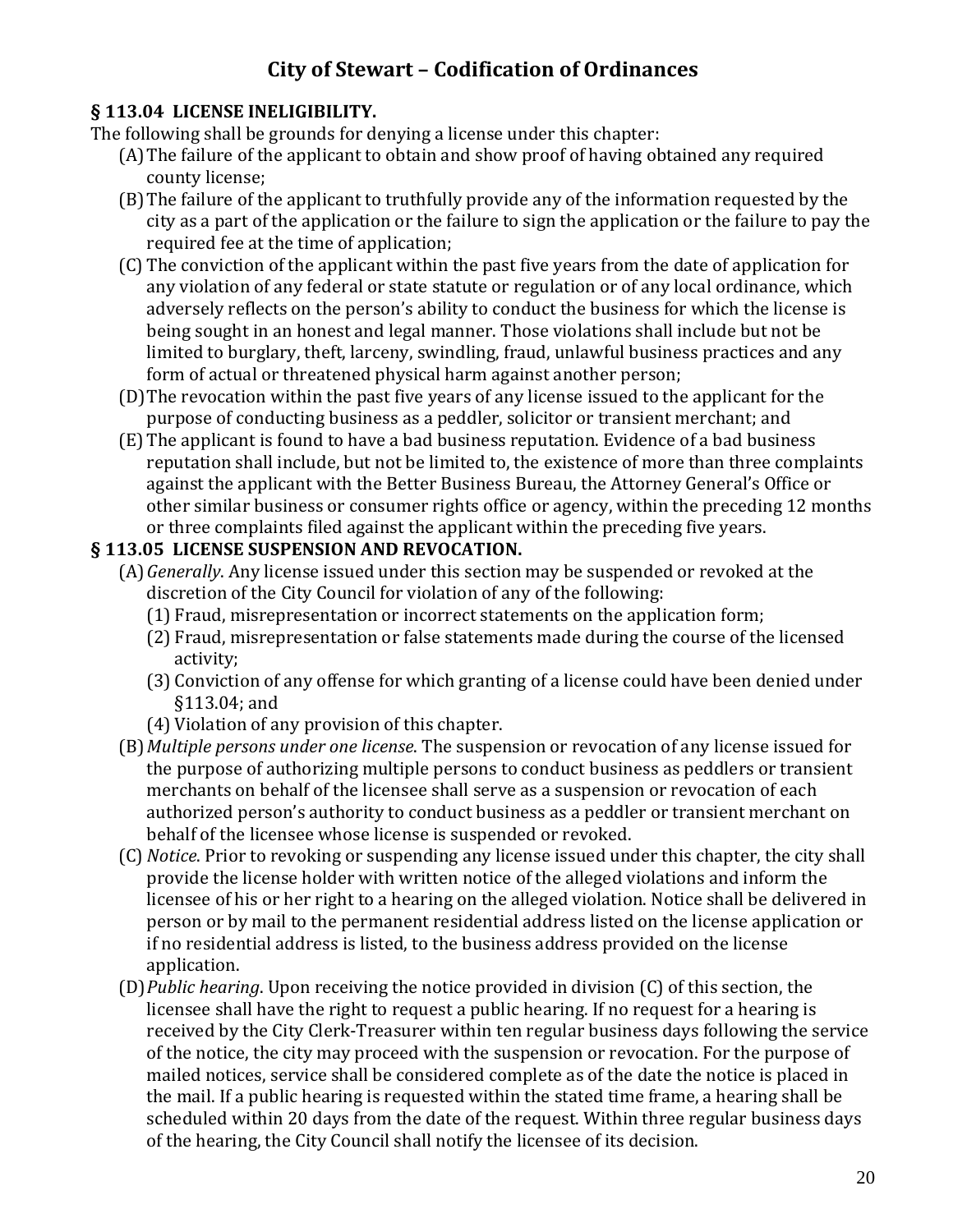- (E) *Emergency*. If, in the discretion of the City Council, imminent harm to the health or safety of the public may occur because of the actions of a peddler or transient merchant licensed under this chapter, the City Council may immediately suspend the person's license and provide notice of the right to hold a subsequent public hearing as prescribed in division (C) of this section.
- (F) *Appeals*. Any person whose license is suspended or revoked under this section shall have the right to appeal that decision in court.

### **§ 113.06 LICENSE TRANSFERABILITY.**

No license issued under this chapter shall be transferred to any person other than the person to whom the license was issued.

### **§ 113.07 REGISTRATION.**

- (A)All solicitors and any person exempt from the licensing requirements of this chapter under §113.03, shall be required to register with the city. Persons engaging in door-to-door advocacy shall not be required to register.
- (B)The term *DOOR-TO-DOOR ADVOCACY* includes door-to-door canvassing and pamphleteering as vehicles for the dissemination of religious, political and other ideas.
- (C) Registration shall be made on the same form required for a license application, but no fee shall be required. Immediately upon completion of the registration form, the City Clerk-Treasurer shall issue to the registrant a certificate of registration as proof of the registration. Certificates of registration shall be non-transferable.

#### **§ 113.08 PROHIBITED ACTIVITIES.**

No peddler, solicitor or transient merchant shall conduct business in any of the following manners:

- (A)Calling attention to his or her business or items to be sold by means of blowing any horn or whistle, ringing any bell, crying out or by any other noise, so as to be unreasonably audible within an enclosed structure;
- (B)Obstructing the free flow of either vehicular or pedestrian traffic on any street, alley, designated public sidewalk or other public right-of-way;
- (C) Conducting business in a way as to create a threat to the health, safety and welfare of any individual or the general public;
- (D)Conducting business before 7:00 a.m. or after 9:00 p.m.;
- (E) Failing to provide proof of license or registration and identification, when requested; or using the license or registration of another person;
- (F) Making any false or misleading statements about the product or service being sold, including untrue statements of endorsement. No peddler, solicitor or transient merchant shall claim to have the endorsement of the city solely based on the city having issued a license or certificate of registration to that person; and
- (G)Remaining on the property of another when requested to leave or to otherwise conduct business in a manner a reasonable person would find obscene, threatening, intimidating or abusive.

### **§ 113.09 EXCLUSION BY PLACARD.**

No peddler, solicitor or transient merchant, unless invited to do so by the property owner or tenant, shall enter the property of another for the purpose of conducting business as a peddler, solicitor or transient merchant when the property is marked with a sign or placard at least four inches long and four inches wide with print of at least 48 point in size stating "No Peddlers, Solicitors or Transient Merchants", "Peddlers, Solicitors and Transient Merchants Prohibited" or other comparable statement. No person other than the property owner or tenant shall remove, deface or otherwise tamper with any sign or placard under this section.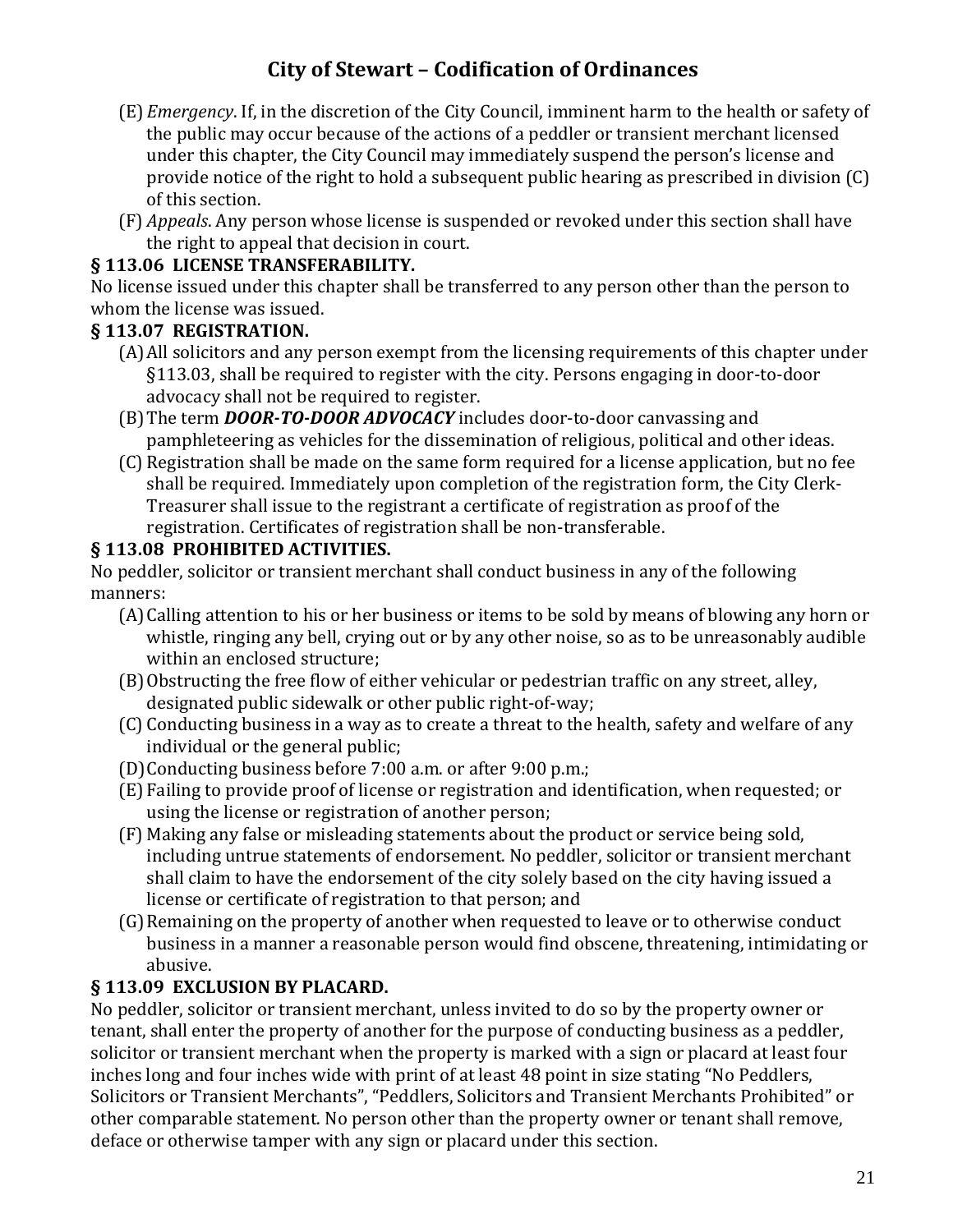#### **§ 113.10 EFFECTIVENESS.**

The provisions of §113.01, 113.02, 113.08 and 113.09 shall automatically apply upon adoption of this chapter. Sections 113.03, 113.04, 113.05, 113.06 and 113.07 shall not be effective until the adoption of a City Council resolution or ordinance authorizing the licensing of persons covered by those sections.

(Ord. No. 175, passed 04-08-2019)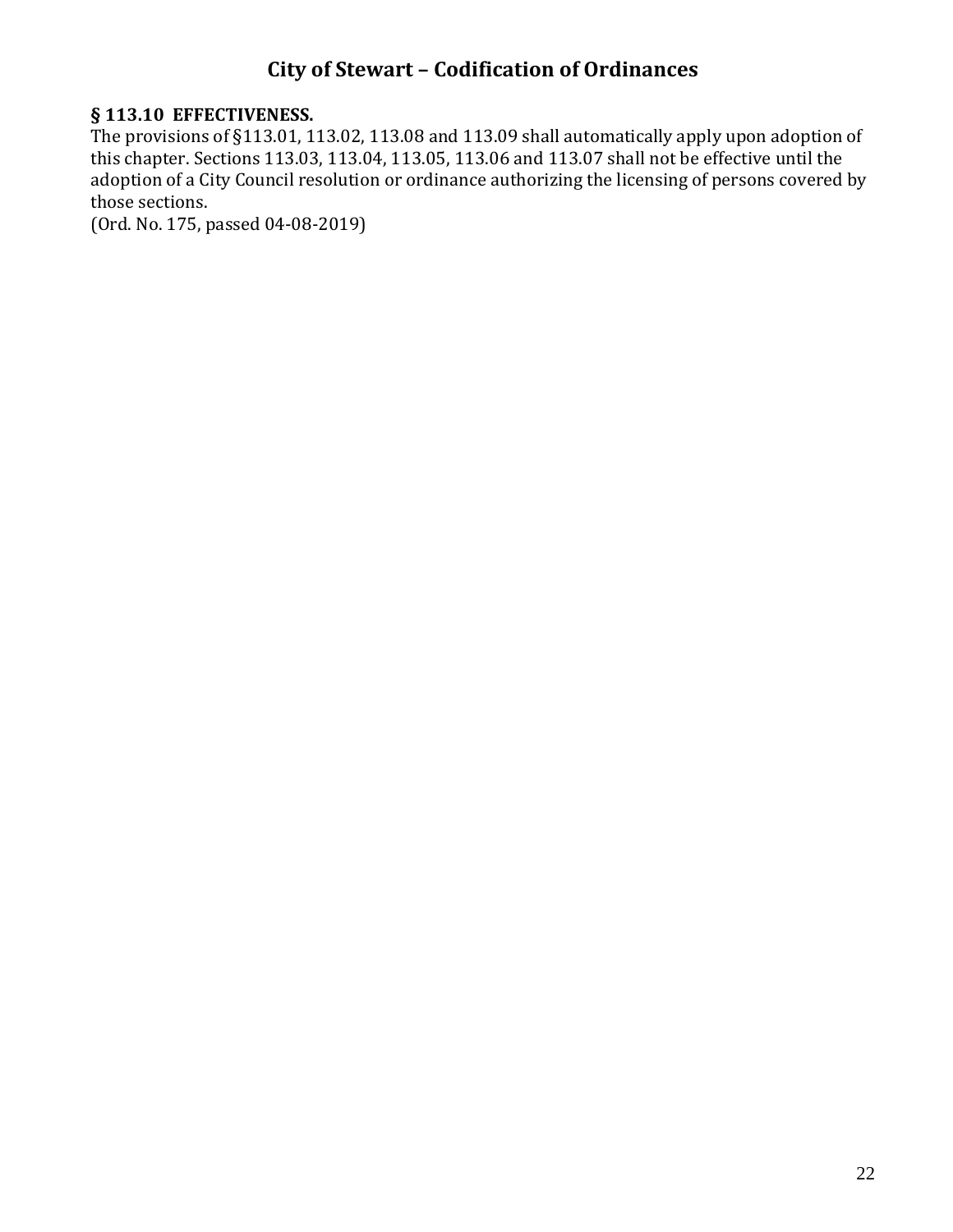### **CHAPTER 114: TATTOO AND BODY PIERCING SERVICES**

Section

- 114.01 Definitions
- 114.02 Prohibitions
- 114.03 Application for license; fees; issuance
- 114.04 Inspection of facilities
- 114.05 Suspension or revocation of license
- 114.06 Consent for performing procedures on persons under 18
- 114.07 Prohibitions relating to persons under 18
- 114.08 Defenses to violations
- 114.09 Training standards; records; safety and sanitation; equipment

### **§ 114.01 DEFINITIONS.**

For the purpose of this chapter, the following definitions shall apply unless the context clearly indicates or requires a different meaning.

- *BOARD OF HEALTH***.** A Board of Health established under the provisions of M.S. §145A.03, as it may be amended from time to time. If the city does not have a Board of Health, then this term means the authority having the duties of a Board of Health in the city, including, but not limited to, the County Board of Health.
- *BODY PIERCING***.** Includes ear piercing except when the ear piercing procedure is performed with an ear piercing gun.
- *BUSINESS***.** Any entity that provides services for compensation.
- *EAR PIERCING GUN***.** A mechanical device that pierces the ear by forcing a disposable singleuse stud or solid needle through the ear.
- *PARENT* or *GUARDIAN*. Parent, guardian or other adult person having the primary care or custody of the minor.
- *TATTOO***.** The same meaning given in M.S. §609.2246(2), as it may be amended from time to time.

### **§ 114.02 PROHIBITIONS.**

No person shall do any of the following:

- (A)Operate a business that offers tattooing or body piercing services unless the City Council issues it a license to do so;
- (B)Perform a tattooing or body piercing procedure in a manner that does not meet the safety and sanitation standards established by this chapter and any federal, state or local laws, rules or regulations; and/or
- (C) Perform a tattooing procedure, body piercing procedure or ear piercing procedure with an ear piercing gun in a manner that does not meet the standards for appropriate disinfection and sterilization of invasive equipment or parts of equipment used in performing the procedures established by this chapter and any federal, state or local laws, rules or regulations.

### **§ 114.03 APPLICATION FOR LICENSE; FEES; ISSUANCE.**

(A)A person seeking approval to operate a business that offers tattooing or body piercing services shall apply to the city on forms the city or the Board of Health shall prescribe and provide. The applicant shall submit all information the city and the Board of Health determines is necessary to process the application. The applicant shall include the fee established under the city's ordinance or as established by the Board of Health.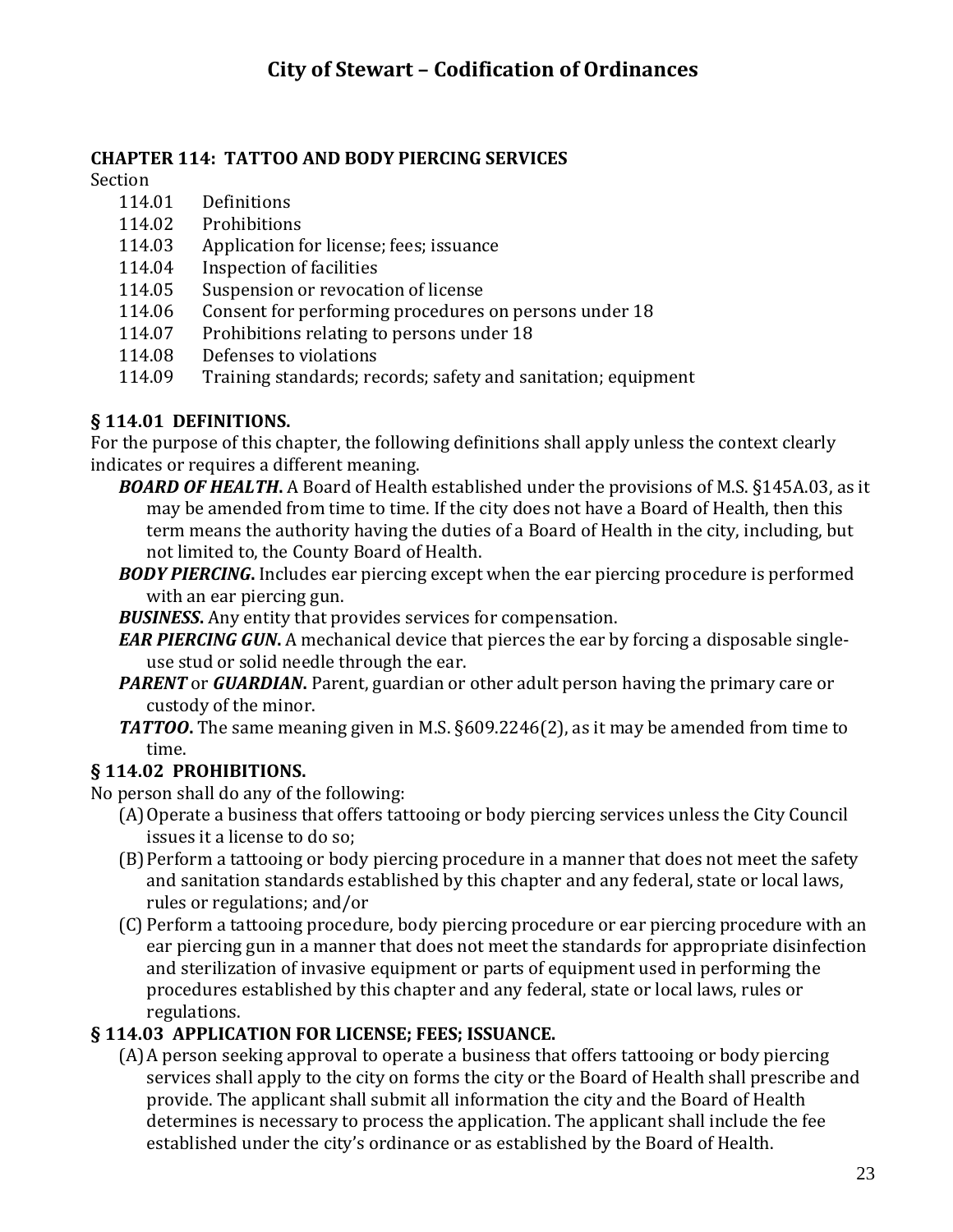- (B)To receive approval to offer tattooing or body piercing services, a business must demonstrate to the Board of Health the ability to meet the requirements established by this chapter and any federal, state or local laws, rules or regulations for safe performance of the tattooing or body piercing procedures, training of the individuals who perform the procedures and maintenance of records.
- (C)(1)If the Board of Health determines, following an inspection conducted under §114.04, that a business meets the requirements for approval, it shall so advise the city. The City Council may either approve or deny the license or it may delay action for a reasonable period of time as necessary to complete any investigation of the application or the applicant it deems necessary. If the City Council shall approve the license, the City Clerk-Treasurer shall issue the license to the applicant. If the City Council denies the license, notice of the denial shall be given to the applicant along with notice of the applicant's right to appeal the City Council's decision.
	- (2) Approval remains valid for one year unless earlier suspended or revoked under §114.05. A business's approval may be renewed. Approval is not transferable.

### **§ 114.04 INSPECTION OF FACILITIES.**

The Board of Health or a person or another body designed by the city, shall conduct at least one inspection of a business prior to approving the business under §114.03 to offer tattooing or body piercing services. The Board may conduct additional inspections as necessary for the approval process. The Board of Health may inspect an approved business at any time the Board considers necessary. In an inspection, the Board of Health shall be given access to the business's premises and to all records relevant to the inspection.

### **§ 114.05 SUSPENSION OR REVOCATION OF LICENSE.**

The City Council may suspend or revoke the approval of a business to offer tattooing or body piercing services at any time it determines that the business is being operated in violation of this chapter or any federal, state or local laws, rules or regulations. Proceedings for suspensions and revocations shall be conducted in accordance with rules adopted in Chapter 110 for the suspension or revocation of business licenses.

### **§ 114.06 CONSENT FOR PERFORMING PROCEDURES ON PERSONS UNDER 18.**

- (A)No person shall perform a tattooing procedure, body piercing procedure or ear piercing procedure with an ear piercing gun on an individual who is under 18 years of age unless consent has been given by the individual's parent, guardian or custodian in accordance with division (B) of this section. The consent must include both the custodial and noncustodial parents, where applicable.
- (B)A parent, guardian or custodian of an individual under age 18 who desires to give consent to a business to perform on the individual under age 18 a tattooing procedure, body piercing procedure or ear piercing procedure performed with an ear piercing gun shall do both of the following:
	- (1) Appear in person at the business at the time the procedure is performed; and
	- (2) Sign a document provided by the business that explains the manner in which the procedure will be performed and methods for proper care of the affected body area following performance of the procedure.

### **§ 114.07 PROHIBITIONS RELATING TO PERSONS UNDER 18.**

- (A)(1) unless consent has been given in accordance with §114.06, no individual who is under age 18 shall obtain or attempt to obtain a tattooing service, body piercing service or ear piercing service performed with an ear piercing gun.
	- (2) No individual who is under age 18 shall knowingly show or give false information concerning the individual's name, age or other identification for the purpose of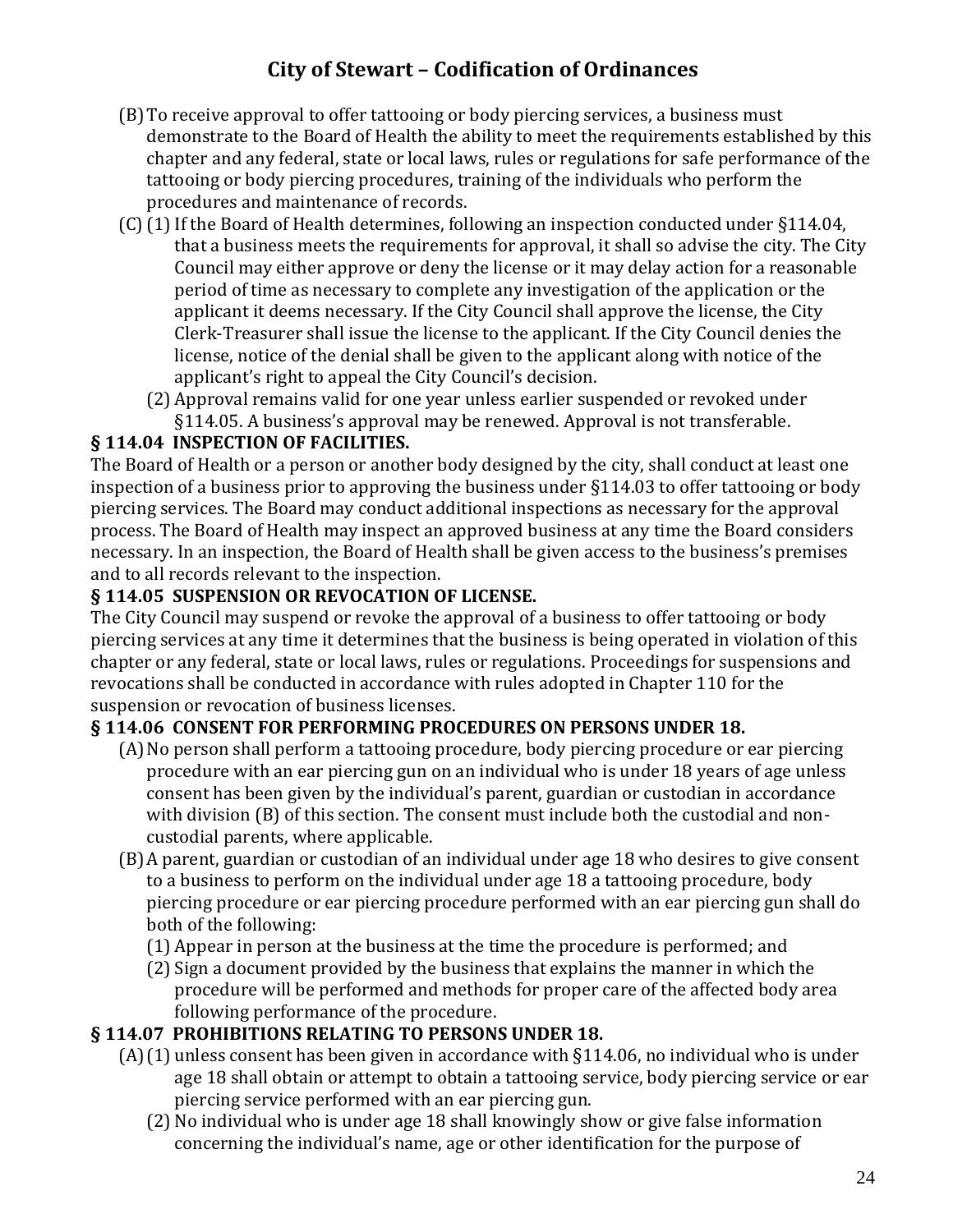obtaining a tattooing service, body piercing service or ear piercing service performed with an ear piercing gun.

- (B)(1) No individual shall knowingly show or give any false information as to the name, age or other identification of an individual who is under age 18 for the purpose of obtaining for the individual under age 18 a tattooing service, body piercing service or ear piercing service performed with an ear piercing gun.
	- (2) No individual shall impersonate the parent, guardian or custodian of an individual who is under age 18 for the purpose of obtaining for the individual under age 18 a tattooing service, body piercing service or ear piercing service performed with an ear piercing gun.

### **§ 114.08 DEFENSES TO VIOLATIONS.**

- (A)An operator or employee of a business that performs tattooing services, body piercing services or ear piercing services performed with an ear piercing gun may not be found guilty of a violation of §114.06(A) or any federal, state or local laws, rules or regulations in which age is an element of the provisions if:
	- (1) The individual obtaining a tattooing service, body piercing service or ear piercing service performed with an ear piercing gun, at the time of so doing, exhibited to the operator or employee of the tattooing, body piercing or ear piercing business a driver's or commercial driver's license or an identification card issued under state law showing that the individual was then at least age 18;
	- (2) The operator or employee made a bona fide effort to ascertain the true age of the individual obtaining a tattooing, body piercing or ear piercing service by checking the identification presented, at the time of the service, to ascertain that the description on the identification compared with the appearance of the individual and that the identification had not been altered in any way; and
	- (3) The operator or employee had reason to believe that the individual obtaining a tattooing, body piercing or ear piercing service was at least age 18.
- (B)In any action or proceeding before a court of record in which a defense is raised under this section, the Registrar of Motor Vehicles or the Registrar's Deputy who issued a driver's or commercial driver's license or an identification card shall be permitted to submit certified copies of the records, in the Registrar's or Deputy's possession, of the issuance in lieu of the testimony of the personnel of the Bureau of Motor Vehicles at the hearing, action or proceeding.

### **§ 114.09 TRAINING STANDARDS; RECORDS; SAFETY AND SANITATION; EQUIPMENT.**

- (A)Each operator of a business that offers tattooing or body piercing services shall do all of the following:
	- (1) Maintain procedures for ensuring that the individuals who perform tattooing or body piercing procedures are adequately trained to perform the procedures properly;
	- (2) With respect to tattooing services, maintain written records that include the color, manufacturer and lot number of each pigment used for each tattoo performed;
	- (3) Comply with the safety and sanitation requirements for preventing transmission of infectious diseases, as established in any federal, state or local laws, rules or regulations;
	- (4) Require the individuals who perform tattooing and body piercing procedures to disinfect and sterilize all invasive equipment or parts of equipment used in performing the procedures by using methods that meet the disinfection and sterilization requirements established in any federal, state or local laws, rules or regulations; and
	- (5) Ensure that weekly tests of the business's heat sterilization devices are performed to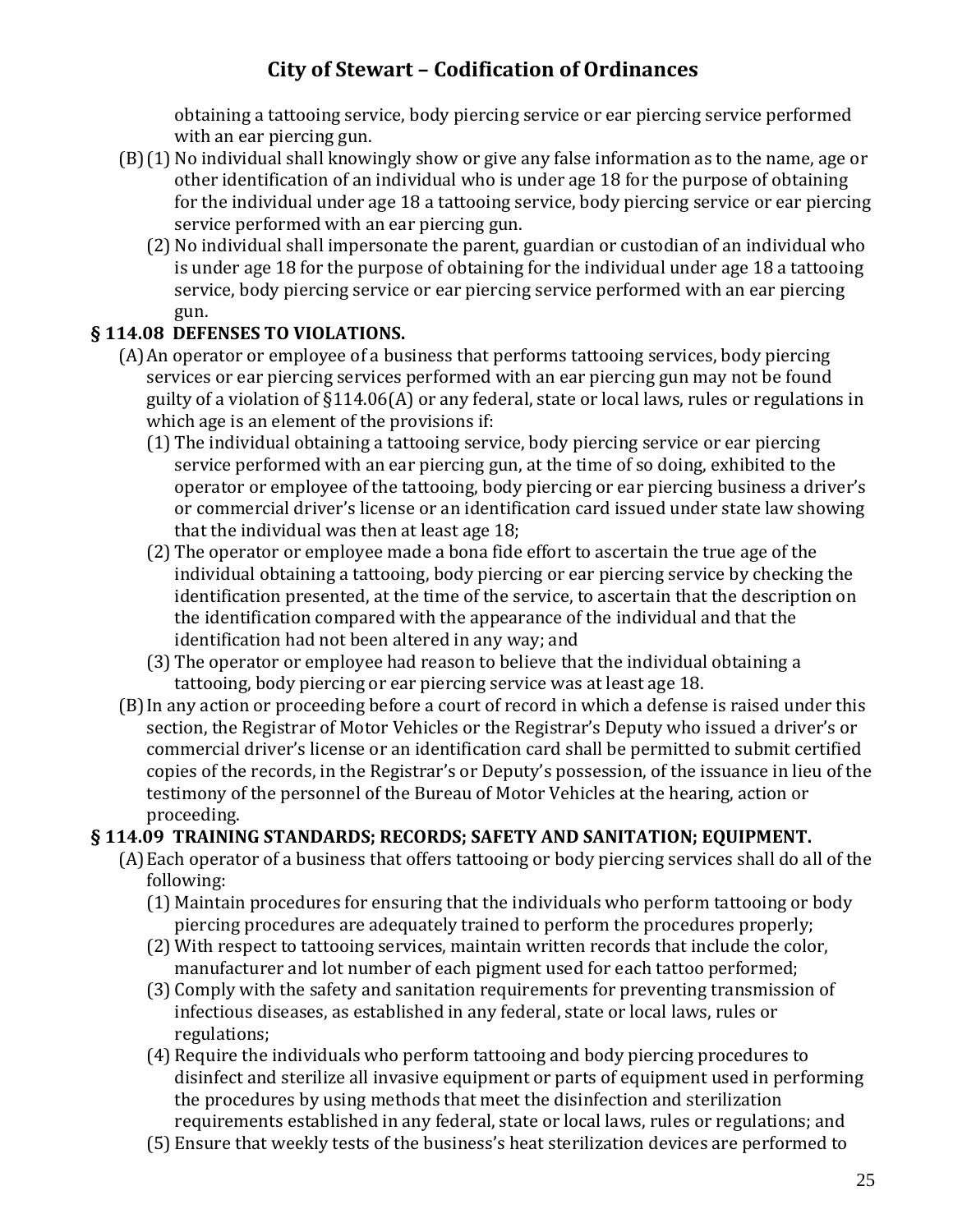determine whether the devices are functioning properly. In having the devices tested, the operator of the business shall use a biological monitoring system that indicates whether the devices are killing microorganisms. If a test indicates that a device is not functioning properly, the operator shall take immediate remedial action to ensure that heat sterilization is being accomplished. The operator shall maintain documentation that the weekly tests are being performed. To comply with the documentation requirement, the documents must consist of a log that indicates the date on which each test is performed and the name of the person who performed the test or, if a test was conducted by an independent testing entity, a copy of the entity's testing report. The operator shall maintain records of each test performed for at least two years.

(B)Each operator of a business that offers ear piercing services performed with an ear piercing gun shall require the individuals who perform the ear piercing services to disinfect and sterilize the ear piercing gun by using chemical solutions that meet the disinfection and sterilization requirements established in any federal, state or local laws, rules or regulations.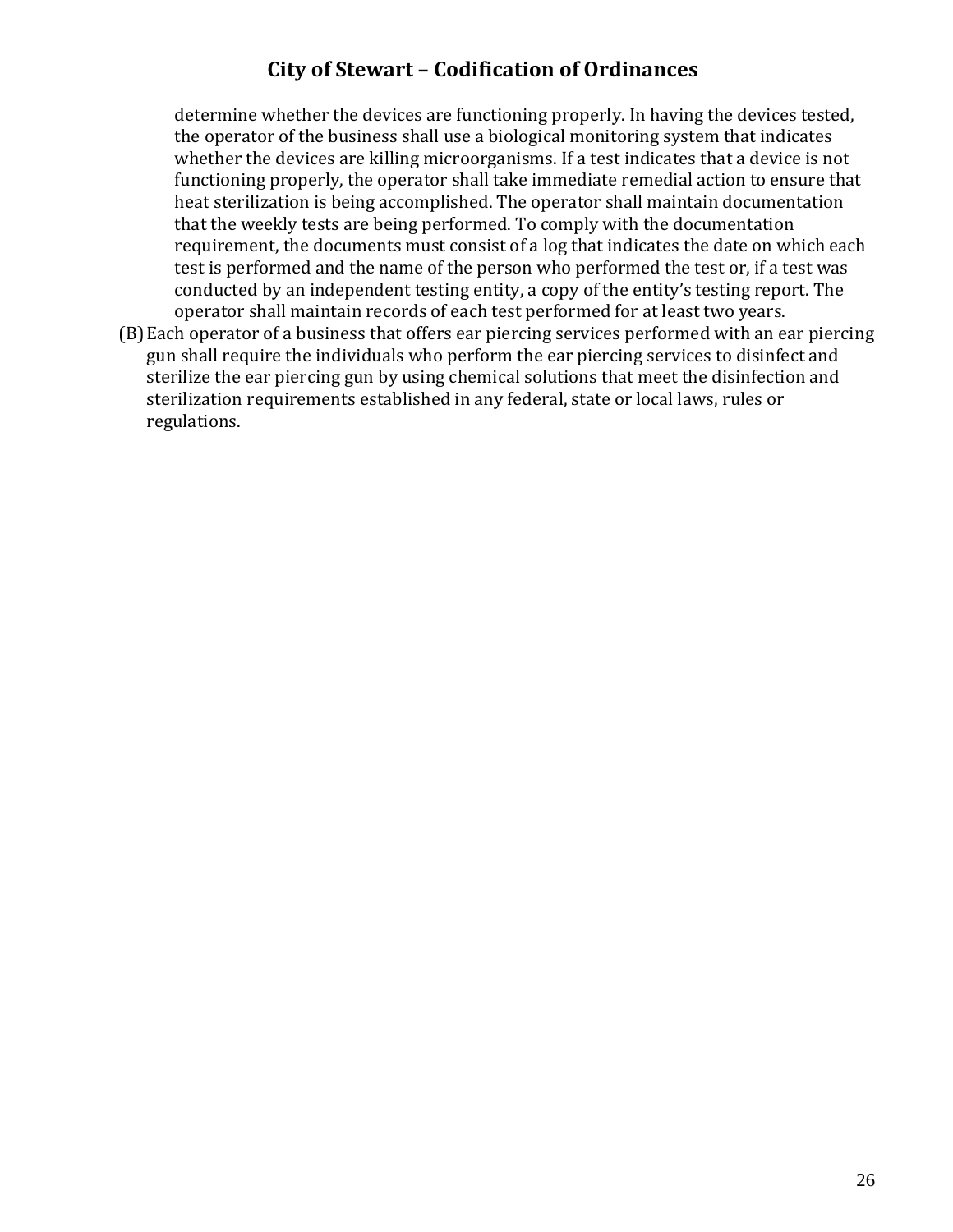#### **CHAPTER 115: TOBACCO REGULATIONS**

#### Section

- 115.01 Purpose and intent
- 115.02 Definitions
- 115.03 License
- 115.04 Fees
- 115.05 Basis for denial of license
- 115.06 Prohibited sales
- 115.07 Vending machines
- 115.08 Self-service sales
- 115.09 Responsibility
- 115.10 Compliance checks and inspections
- 115.11 Other illegal acts
- 115.12 Exceptions and defenses
- 115.99 Violations and penalty

#### **§ 115.01 PURPOSE AND INTENT.**

Because the city recognizes that many persons under the age of 18 years purchase or otherwise obtain, possess and use tobacco, tobacco products and tobacco related devices and the sales, possession and use are violations of both state and federal laws; and because studies, which the city hereby accepts and adopts, have shown that most smokers begin smoking before they have reached the age of 18 years and that those persons who reach the age of 18 years without having started smoking are significantly less likely to begin smoking; and because smoking has been shown to be the cause of several serious health problems which subsequently place a financial burden on all levels of government; this chapter shall be intended to regulate the sale, possession and use of tobacco, tobacco products and tobacco related devices for the purpose of enforcing and furthering existing laws, to protect minors against the serious effects associated with the illegal use of tobacco, tobacco products and tobacco related devices and to further the official public policy of the state in regard to preventing young people from starting to smoke as stated in M.S. §144.391, as it may be amended from time to time.

#### **§ 115.02 DEFINITIONS.**

Except as may otherwise be provided or clearly implied by context, all terms shall be given their commonly accepted definitions. For the purpose of this chapter, the following definitions shall apply unless the context clearly indicates or requires a different meaning.

- *COMPLIANCE CHECKS.* The system the city uses to investigate and ensure that those authorized to sell tobacco, tobacco products and tobacco related devices are following and complying with the requirements of this chapter. *COMPLIANCE CHECKS* shall involve the use of minors as authorized by this chapter. *COMPLIANCE CHECKS* shall also mean the use of minors who attempt to purchase tobacco, tobacco products or tobacco related devices for educational, research and training purposes as authorized by state and federal laws. *COMPLIANCE CHECKS* may also be conducted by other units of government for the purpose of enforcing appropriate federal, state or local laws and regulations relating to tobacco, tobacco products and tobacco related devices.
- *INDIVIDUALLY PACKAGED.* The practice of selling any tobacco or tobacco product wrapped individually for sale. Individually wrapped tobacco and tobacco products shall include but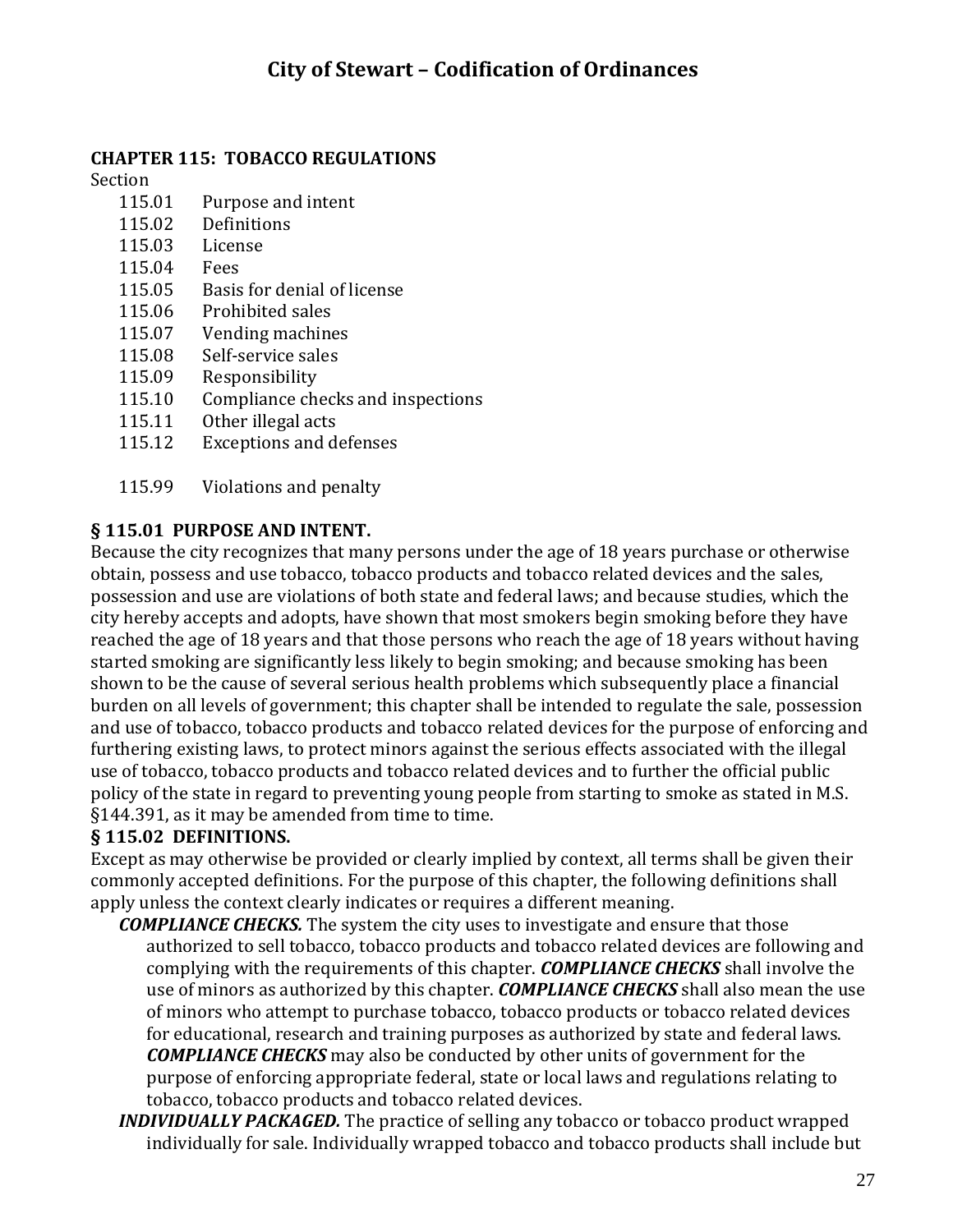not be limited to single cigarette packs, single bags or cans of loose tobacco in any form and single cans or other packaging of snuff or chewing tobacco. Cartons or other packaging containing more than a single pack or other container as described in this definition shall not be considered individually packaged.

*LOOSIES.* The common term used to refer to a single or individually packaged cigarette. *MINOR.* Any natural person who has not yet reached the age of 18 years.

*MOVEABLE PLACE OF BUSINESS.* Any form of business operated out of a truck, van, automobile or other type of vehicle or transportable shelter and not a fixed address store front or other permanent type of structure authorized for sales transactions.

- *RETAIL ESTABLISHMENT.* Any place of business where tobacco, tobacco products or tobacco related devices are available for sale to the general public. The phrase shall include but not be limited to grocery stores, convenience stores and restaurants.
- *SALE.* Any transfer of goods for money, trade, barter or other consideration.
- *SELF-SERVICE MERCHANDISING.* Open displays of tobacco, tobacco products or tobacco related devices in any manner where any person shall have access to the tobacco, tobacco products or tobacco related devices, without the assistance or intervention of the licensee or the licensee's employee. The assistance or intervention shall entail the actual physical exchange of the tobacco, tobacco product or tobacco related device between the customer and the licensee or employee. The phrase shall not include vending machines. Self-service sales are interpreted as being any sale where there is not an actual physical exchange of the tobacco between the clerk and the customer.
- *TOBACCO* or *TOBACCO PRODUCTS.* Any substance or item containing tobacco leaf, including but not limited to cigarettes, cigars, pipe tobacco, snuff, fine cut or other chewing tobacco, cheroots, stogies, perique, granulated, plug cut, crimp cut, ready-rubbed and other smoking tobacco, snuff flowers, cavendish, shorts, plug and twist tobaccos, dipping tobaccos, refuse scraps, clippings, cuttings and sweepings of tobacco and other kinds and forms of tobacco leaf prepared in a manner as to be suitable for chewing, sniffing or smoking.
- *TOBACCO RELATED DEVICES.* Any tobacco product as well as a pipe, rolling papers or other device intentionally designed or intended to be used in a manner which enables the chewing, sniffing or smoking of tobacco or tobacco products.
- *VENDING MACHINE.* Any mechanical, electric or electronic or other type of device which dispenses tobacco, tobacco products or tobacco related devices upon the insertion of money, tokens or other form of payment directly into the machine by the person seeking to purchase the tobacco, tobacco product or tobacco related device.

#### **§ 115.03 LICENSE.**

- (A)*License required*. No person shall sell or offer to sell any tobacco, tobacco products or tobacco related device without first having obtained a license to do so from the city.
- (B)*Application*. An application for a license to sell tobacco, tobacco products or tobacco related devices shall be made on a form provided by the city. The application shall contain the full name of the applicant, the applicant's residential and business addresses and telephone numbers, the name of the business for which the license is sought and any additional information the city deems necessary. Upon receipt of a completed application, the City Clerk-Treasurer shall forward the application to the City Council for action at its next regularly scheduled City Council meeting. If the City Clerk-Treasurer shall determine that an application is incomplete, he or she shall return the application to the applicant with notice of the information necessary to make the application complete.
- (C) *Action*. The City Council may either approve or deny the license or it may delay action for a reasonable period of time as necessary to complete any investigation of the application or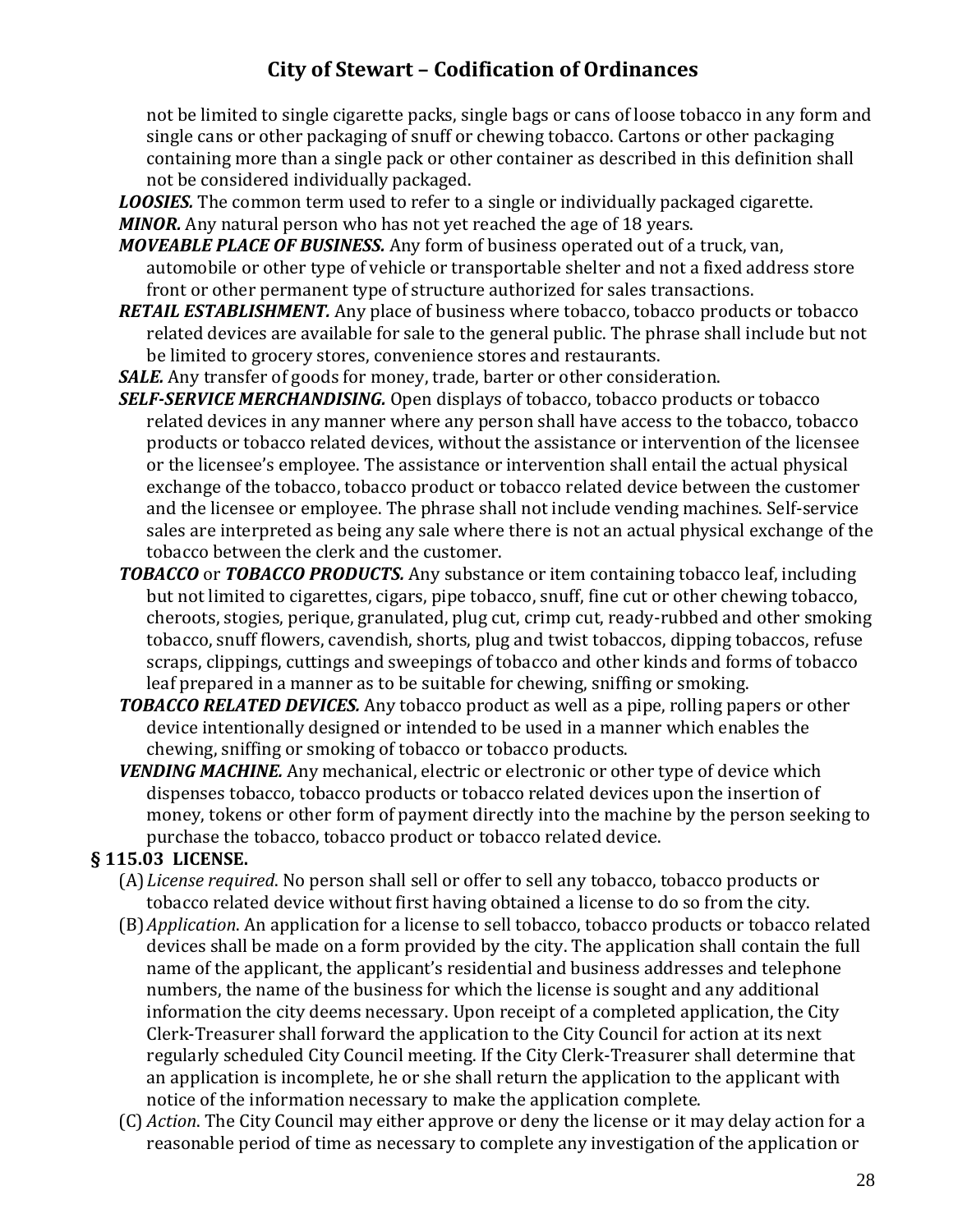the applicant it deems necessary. If the City Council shall approve the license, the City Clerk-Treasurer shall issue the license to the applicant. If the City Council denies the license, notice of the denial shall be given to the applicant along with notice of the applicant's right to appeal the City Council's decision.

- (D)*Term*. All licenses issued under this chapter shall be valid for one calendar year from the date of issue.
- (E) *Revocation or suspension*. Any license issued under this chapter may be revoked or suspended as provided in §115.99.
- (F) *Transfers*. All licenses issued under this chapter shall be valid only on the premises for which the license was issued and only for the person to whom the license was issued. No transfer of any license to another location or person shall be valid without the prior approval of the City Council.
- (G)*Moveable place of business*. No license shall be issued to a moveable place of business. Only fixed location businesses shall be eligible to be licensed under this chapter.
- (H)*Display*. All licenses shall be posted and displayed in plain view of the general public on the licensed premise.
- (I) *Renewals*. The renewal of a license issued under this section shall be handled in the same manner as the original application. The request for a renewal shall be made at least 30 days but no more than 60 days before the expiration of the current license.
- (J) *Issuance as privilege and not a right*. The issuance of a license issued under this chapter shall be considered a privilege and not an absolute right of the applicant and shall not entitle the holder to an automatic renewal of the license.

#### **§ 115.04 FEES.**

No license shall be issued under this chapter until the appropriate license fee shall be paid in full. The fee for a license under this chapter shall be established in the city's Ordinance Establishing Fees and Charges, adopted pursuant to §30.11, as it may be amended from time to time.

#### **§ 115.05 BASIS FOR DENIAL OF LICENSE.**

- (A)Grounds for denying the issuance or renewal of a license under this chapter includes but is not limited to the following:
	- (1) The applicant is under the age of 18 years;
	- (2) The applicant has been convicted within the past five years of any violation of a federal, state or local law, ordinance provision or other regulation relating to tobacco or tobacco products or tobacco related devices;
	- (3) The applicant has had a license to sell tobacco, tobacco products or tobacco related devices revoked within the preceding 12 months of the date of application;
	- (4) The applicant fails to provide any information required on the application or provides false or misleading information; and
	- (5) The applicant is prohibited by federal, state or other local law, ordinance or other regulation from holding a license.
- (B)However, except as may otherwise be provided by law, the existence of any particular ground for denial does not mean that the city must deny the license.
- (C)If a license is mistakenly issued or renewed to a person, it shall be revoked upon the discovery that the person was ineligible for the license under this chapter.

### **§ 115.06 PROHIBITED SALES.**

It shall be a violation of this chapter for any person to sell or offer to sell any tobacco, tobacco product or tobacco related device:

- (A)To any person under the age of 18 years;
- (B)By means of any type of vending machine, except as may otherwise be provided in §115.07;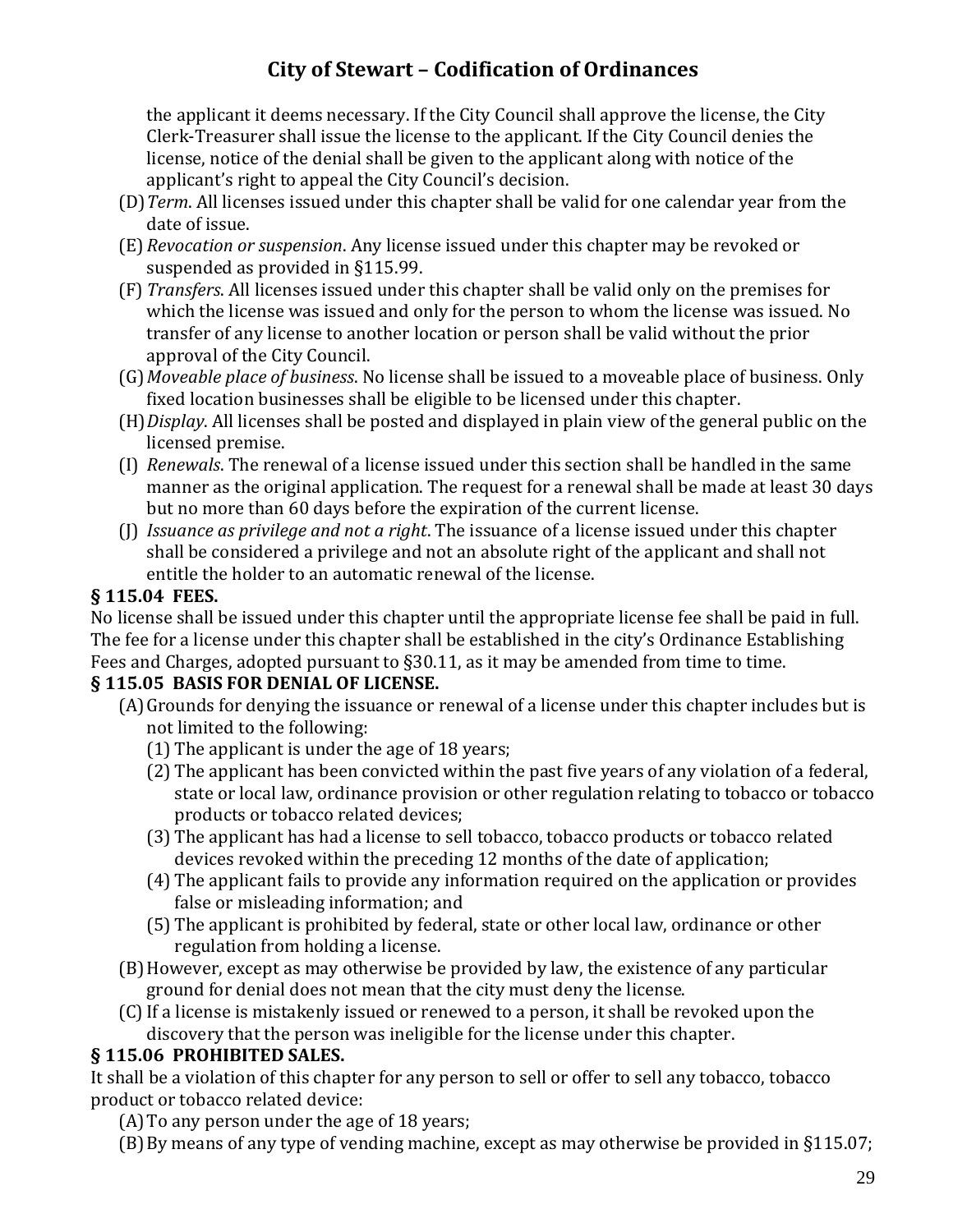- (C) By means of self-service methods whereby the customer does not need to a make a verbal or written request to an employee of the licensed premise in order to receive the tobacco, tobacco product or tobacco related device and whereby the there is not a physical exchange of the tobacco, tobacco product or tobacco related device between the licensee or the licensee's employee and the customer;
- (D)By means of loosies as defined in §115.02;
- (E) Containing opium, morphine, jimson weed, bella donna, strychnos, cocaine, marijuana or other deleterious, hallucinogenic, toxic or controlled substances except nicotine and other substances found naturally in tobacco or added as part of an otherwise lawful manufacturing process. It is not the intention of this provision to ban the sale of lawfully manufactured cigarettes or other tobacco products; and/or
- (F) By any other means, to any other person, on in any other manner or form prohibited by federal, state or other local law, ordinance provision or other regulation.

#### **§ 115.07 VENDING MACHINES.**

It shall be unlawful for any person licensed under this chapter to allow the sale of tobacco, tobacco products or tobacco related devices by the means of a vending machine unless minors are at all times prohibited from entering the licensed establishment.

#### **§ 115.08 SELF-SERVICE SALES.**

It shall be unlawful for a licensee under this chapter to allow the sale of tobacco, tobacco products or tobacco related devices by any means where by the customer may have access to those items without having to request the item from the licensee or the licensees employee and whereby there is not a physical exchange of the tobacco, tobacco product or the tobacco related device between the licensee or his or her clerk and the customer. All tobacco, tobacco products and tobacco related devices shall either be stored behind a counter or other area not freely accessible to customers or in a case or other storage unit not left open and accessible to the general public. Any retailer selling tobacco, tobacco products or tobacco related devices at the time this chapter is adopted shall comply with this section within 90 days following the effective date of this chapter.

#### **§ 115.09 RESPONSIBILITY.**

All licensees under this chapter shall be responsible for the actions of their employees in regard to the sale of tobacco, tobacco products or tobacco related devices on the licensed premises and the sale of an item by an employee shall be considered a sale by the license holder. Nothing in this section shall be construed as prohibiting the city from also subjecting the clerk to whatever penalties are appropriate under this chapter, state or federal law or other applicable law or regulation.

#### **§ 115.10 COMPLIANCE CHECKS AND INSPECTIONS.**

(A)All licensed premises shall be open to inspection by the city police or other authorized city official during regular business hours. From time to time, but at least once per year, the city shall conduct compliance checks by engaging, with the written consent of their parents or guardians, minors over the age of 15 years but less than 18 years to enter the licensed premise to attempt to purchase tobacco, tobacco products or tobacco related devices. Minors used for the purpose of compliance checks shall be supervised by city designated law enforcement officers or other designated city personnel. Minors used for compliance checks shall not be guilty of unlawful possession of tobacco, tobacco products or tobacco related devices when those items are obtained as a part of the compliance check. No minor used in compliance checks shall attempt to use a false identification misrepresenting the minor's age and all minors lawfully engaged in a compliance check shall answer all questions about the minor's age asked by the licensee or his or her employee and shall produce any identification, if any exists, for which he or she is asked.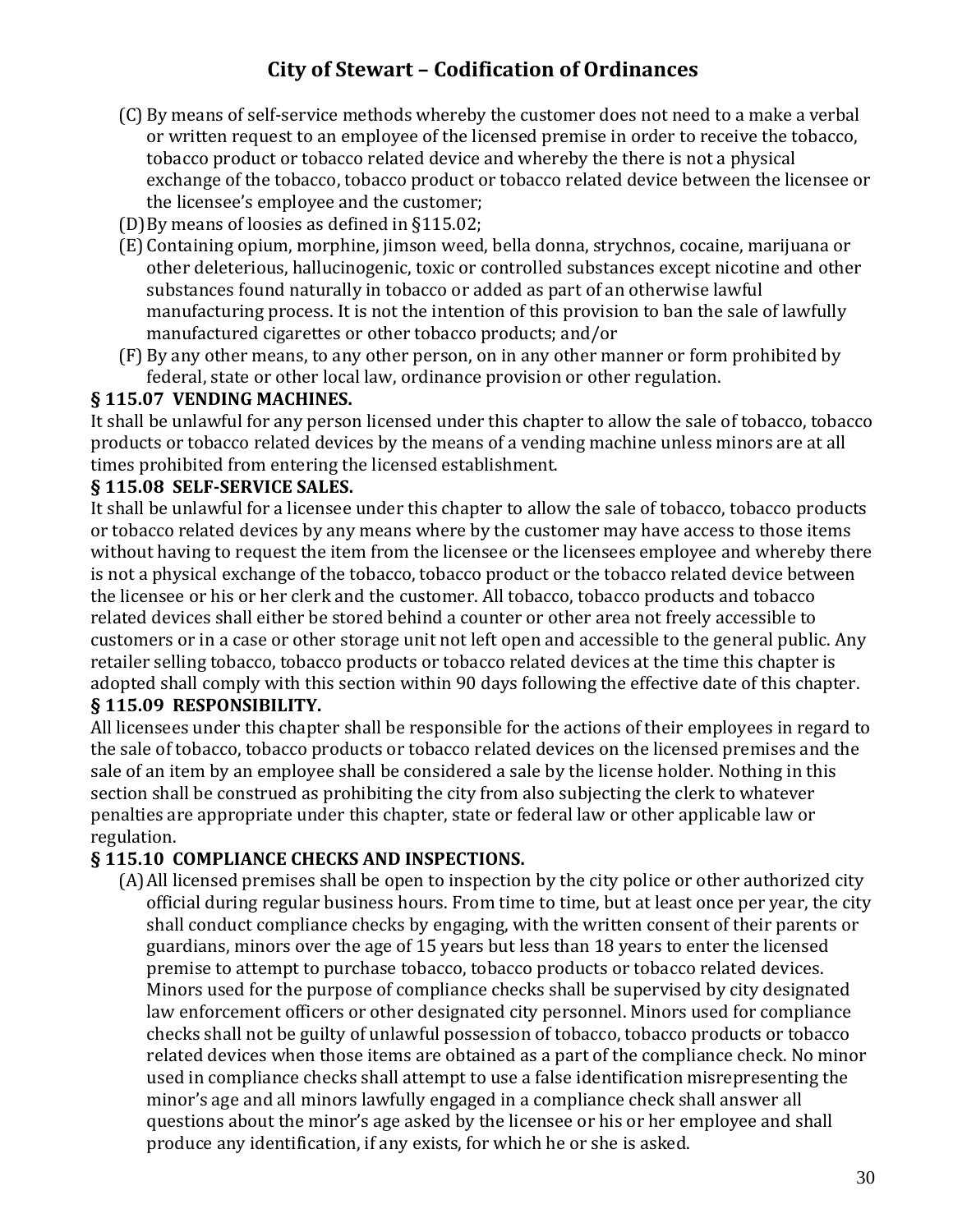(B)Nothing in this section shall prohibit compliance checks authorized by state or federal laws for educational, research or training purposes or required for the enforcement of a particular state or federal law.

### **§ 115.11 OTHER ILLEGAL ACTS.**

- Unless otherwise provided, the following acts shall be a violation of this chapter.
	- (A)*Illegal sales*. It shall be a violation of this chapter for any person to sell or otherwise provide any tobacco, tobacco product or tobacco related device to any minor.
	- (B)*Illegal possession*. It shall be a violation of this chapter for any minor to have in his or her possession any tobacco, tobacco product or tobacco related device. This division (B) shall not apply to minors lawfully involved in a compliance check.
	- (C)*Illegal use*. It shall be a violation of this chapter for any minor to smoke, chew, snuff or otherwise use any tobacco, tobacco product or tobacco related device.
	- (D)*Illegal procurement*. It shall be a violation of this chapter for any minor to purchase or attempt to purchase or otherwise obtain any tobacco, tobacco product or tobacco related device and it shall be a violation of this chapter for any person to purchase or otherwise obtain those items on behalf of a minor. It shall further be a violation for any person to coerce or attempt to coerce a minor to illegally purchase or otherwise obtain or use any tobacco, tobacco product or tobacco related device. This division (D) shall not apply to minors lawfully involved in a compliance check.
	- (E) *Use of false identification*. It shall be a violation of this chapter for any minor to attempt to disguise his or her true age by the use of a false form of identification, whether the identification is that of another person or one on which the age of the person has been modified or tampered with to represent an age older than the actual age of the person.

### **§ 115.12 EXCEPTIONS AND DEFENSES.**

Nothing in this chapter shall prevent the providing of tobacco, tobacco products or tobacco related devices to a minor as part of a lawfully recognized religious, spiritual or cultural ceremony. It shall be an affirmative defense to the violation of this chapter for a person to have reasonably relied on proof of age as described by state law.

### **§ 115.99 VIOLATIONS AND PENALTY.**

- (A)*Violations.*
	- (1) *Notice.* Upon discovery of a suspected violation, the alleged violator shall be issued, either personally or by mail, a citation that sets forth the alleged violation and which shall inform the alleged violator of his or her right to be heard on the accusation.
	- (2) *Hearings*. If a person accused of violating this chapter so requests, a hearing shall be scheduled, the time and place of which shall be published and provided to the accused violator.
	- (3) *Hearing Officer*. The city official designated by the City Council shall serve as the hearing officer.
	- (4) *Decision*. If the hearing officer determines that a violation of this chapter did occur, that decision, along with the hearing officer's reasons for finding a violation and the penalty to be imposed under division (B) of this section, shall be recorded in writing, a copy of which shall be provided to the accused violator. Likewise, if the hearing officer finds that no violation occurred or finds grounds for not imposing any penalty, those findings shall be recorded and a copy provided to the acquitted accused violator.
	- (5) *Appeals*. Appeals of any decision made by the hearing officer shall be filed in the district court for the city in which the alleged violation occurred.
	- (6) *Misdemeanor prosecution*. Nothing in this section shall prohibit the city from seeking prosecution as a misdemeanor for any alleged violation of this ordinance.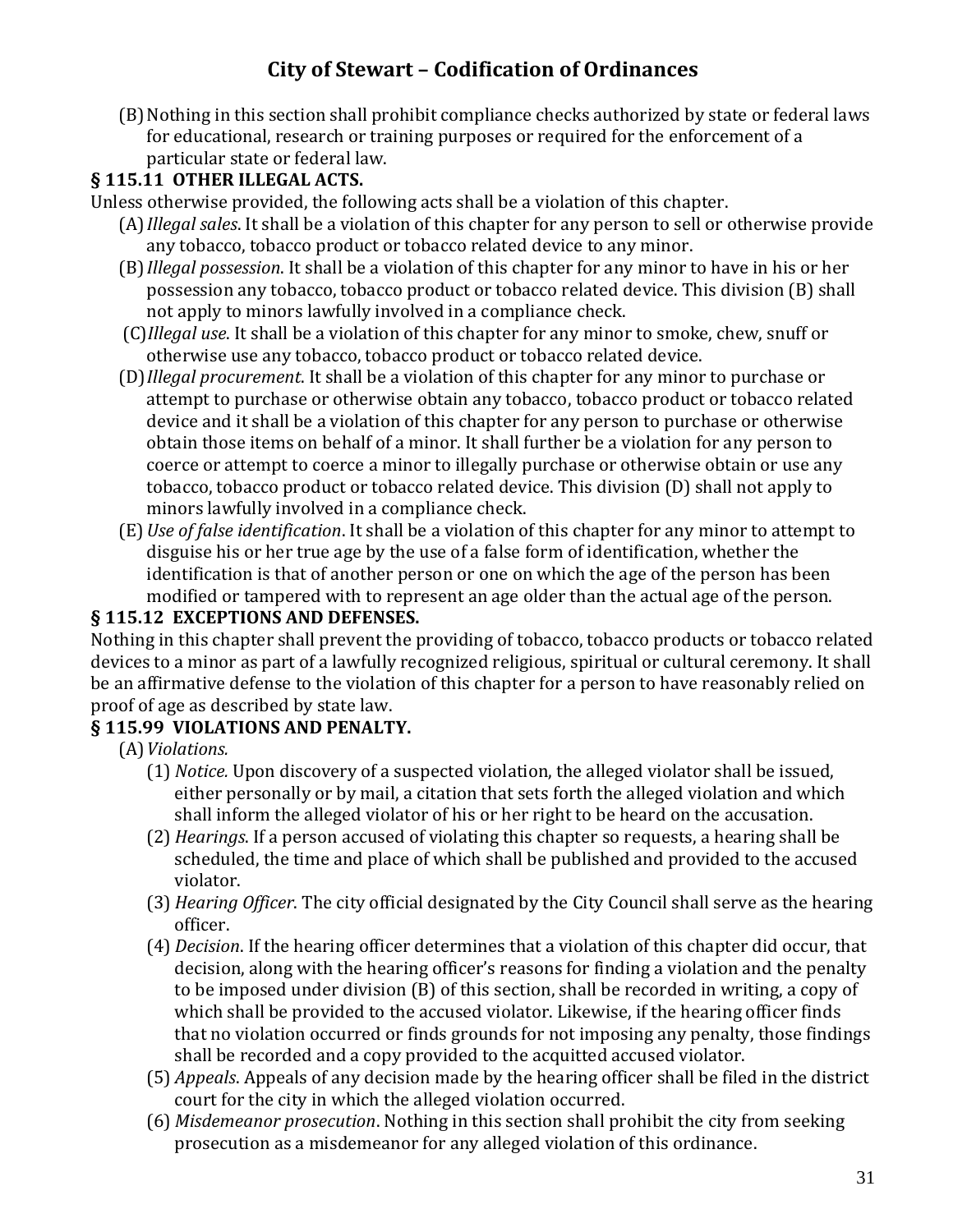- (7) *Continued violation*. Each violation and every day in which a violation occurs or continues, shall constitute a separate offense.
- (B)*Administrative penalties.*
	- (1) *Licensees*. Any licensee found to have violated this chapter or whose employee shall have violated this chapter, shall be charged an administrative fine of \$75 for a first violation of this chapter; \$200 for a second offense at the same licensed premises within a 24-month period; and \$250 for a third or subsequent offense at the same location within a 24-month period. In addition, after the third offense, the license shall be suspended for not less than seven days.
	- (2) *Other individuals*. Other individuals, other than minors regulated by division (B)(3) of this section, found to be in violation of this chapter shall be charged an administrative fine of \$50.
	- (3) *Minors*. Minors found in unlawful possession of or who unlawfully purchase or attempt to purchase, tobacco, tobacco products or tobacco related devices, shall be subject to an administrative fine or may be subject to tobacco related education classes, diversion programs, community services or another penalty that the city believes will be appropriate and effective. The administrative fine or other penalty shall be established by City Council ordinance upon the City Council's consultation with interested parties of the courts, educators, parents and children to determine an appropriate penalty for minors in the city. This administrative fine or other penalty may also be established from time to time by the city.
	- (4) *Misdemeanor*. Nothing in this section shall prohibit the city from seeking prosecution as a misdemeanor for any violation of this chapter.
	- (5) *Statutory penalties.* If the administrative penalties authorized to be imposed by M.S. §461.12, as it may be amended from time to time, differ from those established in this section, then the statutory penalties shall prevail.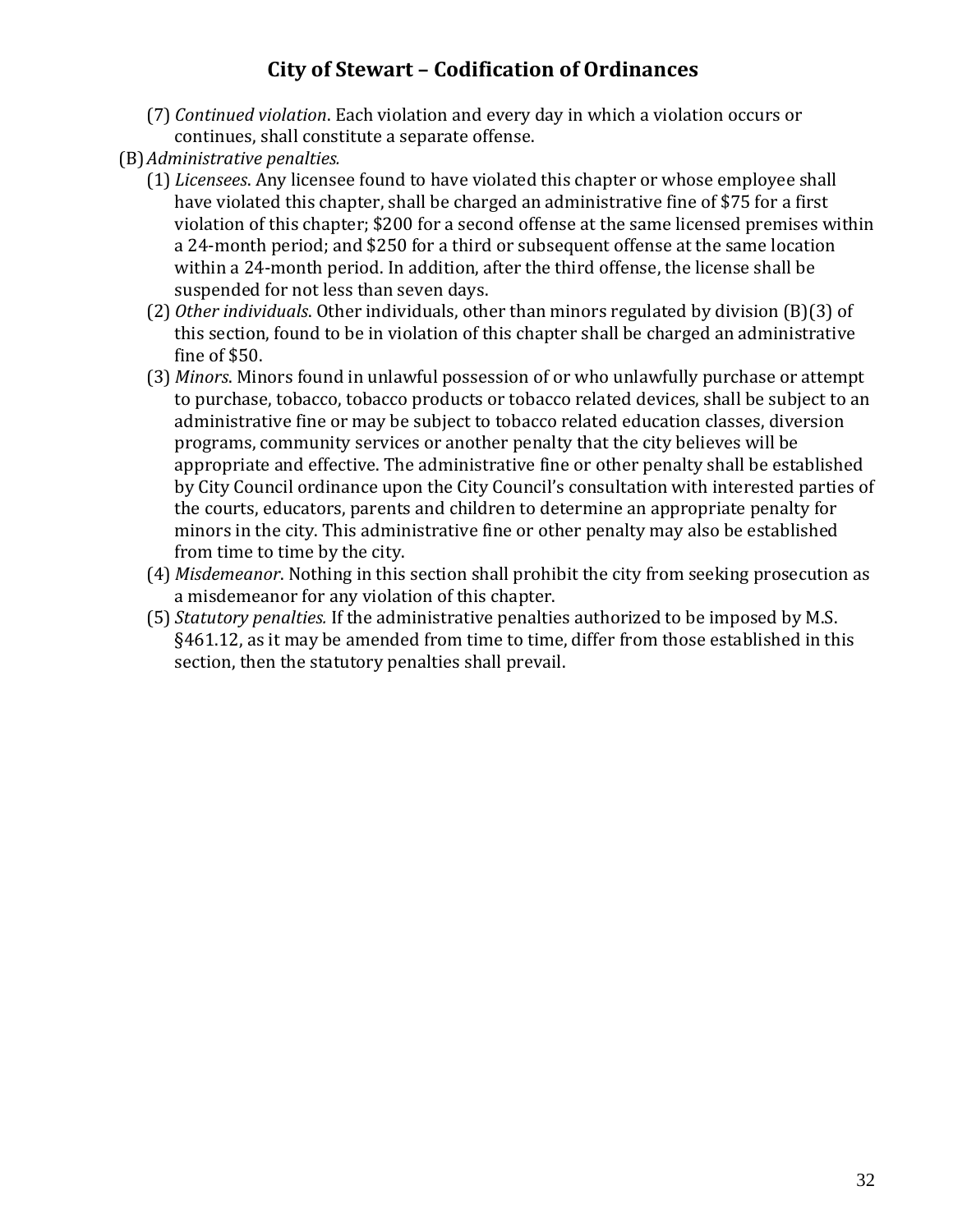#### **CHAPTER 116: REGULATING LAWFUL GAMBLING**

#### Section

- 116.01 Adoption of state law by reference
- 116.02 City may be more restrictive than state law
- 116.03 Purpose
- 116.04 Definitions
- 116.05 Applicability
- 116.06 Lawful gambling permitted
- 116.07 Council approval
- 116.08 Application and local approval of premises permits
- 116.09 Local permits
- 116.10 Revocation and suspension of local permit
- 116.11 License and permit display
- 116.12 Notification of material changes to application
- 116.13 Contribution of net profits to fund administered by city
- 116.14 Designated trade area
- 116.15 Records and reporting
- 116.16 Hours of operation
- 116.17 Severability
- 116.99 Penalty

### **§ 116.01 ADOPTION OF STATE LAW BY REFERENCE.**

The provisions of M.S. Ch. 349, as they may be amended from time to time, with reference to the definition of terms, conditions of operation, provisions relating to sales and all other matters pertaining to lawful gambling, are hereby adopted by reference and are made a part of this chapter as if set out in full. It is the intention of the Council that all future amendments of M.S. Ch. 349 are hereby adopted by reference or referenced as if they had been in existence at the time this chapter was adopted.

### **§ 116.02 CITY MAY BE MORE RESTRICTIVE THAN STATE LAW.**

The Council is authorized by the provisions of M.S. §349.213, as it may be amended from time to time, to impose and has imposed in this chapter, additional restrictions on gambling within its limits beyond those contained in M.S. Ch. 349, as it may be amended from time to time

### **§ 116.03 PURPOSE.**

The purpose of this chapter is to regulate lawful gambling within the city, to prevent its commercialization, to ensure the integrity of operations and to provide for the use of net profits only for lawful purposes.

### **§ 116.04 DEFINITIONS.**

In addition to the definitions contained in M.S. §349.12, as it may be amended from time to time, the following terms are defined for purposes of this chapter:

*BOARD***.** The State of Minnesota Gambling Control Board.

*LICENSED ORGANIZATION.* An organization licensed by the Board.

*LOCAL PERMIT.* A permit issued by the city.

*TRADE AREA.* This city and each city and township contiguous to this city.

### **§ 116.05 APPLICABILITY.**

This chapter shall be construed to regulate all forms of lawful gambling within the city except: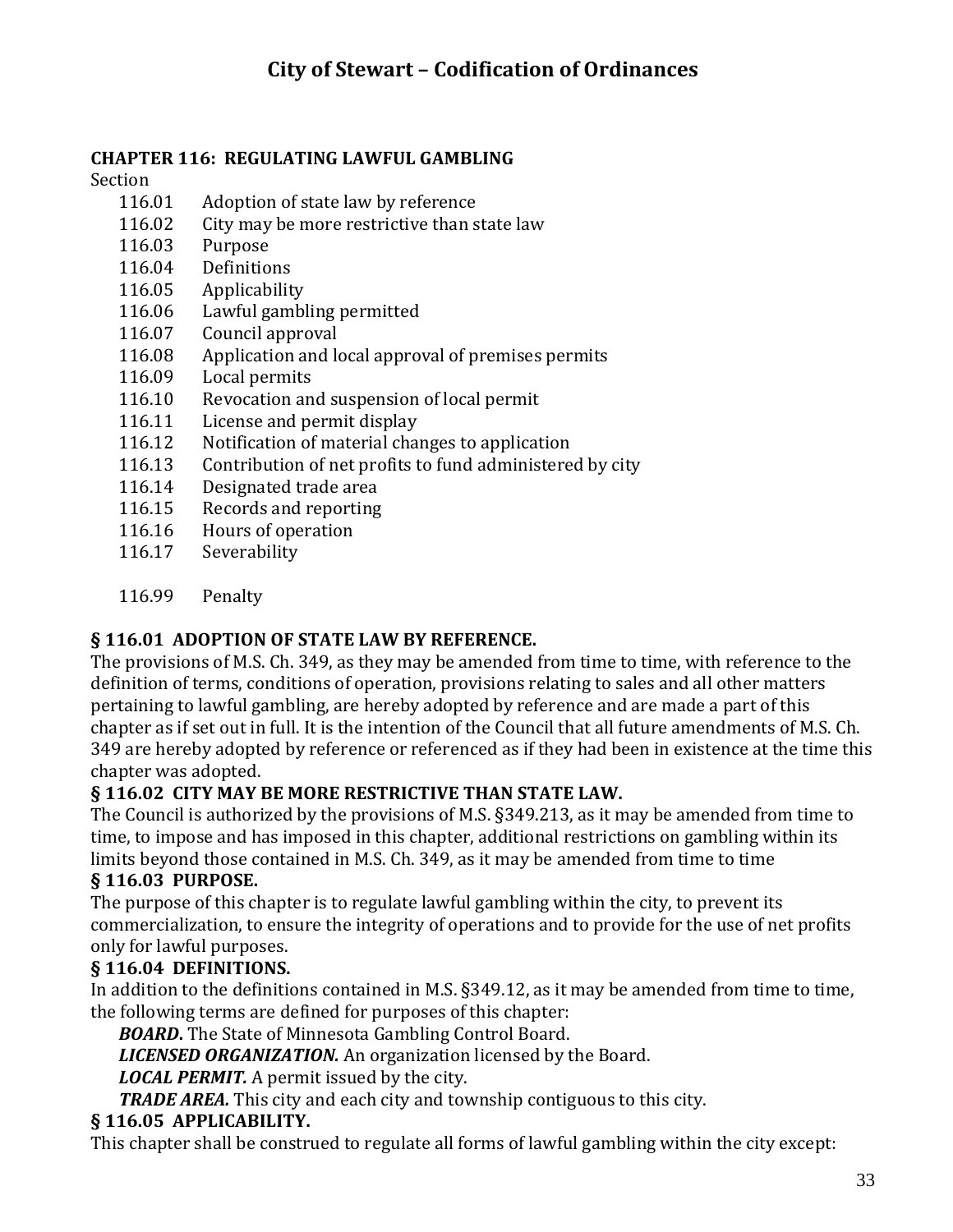- (A)Bingo conducted within a nursing home or a senior citizen housing project or by a senior citizen organization if: the prizes for a single bingo game do not exceed \$10; total prizes awarded at a single bingo occasion do not exceed \$200; no more than two bingo occasions are held by the organization or at the facility each week; only members of the organization or residents of the nursing home or housing project are allowed to play in a bingo game; no compensation is paid for any persons who conduct the bingo; and a manager is appointed to supervise the bingo.
- (B)Raffles, if the value of all prizes awarded by the organization in a calendar year does not exceed \$1,500.

### **§ 116.06 LAWFUL GAMBLING PERMITTED.**

Lawful gambling is permitted within the city if the Council, by resolution adopted by a majority of its members authorizes lawful gambling to occur, provided it is conducted in accordance with M.S. §609.75 to 609.763, inclusive, as they may be amended from time to time; M.S. §349.11 to 349.23, inclusive, as they may be amended from time to time and this chapter.

#### **§ 116.07 COUNCIL APPROVAL.**

Lawful gambling authorized by M.S. §349.11 to 349.23, inclusive, as they may be amended from time to time, shall not be conducted unless approved by the Council, subject to the provisions of this chapter and state law.

### **§ 116.08 APPLICATION AND LOCAL APPROVAL OF PREMISES PERMITS.**

- (A)Any organization seeking to obtain a premises permit or bingo hall license or renewal of a premises permit or bingo hall license from the Board shall file with the City Clerk-Treasurer an executed, complete duplicate application together with all exhibits and documents accompanying the application as filed with the Board. The application and accompanying exhibits and documents shall be filed not later than three days after they have been filed with the Board.
- (B)Upon receipt of an application for issuance or renewal of a premises permit or bingo hall license, the City Clerk-Treasurer shall transmit the application to the Chief of Police or the Sheriff of the county in which this city is located, for review and recommendation.
- (C) The Chief of Police or Sheriff shall investigate the matter and make a review and recommendation to the City Council as soon as possible, but in no event later than 45 days following receipt of the notification by the city.
- (D)Organizations or bingo halls applying for a state-issued premises permit or bingo hall license shall pay the city a \$100 investigation fee. This fee shall be refunded if the application is withdrawn before the investigation is commenced.
- (E) The applicant shall be notified in writing of the date on which the Council will consider the recommendation.
- (F) The Council shall receive the Police Chief's or Sheriff's report and consider the application within 45 days of the date the application was submitted to the City Clerk-Treasurer.
- (G)The Council shall, by resolution, approve or disapprove the application within 60 days of receipt of the application.
- (H)The Council shall disapprove an application for issuance or renewal of a premises permit for any of the following reasons:
	- (1) Violation by the gambling organization of any state statute, state rule or city ordinance relating to gambling within the last three years;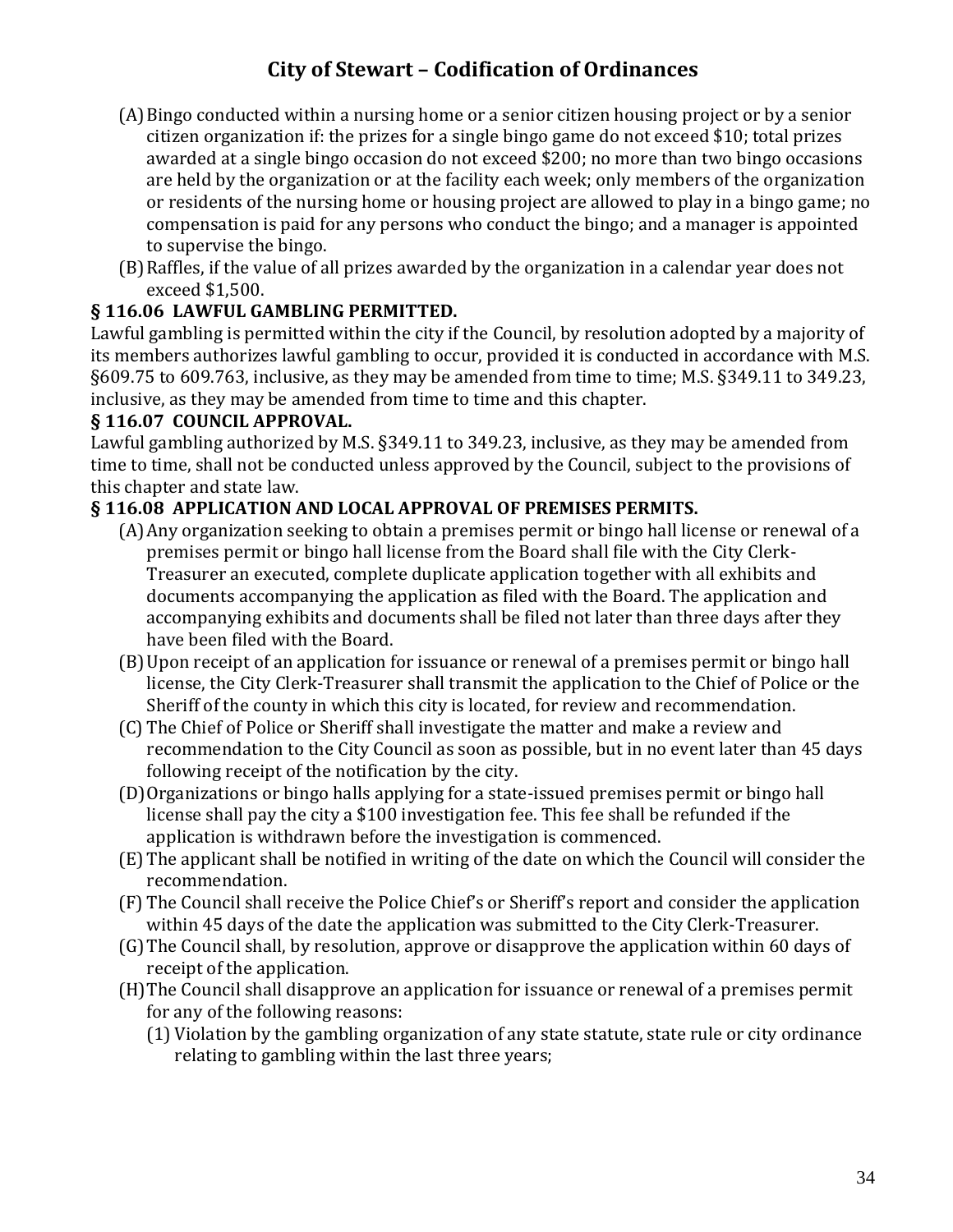- (2) Violation by the on-sale establishment or organization leasing its premises for gambling of any state statute, state rule or city ordinance relating to the operation of the establishment, including, but not limited to, laws relating to alcoholic beverages, gambling, controlled substances, suppression of vice and protection of public safety within the last three years;
- (3) Lawful gambling would be conducted at premises other than those for which an on-sale liquor license has been issued;
- (4) Lawful gambling would be conducted at more than one premises within the city. The city may limit the number of premises where lawful gambling may be conducted;
- (5) An organization would be permitted to conduct lawful gambling activities at more than one premises in the city;
- (6) More than one licensed organization would be permitted to conduct lawful gambling activities at one premises;
- (7) Failure of the applicant to pay any investigation fee provided by division (D) of this section within the prescribed time limit; and
- (8) Operation of gambling at the site would be detrimental to health, safety and welfare of the community.
- (I) Otherwise the Council shall pass a resolution approving the application.

### **§ 116.09 LOCAL PERMITS.**

- (A)No organization shall conduct lawful gambling excluded or exempted from state licensure requirements by M.S. §349.166, as it may be amended from time to time, without a valid local permit. This section shall not apply to lawful gambling exempted from local regulation by §116.05.
- (B)Applications for issuance or renewal of a local permit shall be on a form prescribed by the city. The application shall contain the following information:
	- (1) Name and address of the organization requesting the permit;
	- (2) Name and address of the officers and person accounting for receipts, expenses and profits for the event;
	- (3) Dates of gambling occasion for which permit is requested;
	- (4) Address of premises where event will occur;
	- (5) Copy of rental or leasing arrangement, if any, connected with the event, including rental to be charged to organization; and
	- (6) Estimated value of prizes to be awarded.
- (C) The fee for a local permit shall be \$100. The fee shall be submitted with the application for a local permit. This fee shall be refunded if the application is withdrawn before the investigation is commenced.
- (D)Upon receipt of an application for issuance or renewal of a local permit, the City Clerk-Treasurer shall transmit the notification to the Chief of Police or Sheriff for review and recommendation.
- (E) The Chief of Police or Sheriff shall investigate the matter and make review and recommendation to the City Council as soon as possible, but in no event later than 45 days following receipt of the notification by the city.
- (F) The applicant shall be notified in writing of the date on which the Council will consider the recommendation.
- (G)The Council shall receive the Police Chief's or Sheriff's report and consider the application within 45 days of the date the application was submitted to the City Clerk-Treasurer.
- (H)The Council shall disapprove an application for issuance or renewal of a premises permit for any of the following reasons: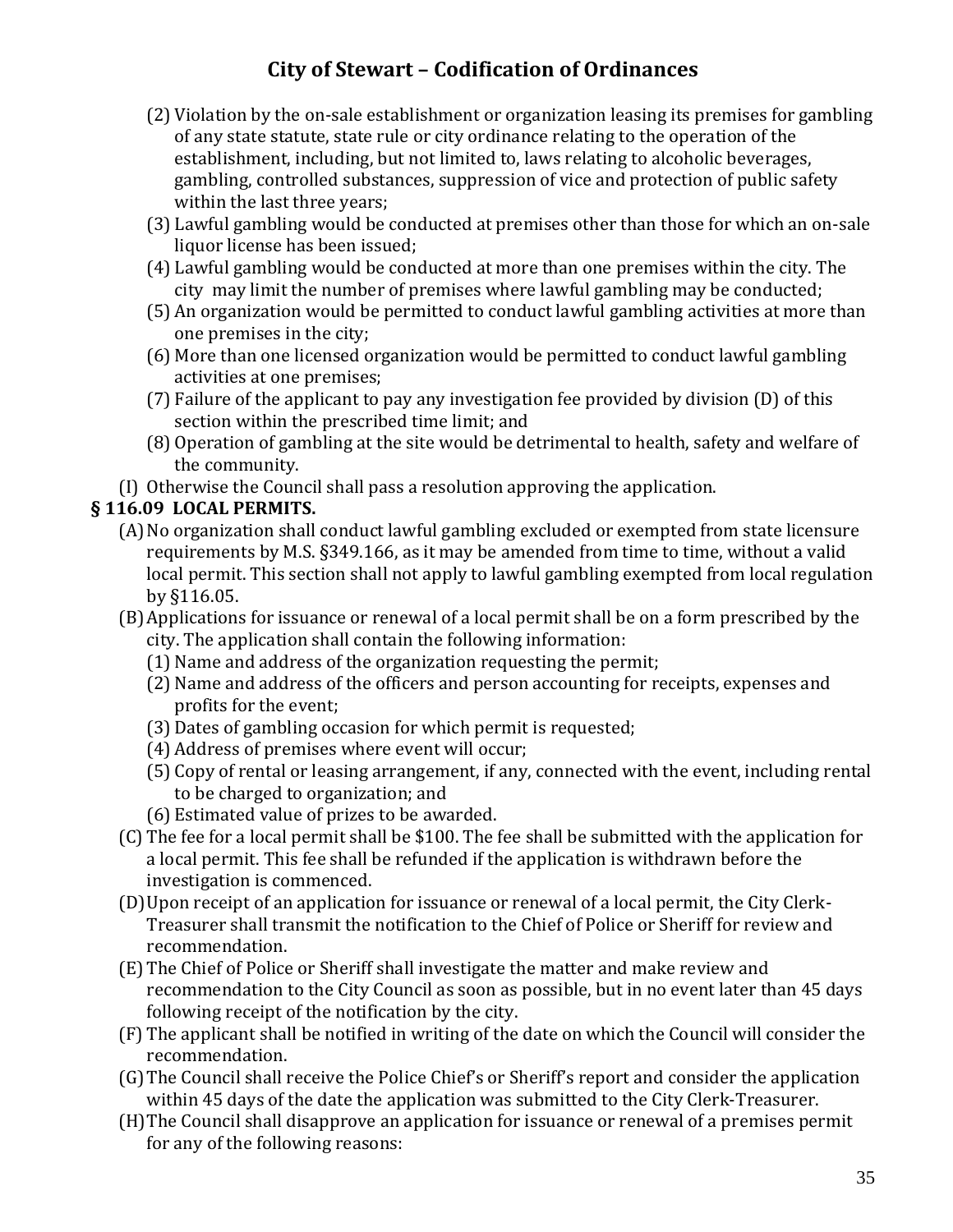- (1) Violation by the gambling organization of any state statute, state rule or city ordinance relating to gambling within the last three years;
- (2) Violation by the on-sale establishment or organization leasing its premises for gambling of any state statute, state rule or city ordinance relating to the operation of the establishment, including, but not limited to, laws relating to the operation of the establishment, laws relating to alcoholic beverages, gambling, controlled substances, suppression of vice and protection of public safety within the last three years;
- (3) The organization has not been in existence in the city for at least three consecutive years prior to the date of application;
- (4) The organization does not have at least 30 active members;
- (5) Exempted or excluded lawful gambling will not take place at a premises the organization owns or rents;
- (6) Exempted or excluded lawful gambling will not be limited to a premises for which an on-sale liquor license has been issued;
- (7) An organization will have a permit to conduct exempted or excluded lawful gambling activities on more than one premises in the city;
- (8) More than one licensed, qualified organization will be conducting exempted or excluded lawful gambling activities at any one premises;
- (9) Failure of the applicant to pay permit fee provided by division (C) of this section within the prescribed time limit; and
- (10) Operation of gambling at the site would be detrimental to health, safety and welfare of the community.
- (I) Otherwise, the Council shall approve the application.
- (J) Local permits shall be valid for one year after the date of issuance unless suspended or revoked.

### **§ 116.10 REVOCATION AND SUSPENSION OF LOCAL PERMIT.**

- (A)A local permit may be revoked or temporarily suspended for a violation by the gambling organization of any state statute, state rule or city ordinance relating to gambling.
- (B)A license shall not be revoked or suspended until notice and an opportunity for a hearing have first been given to the permitted person. The notice shall be personally served and shall state the provision reasonably believed to be violated. The notice shall also state that the permitted person may demand a hearing on the matter, in which case the permit will not be suspended until after the hearing is held. If the permitted person requests a hearing, the Council shall hold a hearing on the matter at least one week after the date on which the request is made. If, as a result of the hearing, the Council finds that an ordinance violation exists, then the Council may suspend or revoke the permit.

### **§ 116.11 LICENSE AND PERMIT DISPLAY.**

All permits issued under state law or this chapter shall be prominently displayed during the permit year at the premises where gambling is conducted.

### **§ 116.12 NOTIFICATION OF MATERIAL CHANGES TO APPLICATION.**

An organization holding a state-issued premises permit or a local permit shall notify the city in writing whenever any material change in the information submitted in the application occurs within ten days of the change.

### **§ 116.13 CONTRIBUTION OF NET PROFITS TO FUND ADMINISTERED BY CITY.**

(A)Each organization licensed to conduct lawful gambling within the city pursuant to M.S. §349.16, as it may be amended from time to time, shall contribute 10% of its net profits derived from lawful gambling in the city to a fund administered and regulated by the city without cost to the fund. The city shall disburse the funds for lawful purposes as defined by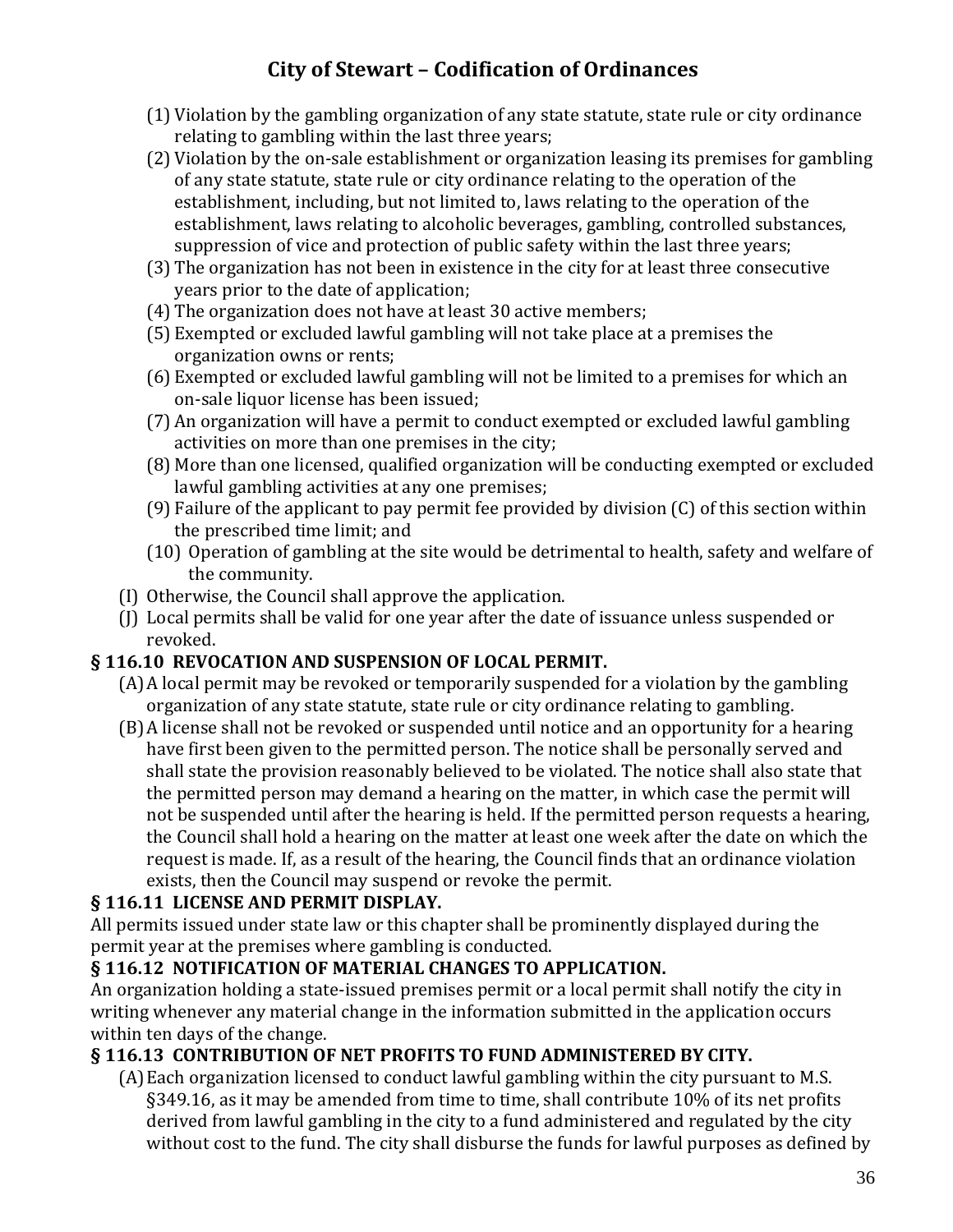M.S. §349.12(25), as it may be amended from time to time.

- (B) Payment under this section shall be made annually by June  $30<sup>th</sup>$ .
- (C) The city's use of these funds shall be determined at the time of adoption of the city's annual budget or when the budget is amended.

### **§ 116.14 RECORDS AND REPORTING.**

(A)Organizations conducting lawful gambling shall file with the City Clerk-Treasurer one copy of all records and reports required to be filed with the Board, pursuant to M.S. Ch. 349, as it may be amended from time to time and rules adopted pursuant thereto, as they may be amended from time to time. The records and reports shall be filed on or before the day they are required to be filed with the Board.

### **§ 116.15 HOURS OF OPERATION.**

Lawful gambling shall not be conducted between 1:00 a.m. and 8:00 a.m. on any day of the week. **§ 116.16 SEVERABILITY.**

If any provision of this chapter is found to be invalid for any reason by a court of competent jurisdiction, the validity of the remaining provisions shall not be affected.

### **§ 116.99 PENALTY.**

Any person who violates the following shall be guilty of a misdemeanor and shall be punished as provided in §10.99:

- (A)Any provision of this chapter;
- (B)M.S. §609.75 to 609.763, inclusive, as they may be amended from time to time; or
- (C) M.S. §349.11 to 349.21, as they may be amended from time to time or any rules promulgated under those sections, as they may be amended from time to time;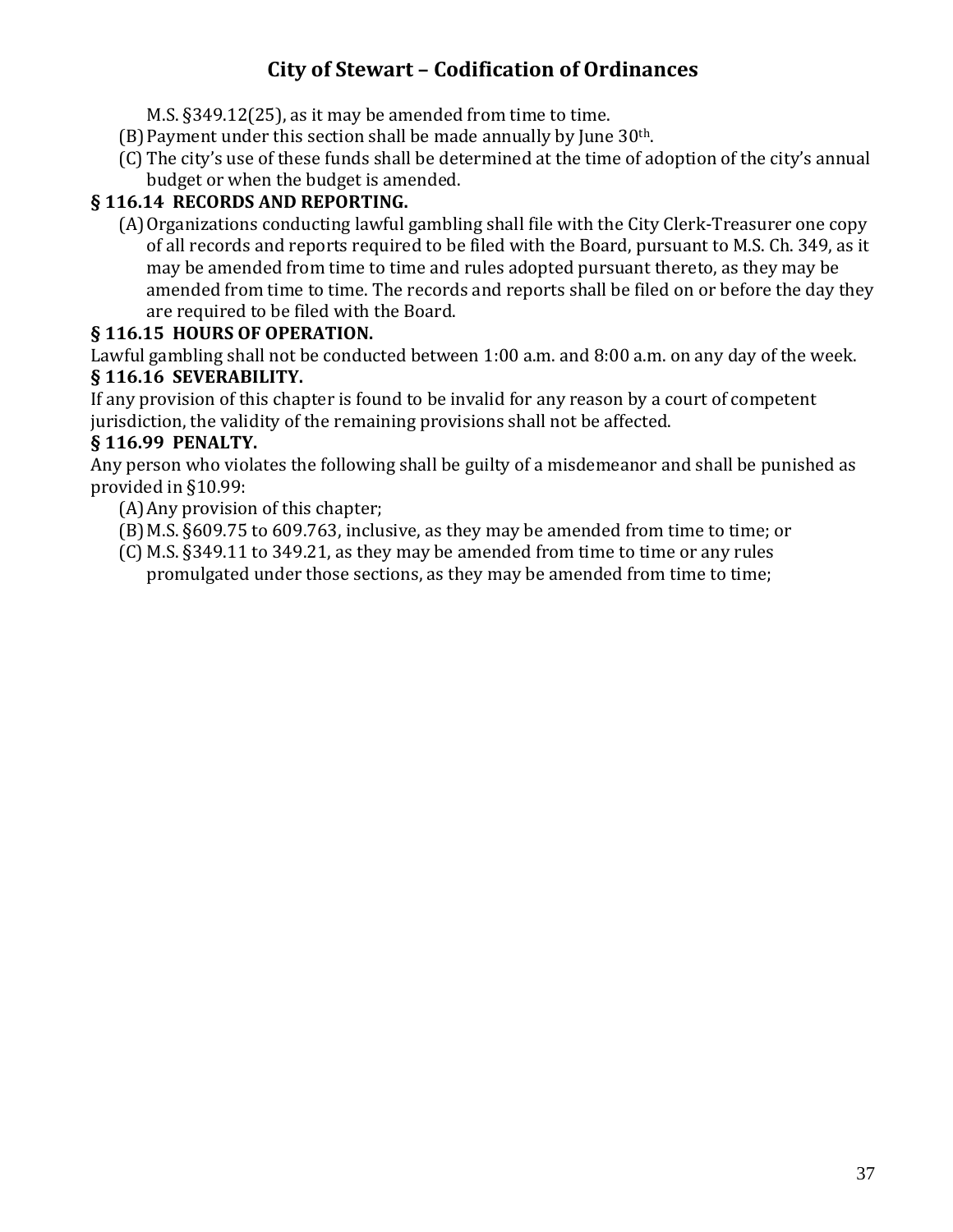#### **CHAPTER 117: GARAGE AND RUMMAGE SALES**

Section

- 117.01 Definition
- 117.02 Restrictions and prohibitions
- 117.03 Exceptions
- 117.99 Penalty

#### **§ 117.01 DEFINITION.**

The following term, as used in this chapter, shall have the meaning stated:

*GARAGE OR RUMMAGE SALE*. Any display and sale of personal property, conducted on premises located in any Residentially-Zoned District by the occupant and which garage or rummage sale does not require a business license or make taxable sales, leases or services.

#### **§ 117.02 RESTRICTIONS AND PROHIBITIONS**.

- (A) None of the items offered for sale shall have been obtained for resale or received on consignment for sale.
- (B)Any garage or rummage sale (community or neighborhood sale) shall be conducted solely within the boundaries of the property owned or occupied by the occupant who is conducting the sale.
- (C) There shall be no more than four garage or rummage sales conducted at any one premises during any period of 12 calendar months.
- (D)No garage or rummage sale shall be conducted during any part of more than three consecutive days.
- (E)No garage or rummage sale may be conducted before 7:00 a.m. or after 8:00 p.m.
- (F) Any related signage shall be limited to the premises and to other residential property, provided permission from the property owner is obtained and shall be removed at the termination of the sale. Signs shall be limited to four square feet.
- (G)There shall be no more than two consecutive sales with 30-day separation between all others.

### **§ 117.03 EXCEPTIONS.**

This chapter shall not apply to any sale under court order, nor to any bona fide auction sale, nor to a sale of farm or garden products by the person producing same.

#### **§ 117.99 PENALTY.**

It is unlawful for any person to conduct a garage or rummage sale in violation of any of the provisions of this chapter. A violation of this chapter is a misdemeanor, to be punished as provided in §10.99.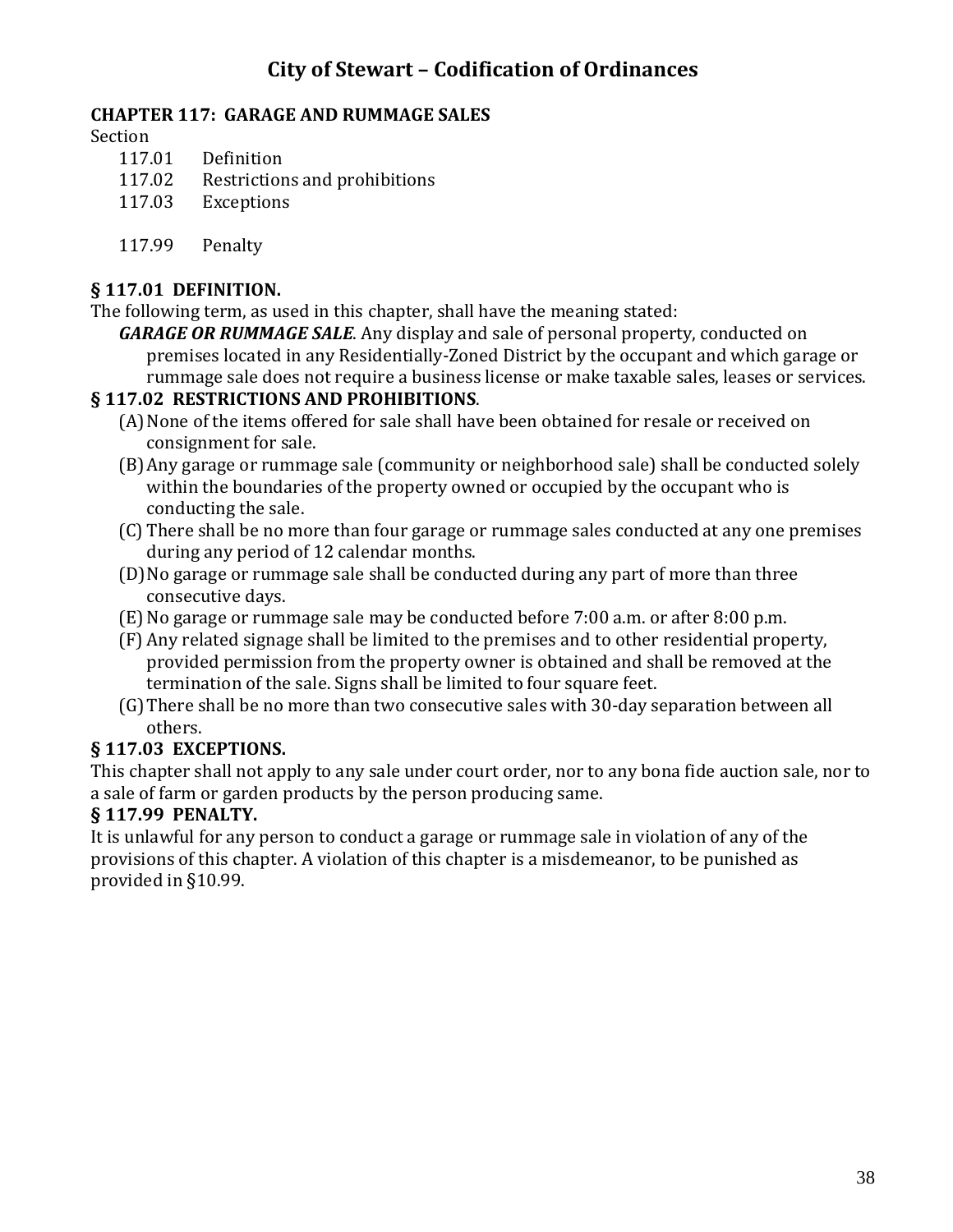#### **CHAPTER 118: PUBLIC DANCES AND SPECIAL EVENTS**

Section

#### *Public Dances*

- 118.01 Regulation of public dances
- 118.02 Definitions
- 118.03 Permit required
- 118.04 Application for permit
- 118.05 Insurance
- 118.06 Location
- 118.07 Permit to be posted
- 118.08 Liquor license required
- 118.09 Licensed police officer presence
- 118.10 Hours
- 118.11 Minors prohibited
- 118.12 Certain behavior prohibited
- 118.13 Lighting
- 118.14 Noise

#### *Special Events*

- 118.20 Purpose and findings
- 118.21 Definitions
- 118.22 Permit required
- 118.23 Application for permit
- 118.24 Issuance of permit, conditions and posting
- 118.25 Exceptions to the permit
- 118.99 Penalty

### *PUBLIC DANCES*

### **§ 118.01 REGULATION OF PUBLIC DANCES.**

All public dances held in this city shall be conducted in accordance with the provisions of this chapter.

#### **§ 118.02 DEFINITIONS.**

The terms stated below shall have the following meanings:

- *PUBLIC DANCING PLACE.* Any room or space or other area, whether indoors or outside, which is open to the general public for the purpose of participating in public dancing.
- **PUBLIC DANCE.** Any dance where the general public may participate, whether or not a charge for admission for dancing is made.

### **§ 118.03 PERMIT REQUIRED.**

No person shall conduct a public dance in this city unless a permit has been obtained from the City Clerk-Treasurer prior to the holding of the dance. The fees for a permit shall be as established by the city. In addition to this fee, the applicant shall pay the cost to the city of providing a licensed peace officer or officers to be present at the dance. The City Council shall establish criteria for determining the number of licensed peace officers required to be present at any dance. No permit shall be issued until the fee and the cost for providing the peace officer or officers has been paid.

## **§ 118.04 APPLICATION FOR PERMIT.**

Any person desiring a permit to hold a public dance in this city shall submit an application for a permit on the form provided by the City Clerk-Treasurer, submitted to the City Clerk-Treasurer at least ten days before the date of the proposed dance. The application shall set forth the name and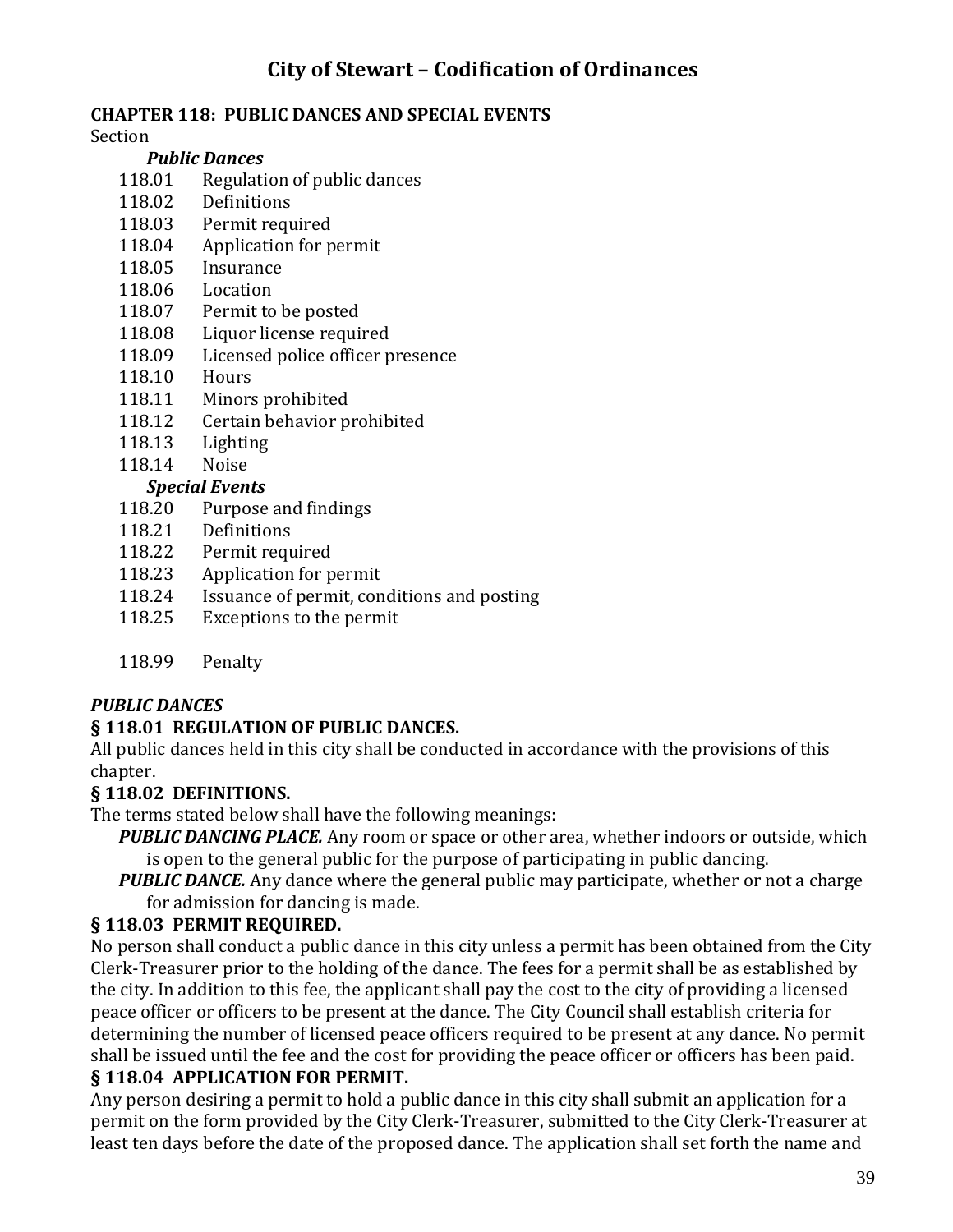address of the applicant, who shall be the person responsible for conducting the public dance and any business, committee or organization sponsoring the dance, the place where the dance is to be held, the date of the dance and the time of its beginning and end. Proof of all insurance required by this chapter shall be submitted with the application and no permit shall be issued until proof of insurance has been received. A request for any use of a city building or other city property shall be included with the permit application and no permit shall be issued until the fees for the use of the city building or other city property have also been paid.

#### **§ 118.05 INSURANCE.**

Insurance in the amount of \$500,000 per individual claim and \$1,500,000 per event is required. All insurance policies required for the event, including any insurance required by law for the sale of alcoholic beverages, shall list the city as a named insured and provide a provision to defend, indemnify and hold harmless the city and any of its employees from any claims arising from the event.

### **§ 118.06 LOCATION.**

The applicant shall make sure that adequate parking is available for the persons wishing to attend the dance and make sure that the location is safe and accessible. This information shall also be provided to the City Clerk-Treasurer before a permit shall be issued.

### **§ 118.07 PERMIT TO BE POSTED.**

- (A)When a permit is issued, the holder of the permit shall post the permit in a prominent location on the premises on which the dance is to be held during the time the dance is occurring.
- (B)The applicant shall be present at all times while the dance is occurring.

#### **§ 118.08 LIQUOR LICENSE REQUIRED.**

No person shall give, hold, conduct or permit any public dance where liquor will be served, as defined in M.S. Ch. 340A, without obtaining a license from the city.

#### **§ 118.09 LICENSED PEACE OFFICER PRESENCE.**

No public dance shall occur without at least one licensed peace officer or more, if more are required under the criteria established by the City Council, who shall be present at the public dancing place during the duration of the dance and after the dance, until all of the participants have left the public dancing place.

### **§ 118.10 HOURS.**

No public dance shall occur between the hours of 1:00 a.m. and 12:00 noon.

#### **§ 118.11 MINORS PROHIBITED.**

No person under the age of 21 shall be allowed to be present by the permit holder or any peace officer at a public dance where alcohol is sold or consumed, unless accompanied by a parent or guardian.

#### **§ 118.12 CERTAIN BEHAVIOR PROHIBITED.**

- (A)No person present at any public dance shall engage in any disorderly conduct, as defined by M.S. §609.72, as it may be amended from time to time and any disorderly person may be immediately removed from the dance by the peace officer present at the public dancing place.
- (B)Should a substantial number of persons at the public dance engage in disorderly conduct, the peace officer present may terminate the dance and remove all persons from the public dancing place.

### **§ 118.13 LIGHTING.**

(A)In order to protect the safety of persons attending a public dance, public dancing places shall be adequately illuminated and dancing therein while lights are extinguished, dimmed or turned low so as to give inadequate or imperfect illumination is hereby prohibited.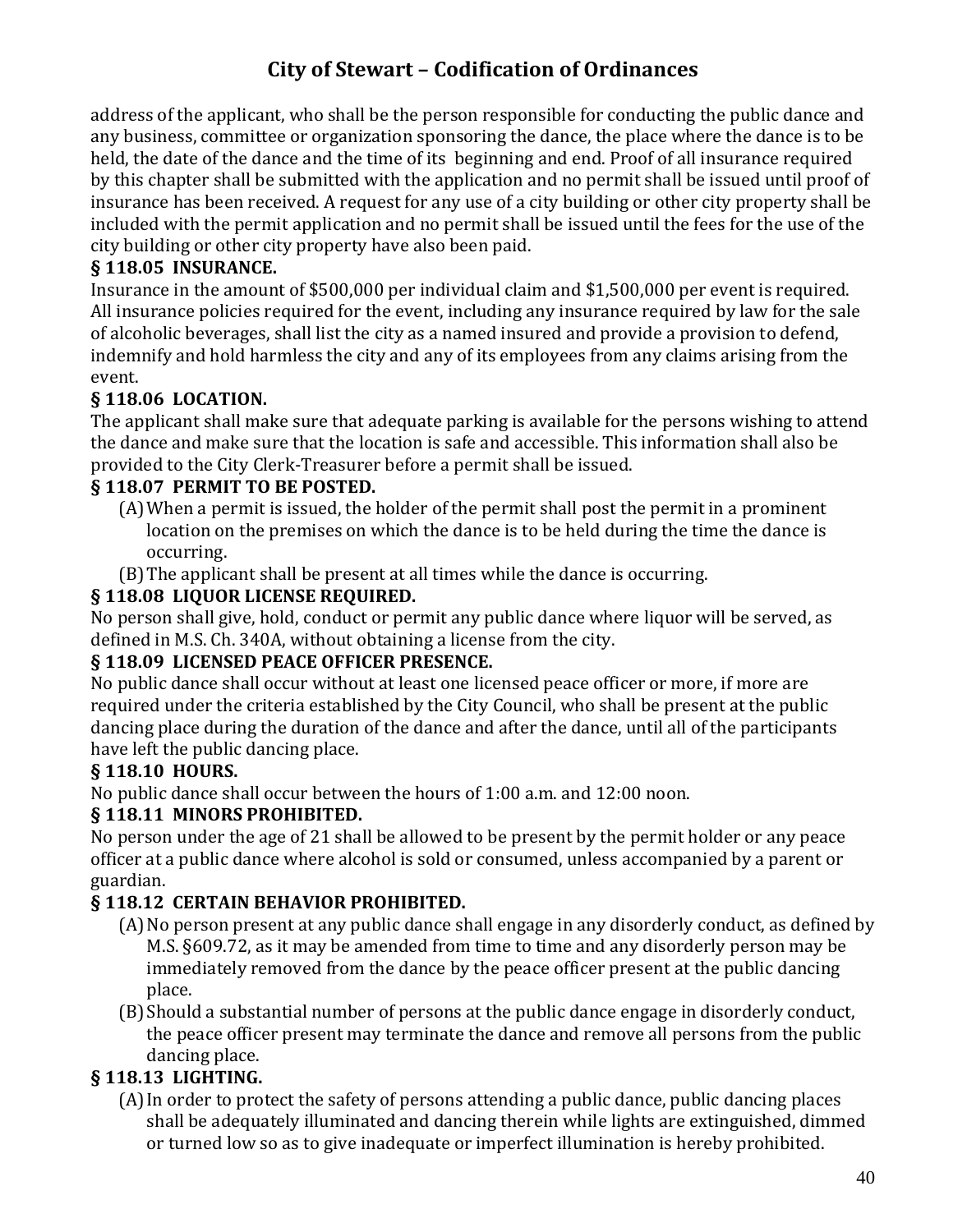- (B)All exit areas shall be illuminated at all times during the public dance with light having intensity of not less than one footcandle at floor level.
- (C) Illumination of less than 0.5 foot-candles in any area where dancing is occurring, permitted or encouraged is prohibited.

### **§ 118.14 NOISE.**

All public dances shall be subject to the provisions of this code regulating noise.

### *SPECIAL EVENTS*

#### **§ 118.20 PURPOSE AND FINDINGS.**

The purpose of this subchapter is to protect the health, safety and welfare of the citizens of this city by regulating the time, place and manner of conduct of special events and by establishing permit requirements for conducting special events as such are herein defined. The City Council finds that special events often exceed the city's capacity to provide usual city services. These city services include, but are not limited to sanitary, fire, police and utility services. The City Council also finds these regulations necessary to ensure that the events are conducted with sufficient consideration given to public safety issues, including, among other things, the impact of these events on parking and vehicular traffic within the city.

### **§ 118.21 DEFINITIONS.**

For the purpose of this subchapter, the following definitions shall apply unless the context clearly indicates or requires a different meaning.

*PERSON.* A natural person, association, organization, club, group formed for a common purpose, partnership of any kind, limited liability company, corporation or any other legal entity.

*SPECIAL EVENTS.* An outdoor gathering of at least 25 individuals, whether on public or private property, assembled with a common purpose for a period of one hour or longer. *SPECIAL EVENTS* include, but are not limited to concerts, fairs, carnivals, circuses, parades, flea markets, marathons, walkathons, festivals, races, bicycle events, celebrations or any other gathering or events of similar nature. *SPECIAL EVENTS* do not include noncommercial events held on private property, such as graduation parties or social parties.

### **§ 118.22 PERMIT REQUIRED.**

No person shall hold, conduct or participate in a special event within the city, unless a permit has been issued for such event upon timely written application made to the city.

### **§ 118.23 APPLICATION FOR PERMIT.**

Written application for special event permits must be made at least 30 days in advance of the event's proposed date in a form prescribed by the City Council. This application period shall not begin to run until a complete application has been filed with the city. Application forms shall be made available in the office of the City Administrator. A fee, in the amount specified by the city, shall be paid to the city along with the completed application form. In addition to the fee, the applicant shall pay all additional costs incurred by the city as a direct result of the special event. Failure to provide a complete application or to pay the fee, as herein required, is sufficient reason to deny the special event permit.

### **§ 118.24 ISSUANCE OF PERMIT, CONDITIONS AND POSTING.**

- (A)Special event permits will be issued upon City Council approval. The Council may attach reasonable conditions to the permit as are deemed necessary to protect the health, safety and welfare. The conditions may pertain to any of the following:
	- (1) Location and hours during which the event may be held;
	- (2) Sanitation/availability of potable water;
	- (3) Security/crowd management;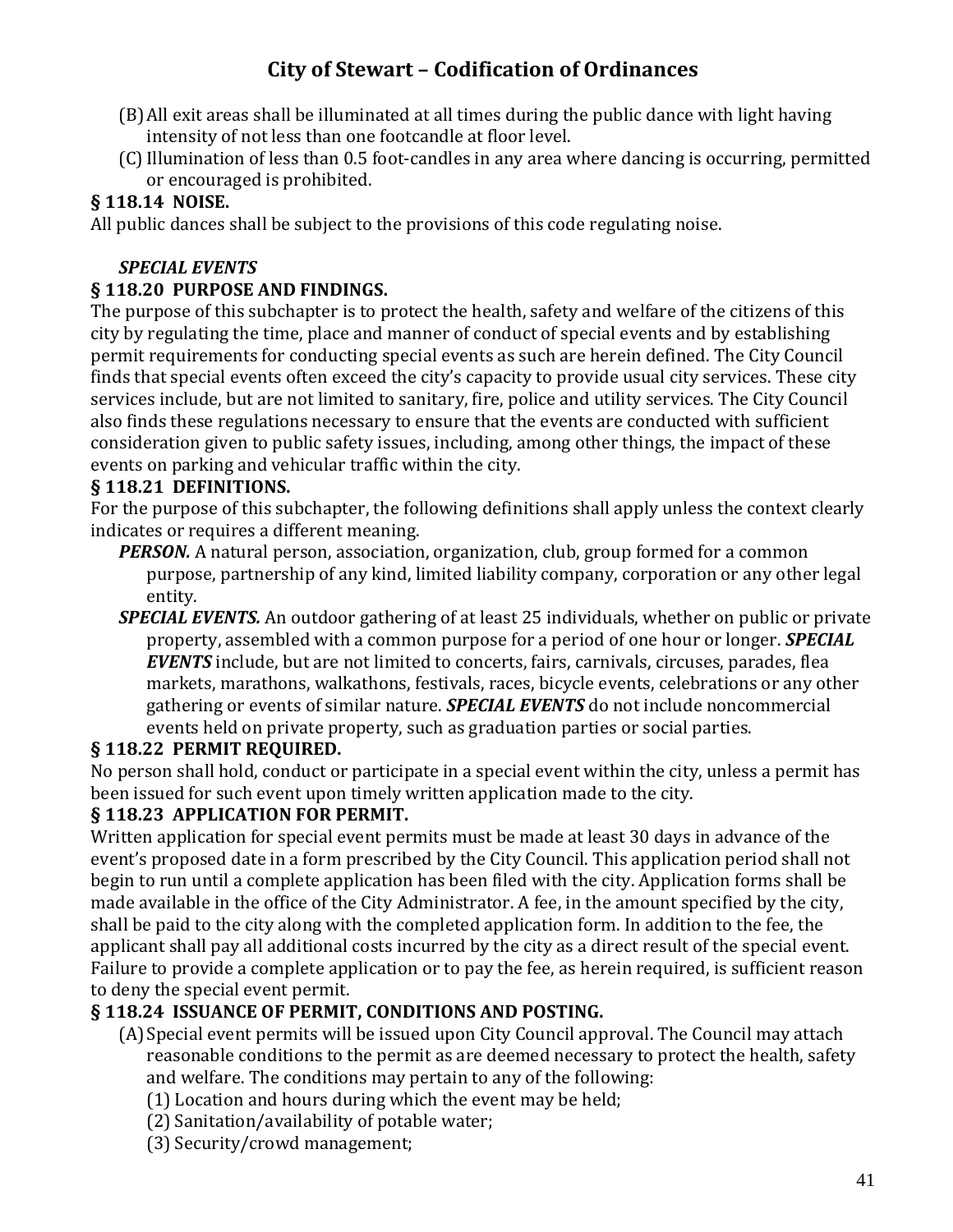- (4) Parking and traffic issues;
- (5) Emergency and medical services;
- (6) Clean-up of premises and surrounding area/trash disposal;
- (7)Insurance in the amount of \$1,500,000 per event and \$500,000 per individual claim. All required policies shall name the city as an additional insured. Applicants shall agree to defend and indemnify the city from any and all claims;
- (8) Lighting;
- (9) Fire service/safety;
- (10) Temporary construction, barricades/fencing;
- (11) Removal of advertising/promotional materials;
- (12) Noise levels;
- (13) Alcohol consumption; and/or
- (14) Any other conditions which the Council deems necessary.
- (B)Upon Council approval, the City Clerk-Treasurer shall issue a permit to the person(s) named in the permit application. The permit shall clearly state the conditions, if any, imposed by the Council. Copies of the permit shall be posted in three prominent locations during the special event.

#### **§ 118.25 EXCEPTIONS TO THE PERMIT.**

The permit requirement contained in this chapter does not apply to the following:

- (A) Special events sponsored and managed by the city;
- (B)Funerals and funeral processions;
- (C) The grounds of any school, playground, place of worship, hotel conference center, stadium, athletic field, arena, auditorium or similar permanent place of assembly when used for regularly established assembly purposes.

#### **§ 118.99 PENALTY.**

- (A)Any permit holder violating any of the provisions of this chapter relating to public dances shall be guilty of a misdemeanor and punished as provided in §10.99 and their public dance permit is suspended immediately at the time of any arrest or citation for violating this chapter.
- (B)(1)Any person who violates any condition of a special event permit or any provision of this chapter shall be guilty of a misdemeanor punishable as prescribed by §10.99.
	- (2) Enforcement of this division may, at the Council's discretion, take any of the following forms:
		- (a) Citation/criminal prosecution;
		- (b) Injunctions, declaratory judgments or other civil remedies;
		- (c) Permit revocation; and
		- (d) Disbursement of persons gathered.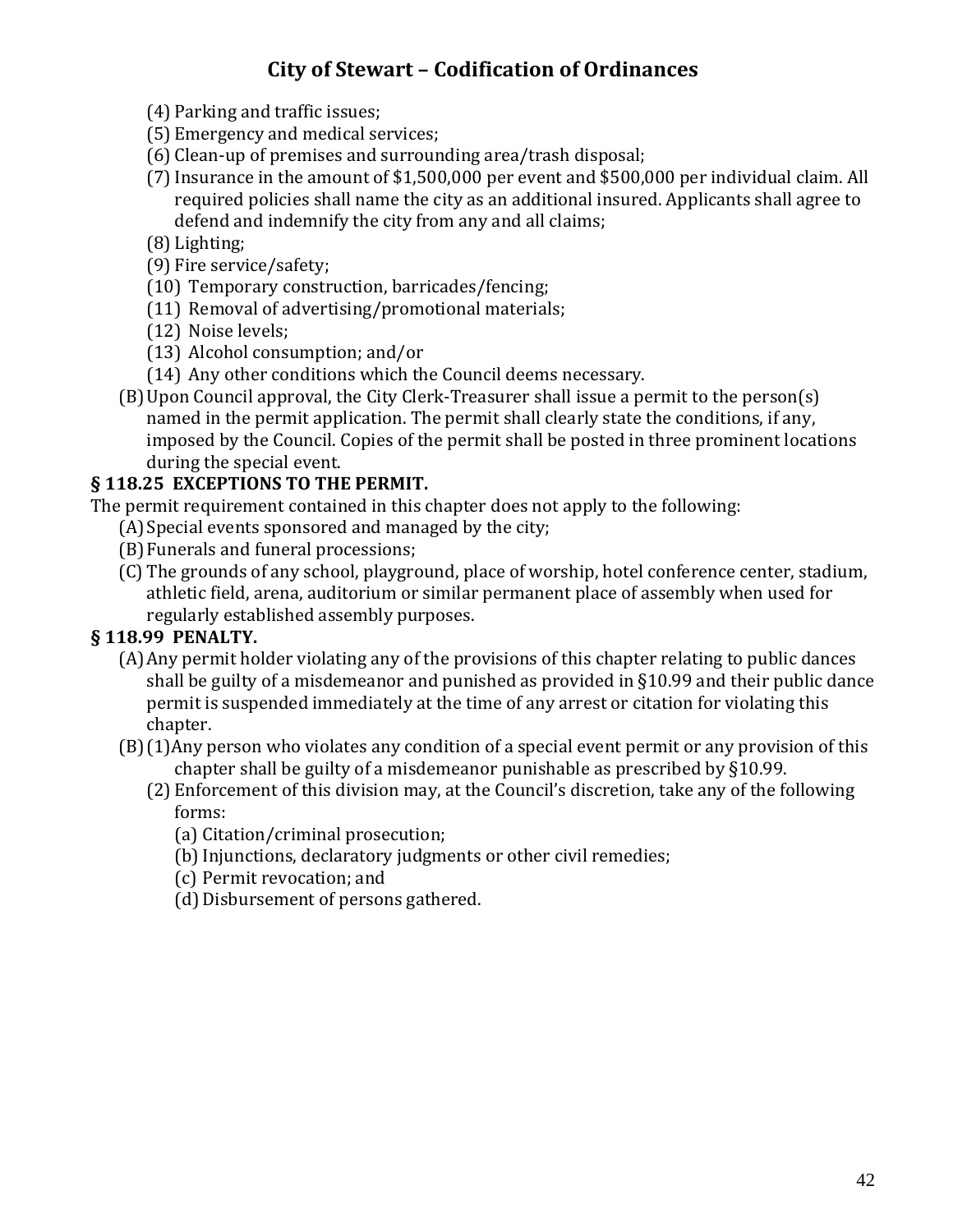#### **CHAPTER 119: SEXUALLY ORIENTED BUSINESSES**

#### Section

#### *General Provisions*

- 119.01 Purpose and intent
- 119.02 Definitions
- 119.03 Application
- 119.04 Location
- 119.05 Hours of operation
- 119.06 Effective date

#### *Conditions*

- 119.20 Off-site viewing
- 119.21 Entrances
- 119.22 Layout
- 119.23 Illumination
- 119.24 Signs

#### *License Provisions*

- 119.35 Licenses require
- 119.36 Applications
- 119.37 Requalification
- 119.38 Posting
- 119.39 Council action
- 119.40 Appeals
- 119.41 Fees
- 119.42 Inspection
- 119.43 Expiration and renewal
- 119.44 Suspension
- 119.45 Revocation
- 119.46 Transfer of license

### *GENERAL PROVISIONS*

### **§ 119.01 PURPOSE AND INTENT.**

- (A)*Findings.* It is the purpose of this chapter to regulate adult oriented businesses to promote the health, safety, morals and general welfare of the citizens of the city and to establish reasonable and uniform regulations to:
	- (1) Prevent additional criminal activity within the city;
	- (2) Prevent deterioration of neighborhoods and its consequent adverse effect on real estate values of properties within the neighborhood;
	- (3) To locate adult oriented businesses away from residential areas, schools, churches and parks and playgrounds; and
	- (4) Prevent concentration of adult oriented businesses within certain areas of the city.
- (B)*Exception.* The provisions of this chapter have neither the purpose nor effect of imposing a limitation or restriction on the content of any communicative materials, including adult oriented materials. Similarly, it is not the intent nor effect of this chapter to restrict or deny access by adults to adult oriented materials protected by the First Amendment or to deny access by distributors and exhibitors of adult oriented entertainment to their intended market.

### **§ 119.02 DEFINITIONS.**

For the purpose of this chapter, the following definitions shall apply unless the context clearly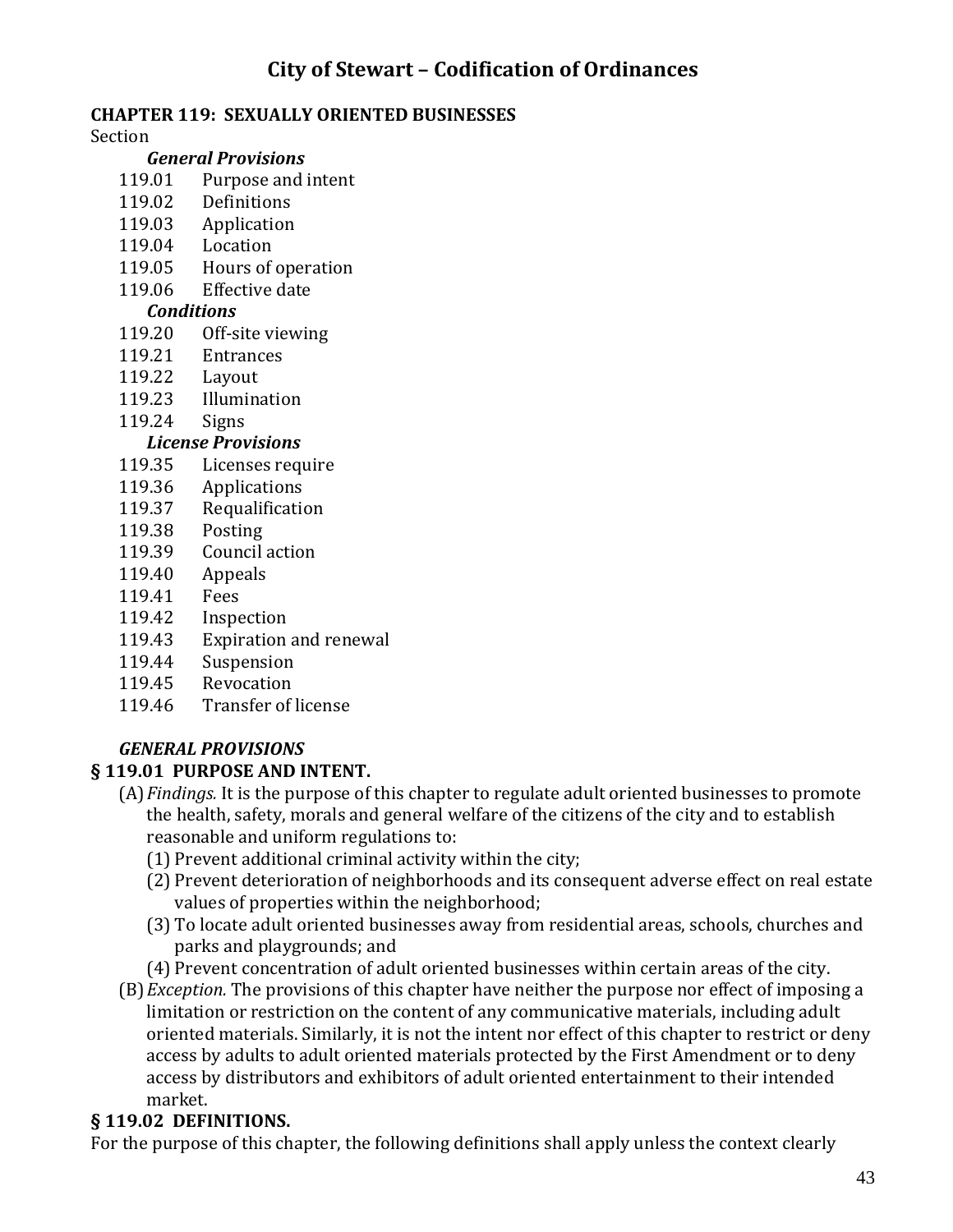indicates or requires a different meaning.

- *ADULT USE.* Any of the activities and businesses described below constitute adult oriented businesses which are subject to the regulation of this chapter.
- *ADULT BOOK AND/OR MEDIA STORE.* An establishment which excludes minors and which has a substantial portion of its stock in trade or stock on display books, magazines, films, videotape or other media which are characterized by their emphasis on matter depicting, describing or relating to specified sexual activities or specified anatomical areas.
- *ADULT CABARET.* An establishment which provides dancing or other live entertainment, if such establishment excludes minors by virtue of age from all or part of the establishment and if such dancing or other live entertainment in distinguished or characterized by an emphasis on the performance, depiction or description of specified sexual activities or specified anatomical areas.
- *ADULT ESTABLISHMENT.* Any business which offers its patrons services, entertainment or the sale of merchandise characterized by an emphasis on matter depicting, exposing, describing, discussing or relating to specified sexual activities or specified anatomical areas. Specifically included in the term, but without limitation, are adult book and media stores, adult cabarets, adult hotels or motels, adult mini-motion picture theaters, adult modeling studios, adult motion picture arcades, adult motion picture theaters, adult novelty businesses and other adult establishments.
- *ADULT HOTEL OR MOTEL.* A hotel or motel form which minors are specifically excluded from patronage and wherein material is presented which is distinguished or characterized by an emphasis on matter depicting, describing or relating to specified sexual activities or specified anatomical areas.

#### *ADULT MINI-MOTION PICTURE THEATER.*

- (1) A theater in an enclosed building, from which minors are excluded from all or part of the establishment, with a capacity for less than 50 persons used for presenting motion pictures, including, but not limited to, film and videotape, having as a dominant theme material distinguished or characterized by an emphasis on matter depicting, describing or relating to specified sexual activities or specified anatomical areas.
- (2) Any business which present motion pictures, from which minors are excluded from all or part of the establishment, including films and videotapes, having as a dominant theme material distinguished or characterized by an emphasis on matter depicting, describing or relating to specified sexual activities or specified anatomical areas, for viewing on the premises, including, but not limited to, private booths, viewing by means of coin operated or other mechanical devices and the hewing of excerpt of motion pictures offered for sale or rent.
- *ADULT MODELING STUDIO.* An establishment, which excludes minors from all or part of the establishment, whose major business is the provision, to customers or figure models who are so provided with the intent of providing sexual stimulation to sexual gratification to the customers and who engage in specified sexual activities or display specified anatomical areas while being observed, painted, painted upon, sketched, drawn, sculptured, photographed or otherwise depicted by the customers.
- *ADULT MOTION PICTURE ARCADE.* Any place which excludes minors from all or part of the establishment wherein coin or token operated or electronically, electrically or mechanically controlled or operated still or motor picture machines, projectors or other image producing devices are maintained to show images to five or fewer persons per machine at any one time and where the images so displayed are distinguished or characterized by an emphasis on depicting or describing specified sexual activities or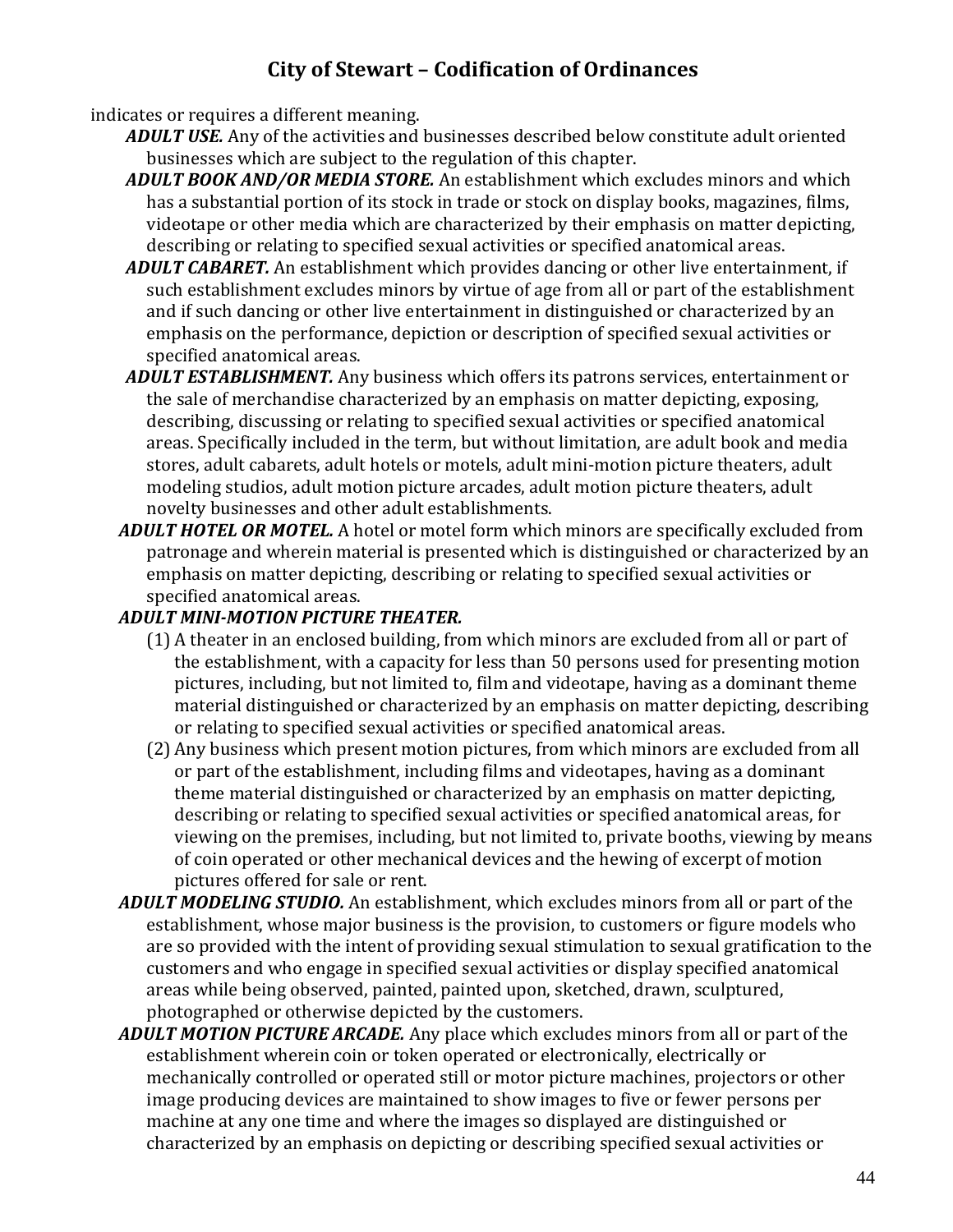specified anatomical areas.

- *ADULT MOTION PICTURE THEATER.* A theater in an enclosed building, from which minors; are excluded from all or part of the establishment, with a capacity of 50 or more persons used regularly and routinely for presenting live entertainment or motion pictures, including, but not limited to, film and videotapes, having as a dominant theme material distinguished or characterized by an emphasis on matter depicting, describing or relating to specified sexual activities or specified anatomical areas for observation by patrons herein.
- *ADULT NOVELTY BUSINESS.* A business, from which minors are excluded from all or part of the establishment, which sells, offers to sell or displays devices which simulate human genitals or devices which are designed for sexual stimulation

### *SPECIFIED ANATOMICAL AREAS.* Any of the following conditions:

- (A)Less than completely and opaquely covered;
- (B)Human genitals, pubic region or pubic hair;
- (C) Buttock;
- (D)Female breast below a point immediately above the top of the areola; and
- (E)Human male genitals in a discernible turgid state, even if opaquely covered.

*SPECIFIED SEXUAL ACTIVITIES.* Any of the following conditions:

- (A)An act of sexual intercourse, normal or perverted, actual or simulated, including genital-genital, anal-genital or oral-genital intercourse, whether between human beings or between a human being and an animal;
- (B)Sadomasochistic abuse, meaning flagellation or torture by or upon a person who is nude or clad in undergarments or in a revealing costume or the condition of being fettered, bound or otherwise physically restricted on the part of one so clothed;
- (C) Masturbation or lewd exhibitions of the genitals including any explicit, close-up representation of a human genital organ clothed of unclothed; and
- (D)Physical contact or simulated physical contact with the clothed or unclothed pubic areas or buttocks of a human male or female or the breasts of a female, whether alone or between members of the same or opposite sex or between humans and animals in an act of apparent sexual stimulation or gratification.

### **§ 119.03 APPLICATION.**

- (A)Except as in this chapter specifically provided, no structure shall be erected, converted, enlarged, reconstructed or altered and no structure or land shall be used, for any purpose nor in any manner which is not in conformity with this chapter.
- (B)No adult oriented business shall engage in any activity or conduct or permit any other person to engage in any activity or conduct in or about the establishment which is prohibited by any ordinance of the city, the laws of the state or the United States of America. Nothing in this chapter shall be construed as authorizing or permitting conduct which is prohibited or regulated by other statutes or ordinances, including, but not limited to, statutes or ordinances prohibiting the exhibition, sale or distribution of obscene material generally or the exhibition, sale or distribution of specified materials to minors

### **§ 119.04 LOCATION.**

During the term of this chapter, no adult oriented businesses shall be located less than 800 feet from any residential zoning district boundary or site used for residential purposes and less that 1,000 feet from any church site, from any school site, from any day care facility or from any park which is adjacent to property zoned residential. In addition, no adult oriented business may be located within 800 feet of another adult oriented business. For purposes of this chapter, this distance shall be a horizontal measurement from the nearest existing residential district boundary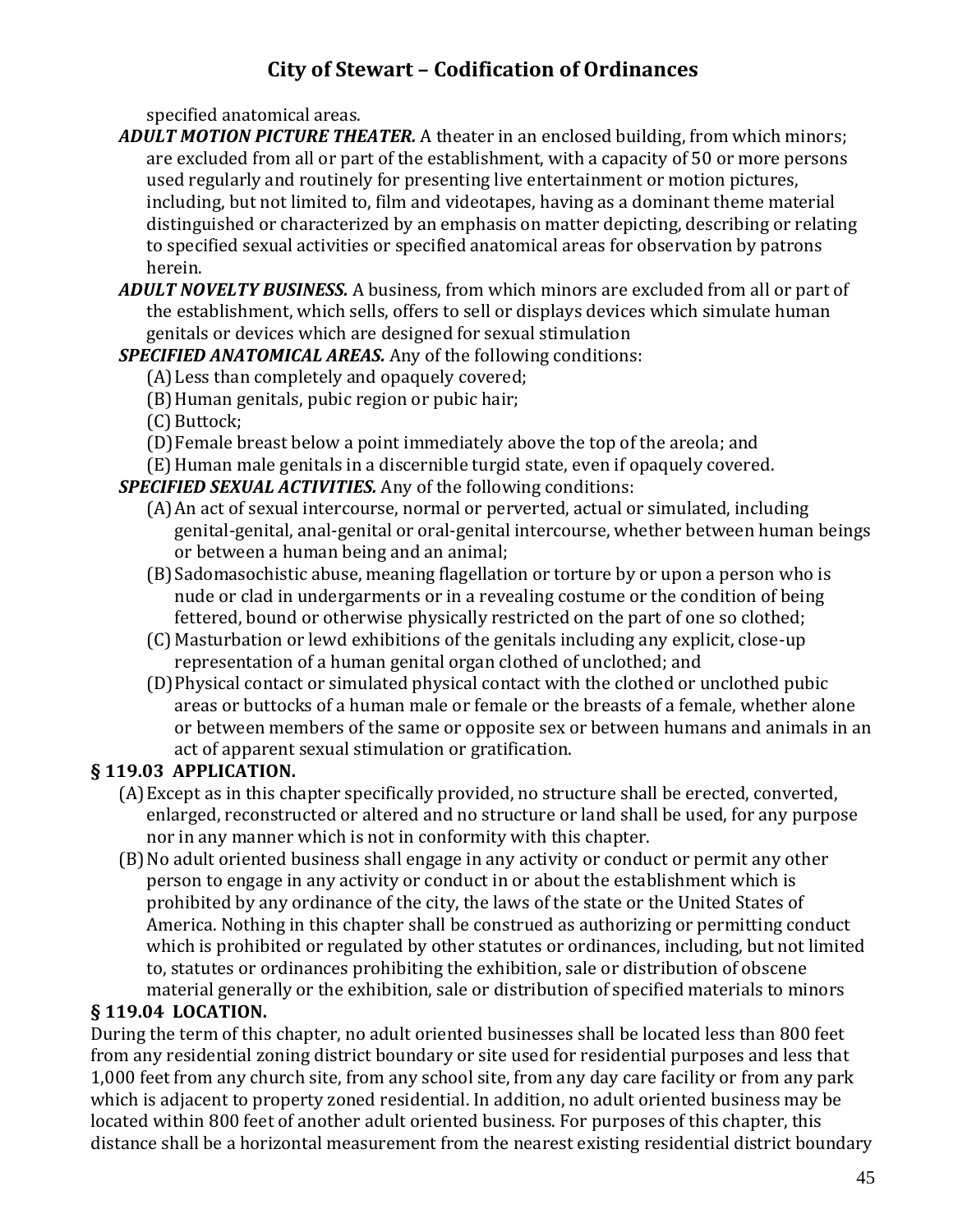or site used for residential purposes, church site, school site, day care site, park site or another adult oriented business site to the nearest boundary of the proposed adult oriented business site. In no case shall a license be issued to a premises which holds a liquor, non-intoxicating malt liquor or wine (on and/or off sale in each case) license.

#### **§ 119.05 HOURS OF OPERATION.**

No adult oriented business site shall be open to the public from the hours of 1:00 a.m. to 9:00 a.m. of any day.

#### *CONDITIONS*

#### **§ 119.20 OFF-SITE VIEWING.**

An establishment operating as an adult oriented business shall prevent off-site viewing of its merchandise, which if viewed by a minor, would be in violation of M.S. Ch. 617 or other applicable federal or state statutes or local ordinances.

#### **§ 119.21 ENTRANCES.**

All entrances to the business, with the exception of emergency fire exits which are not useable by patrons to enter the business, shall be visible from a public right-of-way.

#### **§ 119.22 LAYOUT.**

The layout of the display areas shall be designed so that the management of the establishment and any law enforcement personnel inside the store can observe all patrons while they have access to any merchandise offered for sale or viewing including but not limited to books, magazines, photographs, video tapes or any other material.

#### **§ 119.23 ILLUMINATION.**

Illumination of the premises exterior shall be adequate to observe the location and activities of ail person on the exterior premises.

#### **§ 119.24 SIGNS.**

Signs for adult oriented businesses shall comply with the city's ordinance for signs addressed herein and in addition signs for adult oriented businesses shall not contain representational depiction of an adult nature or graphic descriptions of the adult theme of the operation.

#### *LICENSE PROVISIONS*

#### **§ 119.35 LICENSES REQUIRED.**

All establishments, including any business operating at the time this chapter become effective, operating or intending to operate adult oriented business, shall apply for and obtain a license from the city. A person is in violation of the city code if he or she operate an adult oriented business without a valid license, issued by the city.

#### **§ 119.36 APPLICATIONS.**

An application for a license must be made on a form provided by the city.

- (A)The application must be accompanied by a sketch or diagram showing the configuration of the premises, including a statement of total floor space occupied by the business. The sketch or diagram need not be professionally prepared but must be drawn to a designated scale or drawn with marked dimensions of the interior of the premises to an accuracy of plus or minus six inches.
- (B)The applicant must be qualified according to the provisions of this section and the premises must be inspected and found to be in compliance with the appropriate state, county and local law and codes by the Health Official, Fire Marshal and Building Official.
- (C) Application for license shall contain the address and legal description of the property to be used; the names, addresses, phone numbers, dates of birth, of the owner, lessee, if any, the operator or manager and all employees; the names, address and phone number of two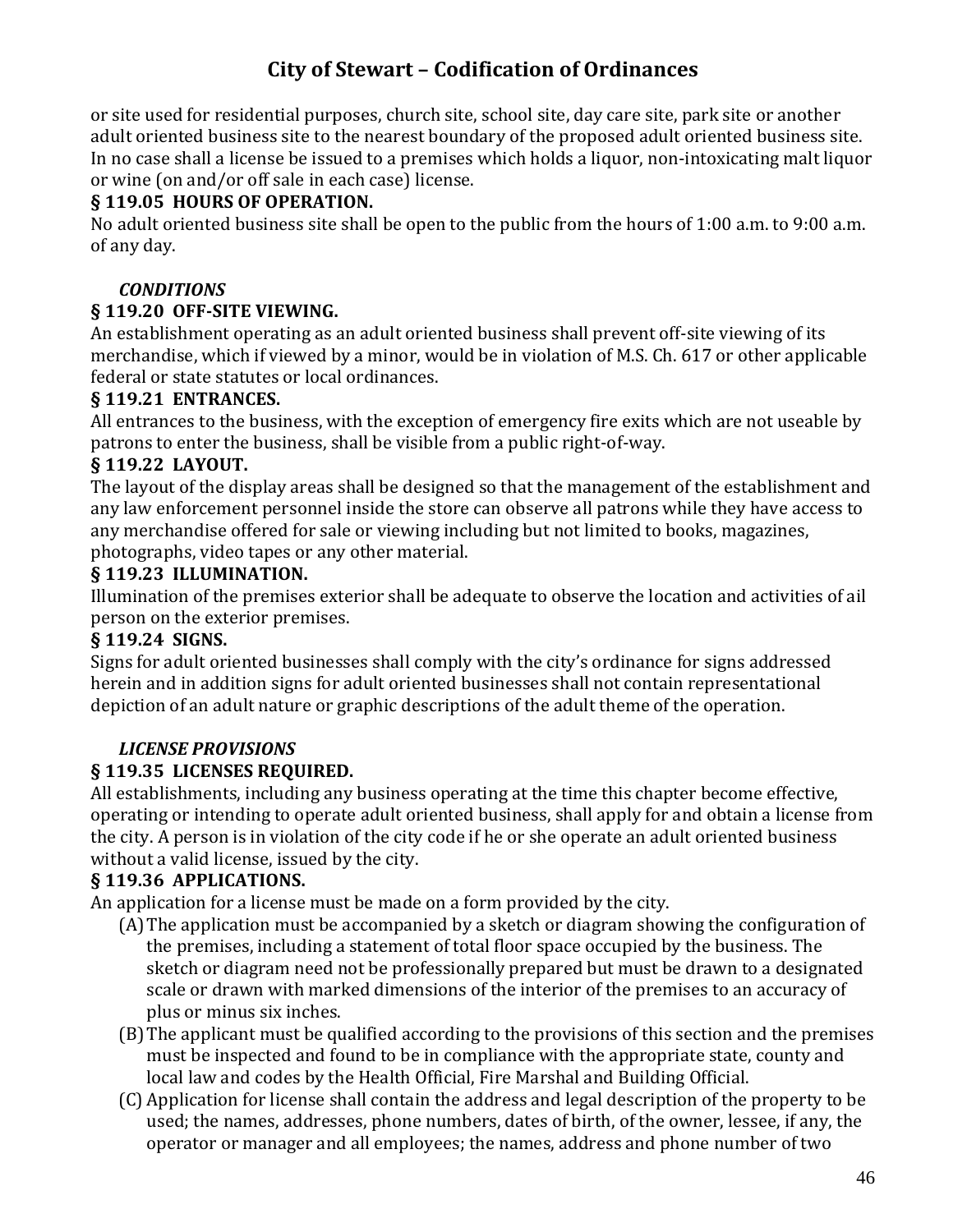persons, who shall be residents of the state and who may be called upon to attest to the applicant's, manager's or operator's character; whether the applicant's manager or operator has ever been convicted of a crime or offense other than a traffic offense and, if so, complete and are information the disposition thereof; the names and addresses of all creditors of the applicant, owner, lessee or manager insofar as the regarding credit which has been extended for the purposes of constructing, equipping, maintaining, operating or furnishing or acquiring the premises, personal effects, equipment or anything incident to the establishment, maintenance and operation of the business.

- (D)If the application is made on behalf of a corporation, joint business venture, partnership or any legally constituted business association, it shall submit along with its application, accurate and complete business records showing the names, addresses and dates of birth of all individuals having an interest in the business, including partners, officers, owners and creditors furnishing credit for the establishment, acquisition, maintenance and furnishings of said business and, in the case of a corporation, the names, addresses and dates of birth of all officers, general managers, members of the board of directors as well as any creditors who have extended credit for the acquisition, maintenance, operation or furnishing of the establishment including the purchase or acquisition of any items of personal property for use in the operation.
- (E) All applicants shall furnish to the city, along with their applications, complete and accurate documentation establishing the interest of the applicant and any other person having an interest in the premises upon which the building is proposed to be located or the furnishings thereof, personal property thereof or the operation or maintenance thereof. Documentation shall be in the form of a lease, deed, contract for deed, mortgage deed, mortgage credit arrangement, loan agreements, security agreements and any other documents establishing the interest of the applicant or any other person in the operation, acquisition or maintenance of the enterprise.
- (F) The license fee required by this chapter has not been paid.
- (G)An applicant has been convicted of a crime involving any of the following offenses:
	- (1) Any sex crimes, as defined by M.S. §609.29 through 609.352 inclusive or as defined by any ordinance or statute in conformity therewith;
	- (2) Any obscenity crime, as defined by M.S. §617.23 through 617.299 inclusive or as defined by any ordinance or statute in conformity therewith; for which:
		- (a) Less than two years have elapsed since the date of conviction or the date of release from confinement imposed for the conviction, whichever is the later date, if the conviction is of a misdemeanor offense;
		- (b) Less than five years have elapsed since the date of the last conviction or the date of release from confinement for the conviction, whichever is the later date, if the conviction is a felony offense; or
		- (c) Less than five years have elapsed since the date of the last conviction or the date of release from confinement for the last conviction, whichever is the later date, if the conviction is of two or more misdemeanor offenses or combination of misdemeanor offenses occurring within any 24-month period.
- (H)The fact that a conviction is being appealed shall have no effect on disqualification of the applicant or applicant's spouse.

#### **§ 119.37 REQUALIFICATION.**

An applicant who has been convicted of an offense listed herein may qualify for an adult oriented business license only when the time period required hereby.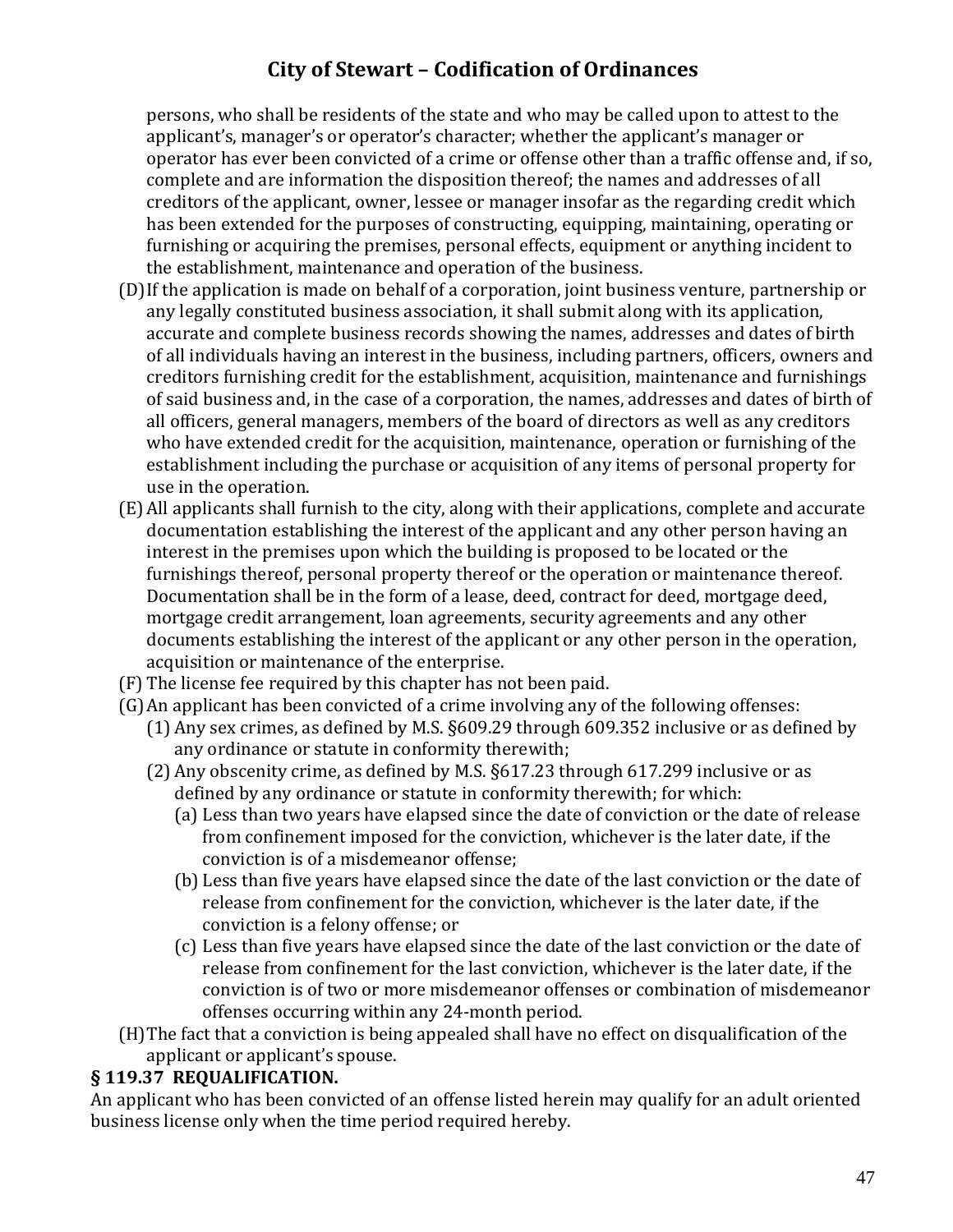### **§ 119.38 POSTING.**

- (A)The license, if granted, shall state on its face the name of the person or persons to whom it is granted, the expiration date; and the address of the adult oriented business.
- (B)The license shall be posted in a conspicuous place at or near the entrance to the adult oriented business so that it may be easily read at any time.

### **§ 119.39 COUNCIL ACTION.**

The City Council shall act to approve or disapprove the license application within 120 days from the date the application was submitted; provided that, the application contains all of the information required by this chapter. If the application is deficient the Council shall act on the application within 120 days from the date that the deficiency has been corrected.

#### **§ 119.40 APPEALS.**

An within 90 days alter the decision by the Council, the applicant may appeal to the District Court by serving a notice upon the Mayor or Clerk-Treasurer of the municipality.

#### **§ 119.41 FEES.**

Fees to obtain a license to operate an adult oriented business shall be set by city resolution on the fee structure, but absent resolution amending this section, the fee shall be set by the city.

#### **§ 119.42 INSPECTION.**

- (A)*Access.* An applicant or licensee shall permit health officials, representatives of the police department, fire department and building inspection division, to inspect the premises of an adult oriented business for the purpose of ensuring compliance with the law, at any time it is occupied or open for business.
- (B)*Refusal to permit inspections.*
	- (1) A person who operates an adult oriented business or his or her agent or employee commits an offense if she or he refuses to permit a lawful inspection of the premises by health officials, representatives of the Police Department, Fire Department and Building Inspection Division at any time it is occupied or open for business.
	- (2) Refusal to permit inspections may result in the suspension of the license as provided in §119.44.
- (C) *Exceptions.* The provisions of this section do not apply to areas of an adult motel which are currently being rented by a customer for use as a permanent or temporary habitation.

#### **§ 119.43 EXPIRATION AND RENEWAL.**

- (A)*Expiration.* Each license shall expire at the end of the calendar year and may be renewed only by making application as provided in §119.36. Application for renewal must be made at least 60 days before the expiration date and when made less that 60 days before the expiration date, the expiration of the license will not be affected.
- (B)*Denial of renewal.* When the city denies renewal of a license, the applicant shall not be issued a license for one year from the date of denial. If, subsequent to denial, the city rinds that the basis for denial of the renewal license has been corrected or abated, the applicant may be granted a license if at least 90 days have elapsed since the date denial became final.

### **§ 119.44 SUSPENSION.**

- (A)*Causes of suspension.* The city may suspend a license for a period not to exceed 30 days if it determines that a licensee or an employee of a licensee has:
	- (1) Violated or is not in compliance with any provision of this chapter;
	- (2) Engaged in the use of alcoholic beverages while on the adult oriented business premises other than at an adult hotel or motel;
	- (3) Refused to allow an inspection of the adult oriented business premises as authorized by this chapter;
	- (4) Knowingly permitted gambling by any person on the adult oriented business premises;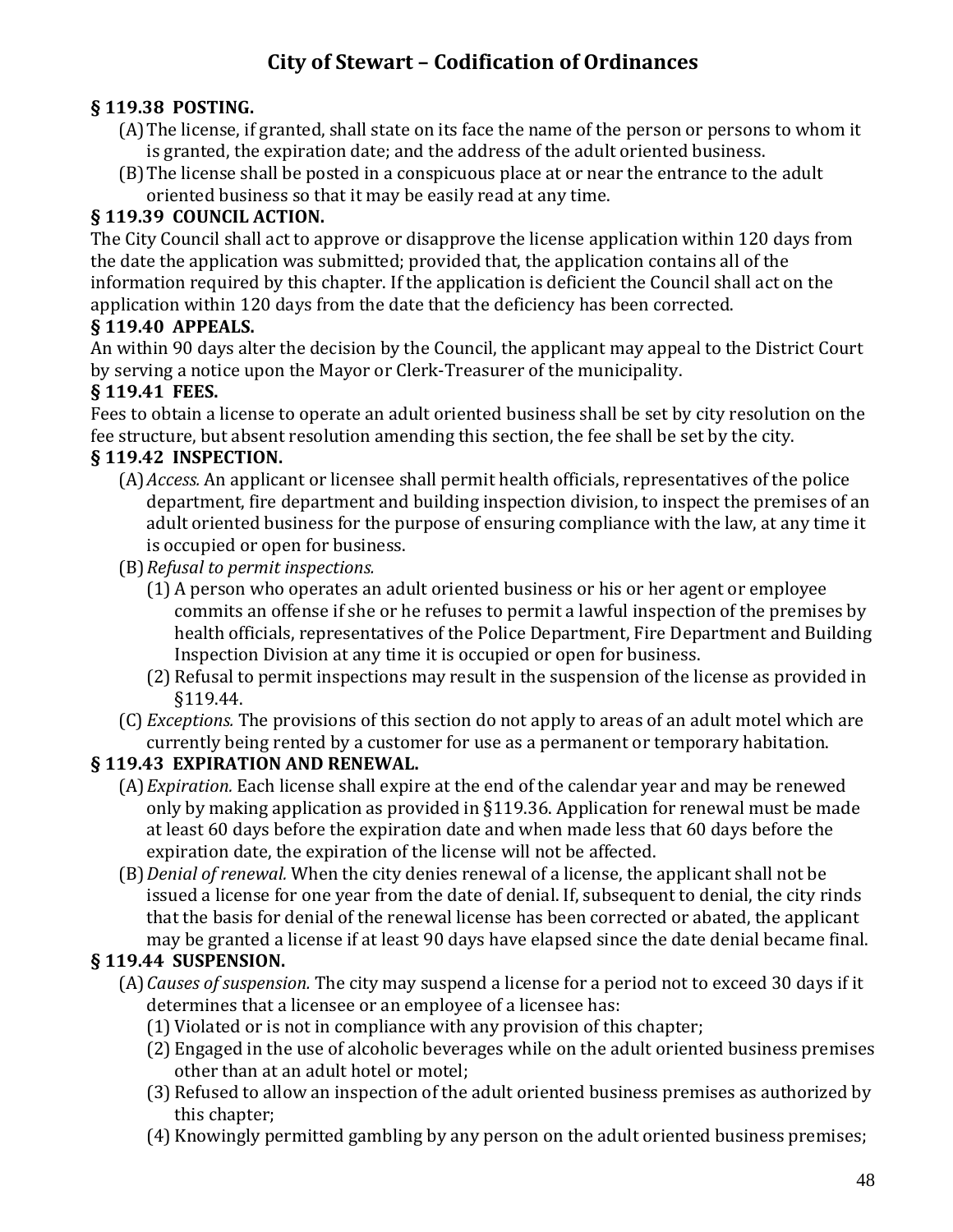- (5) Demonstrated inability to operate or manage an adult oriented business in a peaceful and law-abiding manner, thus necessitating action by law enforcement officers.
- (B)*Notice.* A suspension by the city shall be procured by written notice to the licensee and a public hearing. The notice shall give at least ten days' notice of the time and place of the hearing and shall state the nature of the charges against the licensee. The notice may be served upon the licensee personally or by leaving the same at the licensed business premises with the person in charge thereof.

### **§ 119.45 REVOCATION.**

- (A)*Suspended licenses.* The city may revoke a license if a cause of suspension in §119.44 occurs and the license has been suspended within the preceding 12 months.
- (B)*Causes of revocation.* The city shall revoke a license if it determines that:
- (1) A licensee gave false or misleading information in the material submitted to the city during the application process;
	- (2) A licensee or an employee has knowingly allowed possession, use or sale of controlled substances on the premises;
	- (3) A licensee or an employee has knowingly allowed prostitution on the premises;
	- (4) A licensee or an employee knowingly operated the adult oriented business during a period of time when the licensee's license was suspended;
	- (5) A licensee has been convicted of an offense listed herein, for which the time period required herein, has not elapsed;
	- (6) On two or more occasions within a 12-month period, a person or persons committed an offense occurring in or on the licensed premises of a crime listed herein, for which a conviction has been obtained and the person or person were employees of the adult oriented business at the time the offenses were committed.
	- (7) A licensee or an employee has knowingly allowed any act of sexual intercourse, sodomy, oral copulation or masturbation or sexual intercourse, sodomy, oral copulation or masturbation to occur in or on the licensed premises.
- (C) *Appeals.* The fact that a conviction is being appealed shall have no effect on the revocation of the license.
- (D)*Exceptions.* This does not apply to adult motels as a ground for revoking the license unless the licensee or employee knowingly allowed the act of sexual intercourse, sodomy, oral copulation, masturbation or sexual contact to occur in a public place or within public view.
- (E) *Granting a license after revocation.* When the city revokes a license, the revocation shall continue for one year and the licensee shall not be issued an adult oriented business license for one year from the date revocation became effective. If, subsequent to revocation, the city rinds that the basis for the revocation has been corrected or abated, the applicant may be granted a license if at least 90 days have elapsed since the date the revocation became effective. If the license was revoked hereunder, an applicant may not be granted another license until the appropriate number of years required hereunder has elapsed.
- (F) *Notice.* A revocation by the city shall be proceeded by written notice to the licensee and a public hearing. The notice shall give at least ten day's notice of the time and place of the hearing and shall state the nature of the charges against the licensee. The notice may be served upon the licensee personally or by leaving the same at the licensed premises with the person in charge thereof

### **§ 119.46 TRANSFER OF LICENSE.**

A licensee shall not transfer this license to another, nor shall a licensee operate an adult oriented business under the authority of a license at any place other than the address designated in the application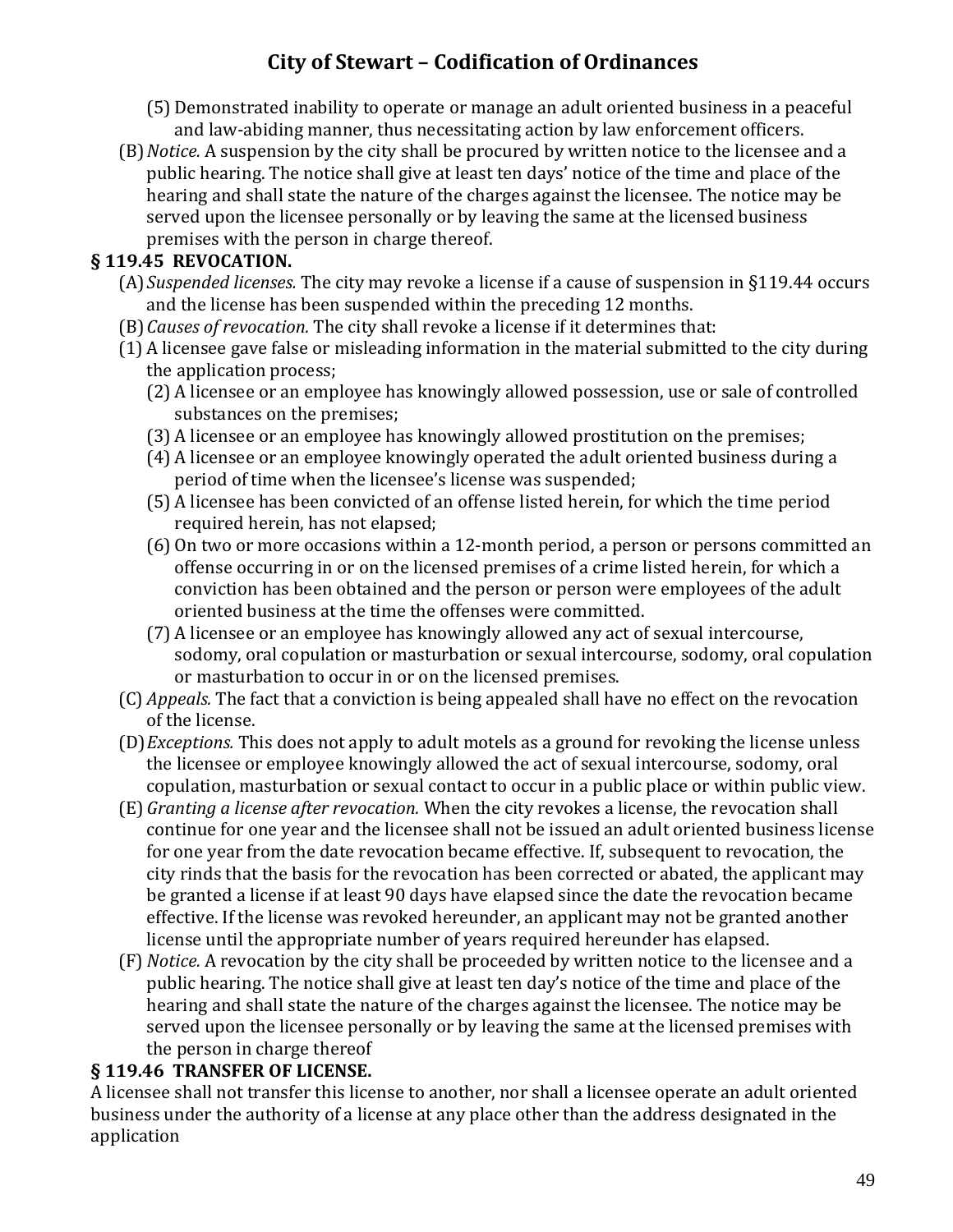#### **CHAPTER 120: RENTAL PROPERTY REGULATIONS AND INSPECTIONS**

Chapter 120: Rental Property Regulations and Inspections

Section

- 120.01 Purpose and Scope
- 120.02 Definitions
- 120.03 Inspector
- 120.04 Enforcement
- 120.05 Applications
- 120.06 Issuance of License
- 120.07 Expiration Deleted Ordinance 176
- 120.08 Transfer Deleted Ordinance 176
- 120.09 Suspension and Revocation
- 120.10 Display
- 120.11 Fees
- 120.12 Inspections
- 120.13 Space and Occupancy Standards
- 120.14 Structural Requirements
- 120.15 Mechanical, Electrical and Plumbing Requirements
- 120.16 Means of Egress
- 120.17 Life Safety
- 120.18 General Building Requirements
- 120.19 Violations
- 120.20 Notices and Orders of the Code Official
- 120.21 Appeals
- 120.22 Fines and Penalties

#### **§120.01 PURPOSE AND SCOPE**

- **PURPOSE** The purpose of this ordinance is to provide minimum standards to safeguard life or limb, health, and public welfare by regulating and controlling the use and occupancy, maintenance and repair of all buildings and structures within the City used for the purpose of rental housing. The purpose of this ordinance is not to create or otherwise establish or designate any particular class or group of persons who will or should be especially protected or benefited by the terms of this ordinance.
- **SCOPE** The provisions of this ordinance shall apply to all buildings or portions thereof used, or designed or intended to be rented, leased, or let for human habitation. All provisions of this ordinance shall apply to dwellings in existence at the time of adoption of this ordinance. Licensed rest homes, convalescent homes, nursing homes, hotels, motels and units rented, let or leased to direct family members of the property owner are exempt from the provisions of this ordinance.

#### **§120.02 DEFINITIONS**

**APARTMENT BUILDING** is a building or portion of a building that contains three or more dwelling units.

**BUILDING CODE** is the Minnesota State Building Code.

**CODE OFFICIAL** is the official who is charged with the administration and enforcement of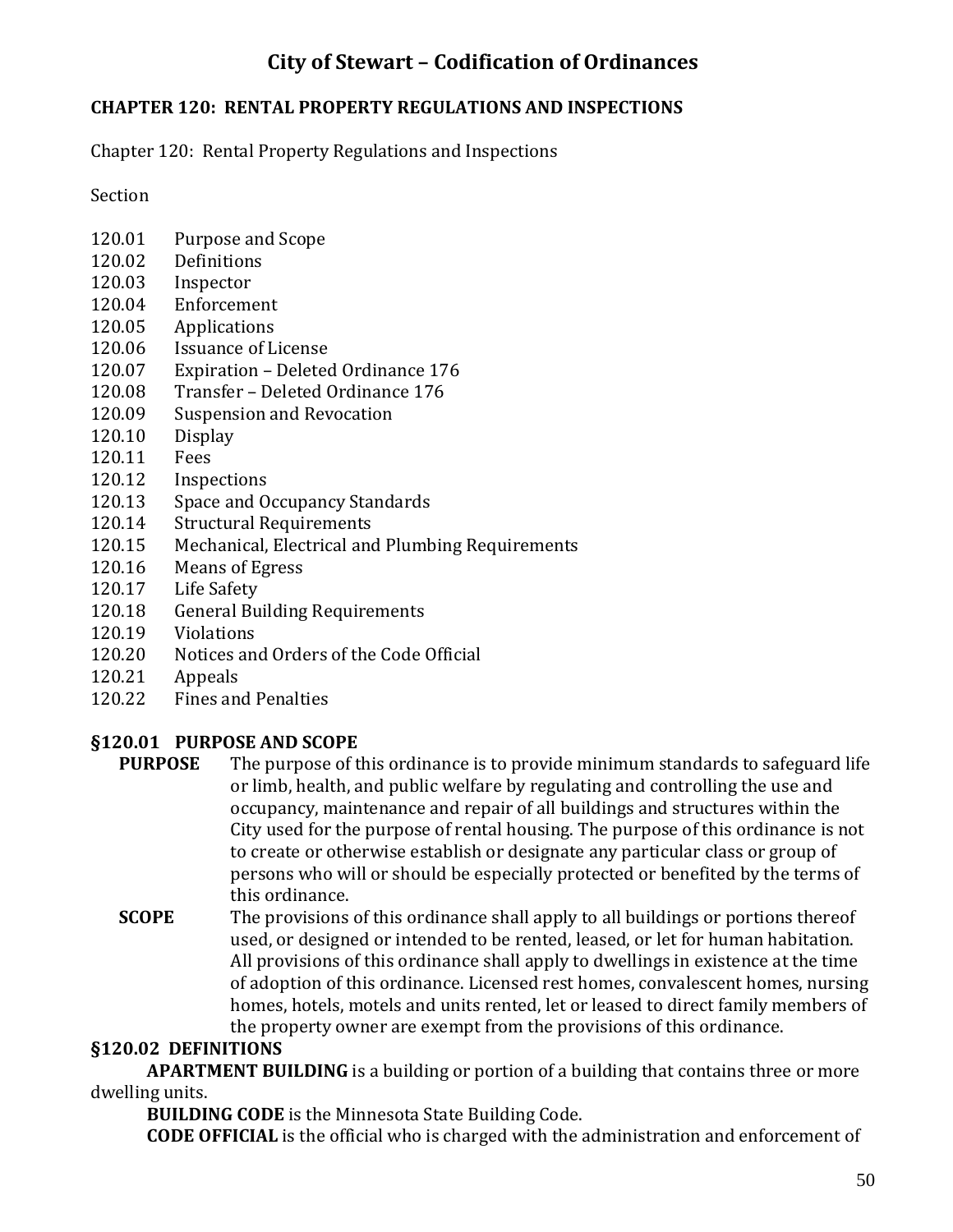this ordinance, or any duly authorized representative.

**CONDEMN** shall mean to adjudge unfit for occupancy.

**CONGREGATE RESIDENCE** is any building or portion thereof that contains facilities for living, sleeping and sanitation, as required by this ordinance, and may include facilities for eating and cooking and for occupancy by other than a family. A congregate residence may be a shelter, convent, monastery, dormitory, and fraternity or sorority house but does not include jails, hospitals, nursing homes, hotels or lodging houses.

**DWELLING** is a building wholly or partly used or intended to be used for living, sleeping, cooking or eating purposes by human occupants; but not including hotels and motels.

**DWELLING UNIT** is a room or a group of rooms located within a dwelling forming a single habitable unit with facilities, which are used or intended to be used for living, sleeping, cooking, sanitation, and eating purposes.

**EFFICIENCY DWELLING UNIT** is a dwelling unit containing only one habitable room and meeting the requirements of the Scope.

**EGRESS** is an arrangement of exit facilities to assure a safe means of exit from a building. **ELECTRICAL CODE** is the Minnesota State Electrical Code.

**EXCESSIVE CLUTTER** is buildings, occupancies or rooms where the state of order or clutter is such that a health, safety, fire or egress issue exists, shall be deemed substandard as defined by this ordinance.

**EXTERMINATION** is the control and elimination of insects, rodents, or other pests by eliminating their harborage places; by removing or making inaccessible materials that may serve as their food; by poisoning, spraying, fumigating, trapping; or by any other recognized and legal pest elimination method approved by the code official; and to remove all signs of extermination thereafter.

**FAMILY MEMBERS** are parent, stepparent, child, stepchild, foster child, brother, sister, grandparent, or grandchild.

**FIRE CODE** is the Minnesota State Fire Code.

**FLOOR AREA** is the net floor area within the enclosed walls of a room in which the ceiling height is not less than 5 feet, excluding areas used for closets and built-in equipment, such as cabinets, kitchen units, fixtures and appliances.

**HABITABLE ROOM** is a room or enclosed floor space, used or intended to be used for living, sleeping, cooking or eating purposes, excluding bathrooms, water closet compartments, laundries, pantries, foyers or communicating corridors, closets and storage spaces.

**HEALTH OFFICER** is the legally designated health officer or official of the State, County and/or City.

**HOT WATER** is water supplied to plumbing fixtures at a temperature of not less than 120 degrees F (49 degrees C).

**INFESTATION** is the presence of insects, rodents, or other pests within or around the dwelling on the premises.

**KITCHEN** is a room or an area equipped for preparing and cooking food.

**LET** is to give the use of a dwelling, dwelling unit or rooming unit by an owner or manager to a tenant in return for rent.

**MANAGER** is a person or firm who has charge, care or control of a building or part thereof, in which dwelling units or rooming units are let.

**MECHANICAL CODE** is the Minnesota State Mechanical Code.

**NUISANCE** The following shall be defined as nuisances:

- 1. Any public nuisance known at common law or in equity jurisprudence.
- 2. Any attractive nuisance that may prove detrimental to children whether in a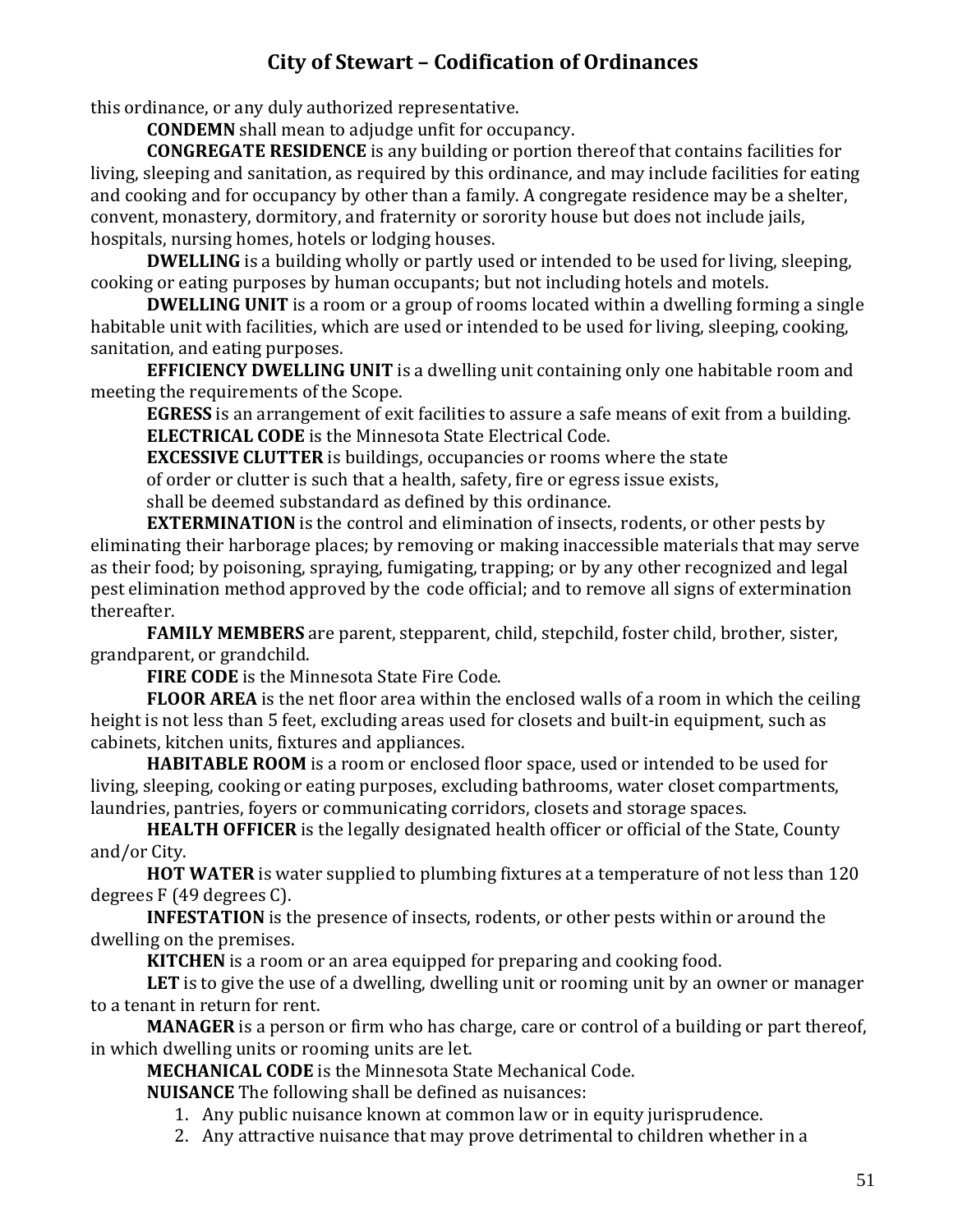building, on the premises of a building or on an unoccupied lot. This includes any abandoned wells, shafts, basements or excavations; abandoned refrigerators and motor vehicles; any structurally unsound fences or structures; or any lumber, trash, fences, debris or vegetation that may prove a hazard for inquisitive minors.

- 3. Whatever is dangerous to human life or is detrimental to health, as determined by the code official or health officer.
- 4. Overcrowding a room with occupants.
- 5. Insufficient ventilation or illumination.
- 6. Inadequate or unsanitary sewage or plumbing facilities.
- 7. Un-cleanliness, as determined by the health officer.
- 8. Whatever renders air, food or drink unwholesome or detrimental to the health of human beings, as determined by the health officer.

**OCCUPANCY** is the purpose for which a building or portion thereof is utilized or occupied.

**OCCUPANT** is any person living, sleeping, cooking or eating in, or having actual possession of, a dwelling unit or rooming unit.

**OWNER** is a person, firm or corporation who, alone, jointly or severally with others, owns or has an ownership interest in a dwelling, dwelling unit or rooming unit within the city.

**PLUMBING CODE** is the State of Minnesota Plumbing Code.

**PLUMBING SYSTEM** is all potable water supplies and distribution pipes, all plumbing fixtures and traps and all drainage and vent pipes.

**PREMISES** are the dwelling and its land and all buildings thereon and areas thereof.

**REFUSE** is all putrescible and non-putrescible waste solids including garbage and rubbish. Putrescible are liable to undergo bacterial decomposition when in contact with air and moisture at normal temperatures.

**RENT** is a stated return or payment for the temporary possession of a dwelling, dwelling unit or rooming unit. The return or payment may be money or service or property.

**ROOMING HOUSE** is a building arranged or occupied for lodging, with or without meals, for compensation and not occupied as a one or two-family dwelling.

**ROOMING UNIT** is a room or group of rooms forming a single habitable unit used or intended to be used for living and sleeping, but not for cooking purposes, along with a private or shared sanitation facilities.

**SAFETY** is the condition of being reasonably free from danger and hazards, which may cause injury or illness.

**SUBSTANDARD BUILDING** is any building where any condition exists that endangers the life, limb, health, safety or welfare of the public or the occupants thereof.

**TENANT** can be a person, corporation, partnership or group, whether or not the legal owner of record, occupying a building or portion thereof as a unit.

**VARIANCE** is a difference between that which is required or specified and that, which is permitted.

### **§120.03 INSPECTOR**

The City shall appoint a person to be the code official for the City, who shall have as part of his/her duties, the inspection and reporting on rental units as required by this Section.

- A. Authority. The building official is hereby authorized and directed to enforce or cause the enforcement of all of the provisions of this ordinance. For such purposes, the building official or his/her designated representative shall have the powers of a code official. The code official shall have the power to render interpretations of this ordinance. Such interpretations shall be in conformity with the intent and purpose of this ordinance.
- B. Right of Entry. When it is necessary to make an inspection to enforce the provisions of this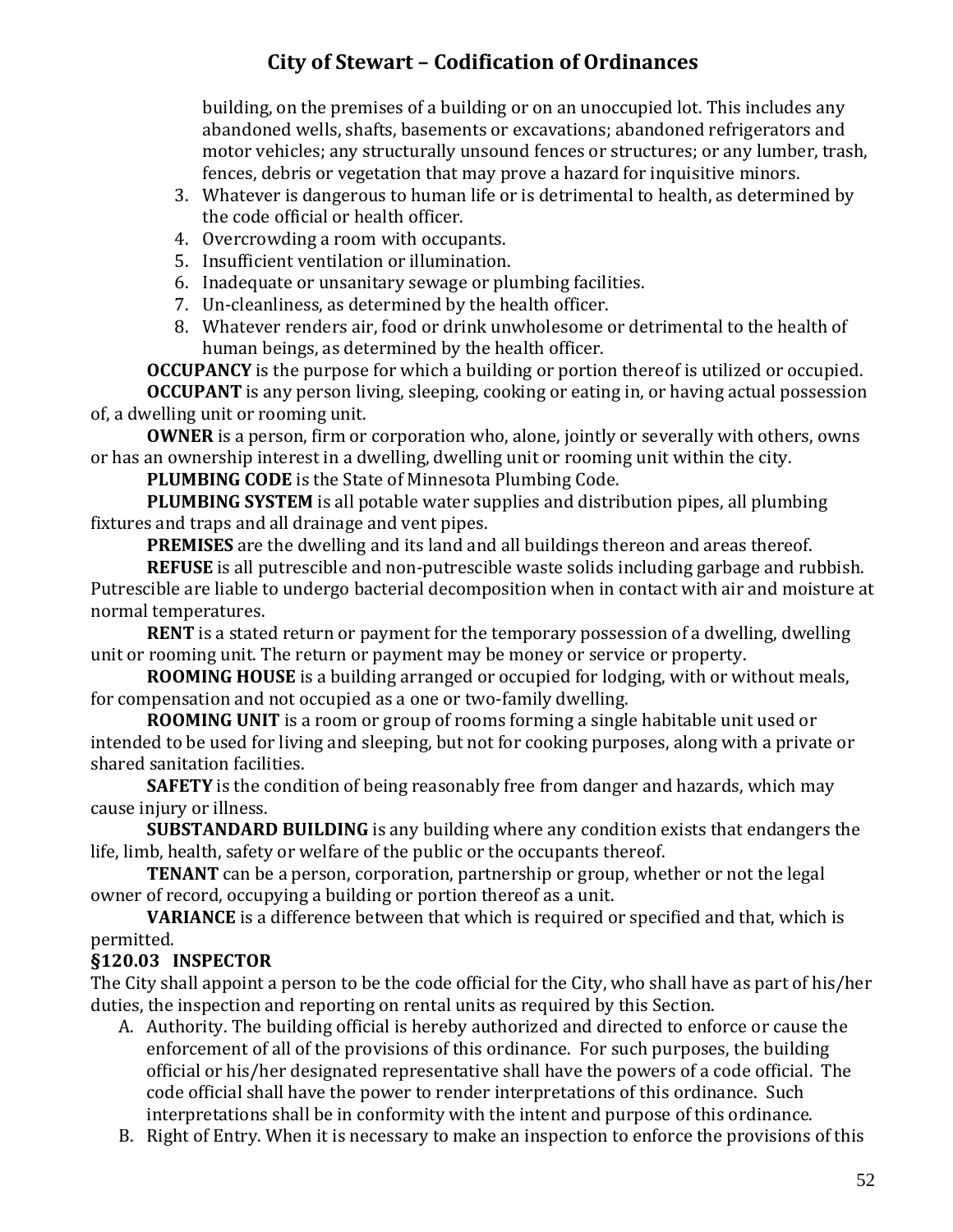ordinance, or when the code official has reasonable cause to believe that there exists in a building or upon a premises a condition that is contrary to or in violation of this ordinance, the code official may enter the building or premises at reasonable times to inspect or to perform the duties imposed by this ordinance, provided that if such building or premises are occupied that credentials be presented to the occupant and entry requested. If such building or premises is unoccupied, the code official shall first make a reasonable effort to locate the owner or other person having charge or control of the building or premises and request entry. If entry is refused, the code official shall have recourse to the remedies provided by law to secure entry. When the code official has obtained a proper remedy by law to enter a building, no owner or occupant or operator of a building or premises may refuse entry and if the owner or occupant or operator of a building fails to allow entry the refusal is deemed a violation under this ordinance.

#### **§120.04 ENFORCEMENT**

- A. Responsibilities Defined. Owners remain liable for violations of duties imposed by this ordinance even though an obligation is also imposed on the occupants of the building, and even though the owner has, by agreement, imposed on the occupant the duty of furnishing required equipment or of complying with this ordinance.
- B. Buildings and structures and parts thereof shall be maintained in a safe and sanitary condition. The owner or the owner's designated agent shall be responsible for such maintenance. To determine compliance with this subsection, the building may be reinspected.
- C. Owners, in addition to being responsible for maintaining buildings in a sound structural condition, shall be responsible for keeping that part of the building or premises which the owner occupies or controls in a clean, sanitary and safe condition, including the shared or public areas in a building containing two or more dwelling units.
- D. Owners shall, when required by this ordinance or by health laws or the health officer, furnish and maintain such approved sanitary facilities as required, and shall furnish and maintain approved devices, equipment or facilities for the prevention of insect and rodent infestation, and when infestation has taken place, shall be responsible for any insects, rodents or other pests when such extermination is not specifically made the responsibility of the occupant by law or ruling.
- E. Occupants of a dwelling unit, in addition to being responsible for keeping in a clean, sanitary and safe condition that part of the dwelling or dwelling unit or premises which they occupy and control, shall properly dispose of their recyclables, rubbish, garbage and other organic waste.
- F. Occupants shall, when required by this ordinance or city ordinance furnish and maintain approved devices, equipment or facilities necessary to keep their premises safe and sanitary.
- G. Substandard Buildings. Buildings or portions thereof that are determined to be substandard as defined in this ordinance are hereby declared to be public nuisances and shall be abated by repair, rehabilitation, demolition or removal.
- H. Appeals. Any person aggrieved by an order, requirement, decision or determination made by the code official pursuant to this ordinance may, within 10 days of the decision, appeal to the City Council in accordance with this Code.
- I. Violations. A violation of any provision of this Rental Housing Ordinance is a misdemeanor. Each day the property is in violation is a separate violation. Whenever it is determined by the Code Official that any property upon inspection there is found alleged violations, a correction notice shall be issued to the owner or designated representative.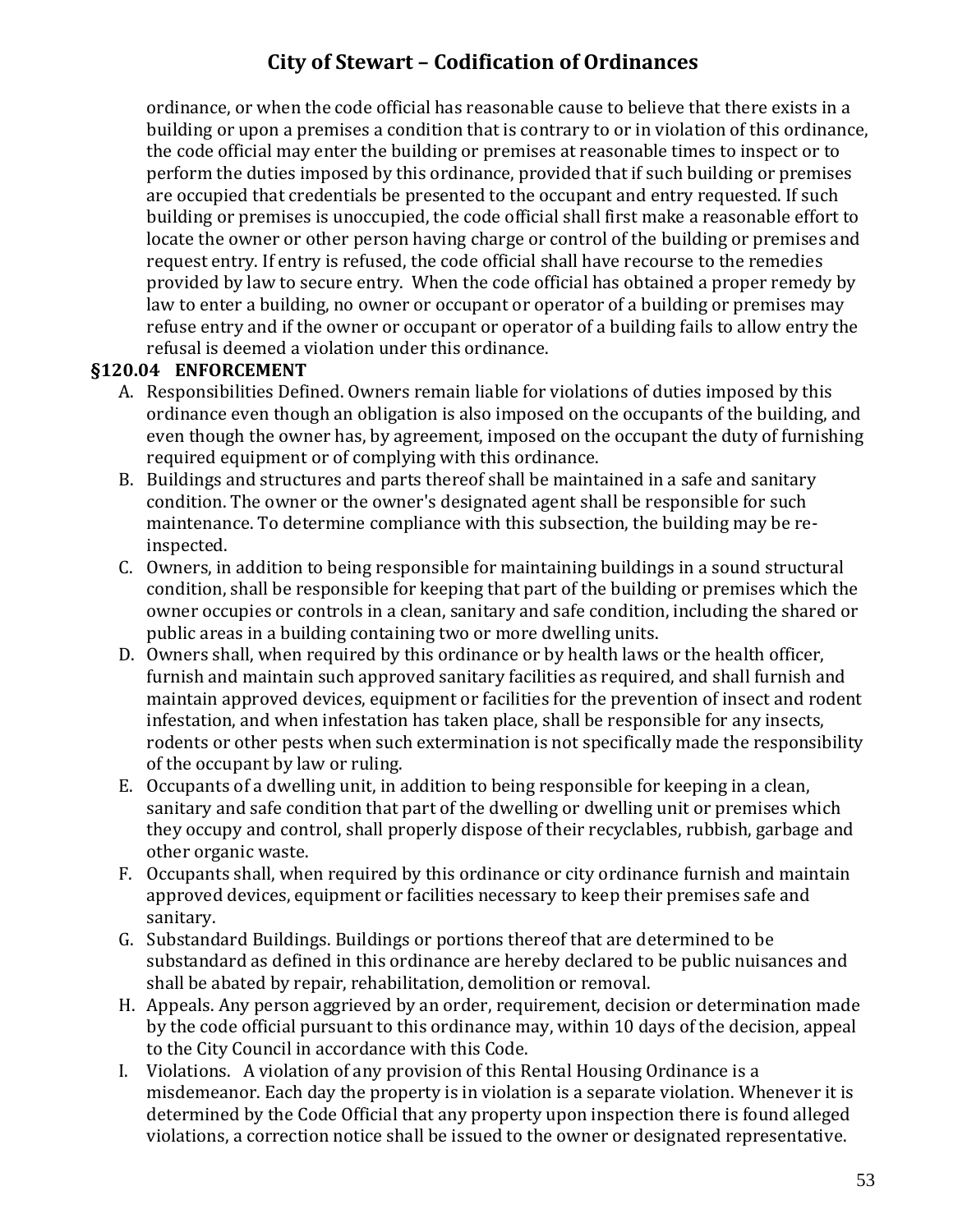Such alleged violations must be corrected, re-inspected and verified by the Code Official for compliance with this Ordinance within the time period as set forth:

- 1. Smoke and Carbon Monoxide Detectors are required in all rental properties and shall be operational at ALL times. Any required detectors not properly operational at the time of the inspection shall be repaired at the time of inspection or shall be subject to a fine as defined in the fee schedule, with the first day penalty being assessed when the inspector leave the premises.
- 2. Smoke Detector Violations. Corrections must be completed immediately and reinspected within three (3) working days.
- 3. All Other Violations. Preparations for the actual work for correcting the alleged violations shall be commenced within the time period as specified by the Code Official and the timeframe for the work to be re-inspected not to exceed thirty (30) days.
- 4. Penalties. The following penalties shall be imposed upon the property owner(s) if the alleged violations are not corrected and verified by the Code Official within the time period allowed by this Ordinance:
	- a. Fines. Presented on the City Fee Schedule
	- b. Extensions. Extensions may be granted by the Code Official. The request shall be made in writing and justifiable cause is demonstrated for the requested extension. All requests shall be made and delivered to the Code Official prior to the deadline for the completion of the work.
	- c. Orders after an Appeal. After any order of the code official or the City Council made pursuant to this ordinance becomes final, no person to whom any such order is directed shall fail, neglect or refuse to obey any such order. Any such person who fails to comply with any such order is guilty of a misdemeanor and is subject to fines as stated in Section 120.04, (I), (3) and penalties or as specified by the City Council.
- 5. Prohibited Acts. Whoever does any of the following shall be guilty of a misdemeanor.
	- a. No License. A landlord allowing the occupancy of a dwelling unit or rooming unit prior to the issuance of a rental housing license and payment of the license inspection fee. Each subsequent day that a license is not obtained is considered a new violation.
	- b. Over Occupancy. Permitting a dwelling unit or rooming unit that is occupied by more persons than the dwelling unit or rooming unit is certified for occupancy.
	- c. Improper Occupancy. All buildings or portions thereof occupied for living, sleeping, cooking or dining purposes that were not designed or intended to be used for such occupancies shall be considered substandard.
	- d. Occupying Vacated Unit. Occupies or allows occupancy of a unit that was posted and ordered vacated.
	- e. Occupying Uncertified Bedrooms. Occupies or allows occupancy of a room as a bedroom that is not certified as a bedroom and does not qualify as a bedroom.
	- f. Tampering or Non-Functioning Smoke Detector. Any occupant, owner or manager of a dwelling or rooming unit who willfully disables a smoke detector or causes it to be nonfunctioning is guilty of a misdemeanor. If the unit is occupied by more than one tenant, each tenant shall be held accountable.
		- 1. Notification. The occupant of a dwelling or rooming unit must notify the owner or manager of the unit within 24 hours of discovering that a detector is not functioning. The owner or manager shall take immediate action to render the detector operational or replace it.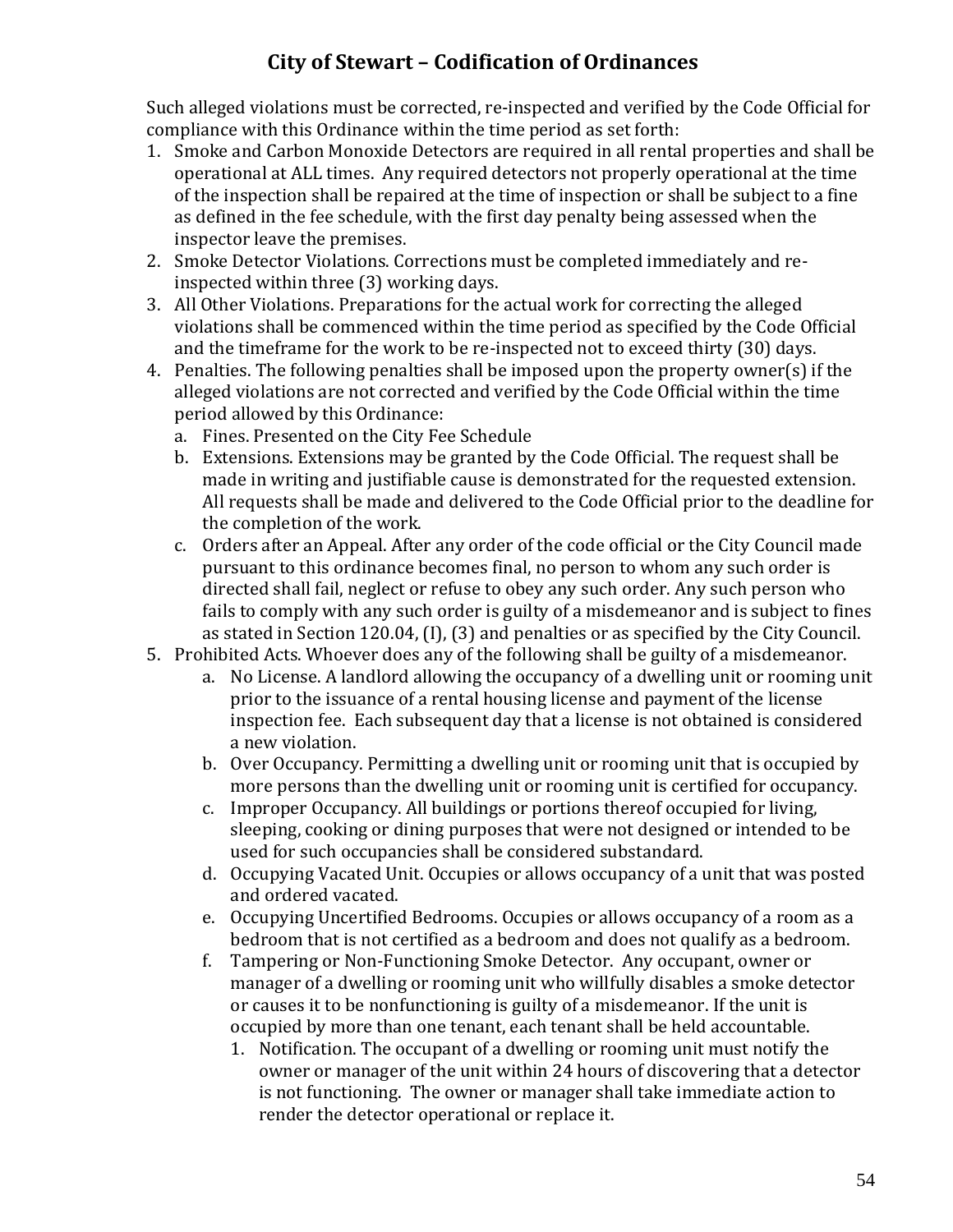#### **§120.05 APPLICATION**

The owner of each rental housing unit shall make written application to the City Clerk-Treasurer for a license on a form to be supplied by the City and containing such information as necessary to administer and enforce the provisions of this Section. The legal owner of record of such rental housing unit, including any contract purchaser thereof shall make written application to the City Clerk-Treasurer for a license as provided in this Section prior to any initial occupancy, and prior to license renewal. Every applicant for a license shall assist the City in making an inspection of all portions of the building, including the notification to building occupants of the time of the inspection and requesting their cooperation during the course of the inspection

- A. A Rental Cycle shall begin on January 1<sup>st</sup> of even calendar years and expire on December 31st of odd calendar years, thus a (2) two your rental cycle. Once a licenses is issued it shall remain valid until it expires or such time as the code official determines that the dwelling, dwelling unit or rooming unit does not meet the minimum requirements set by this ordinance.
- B. Application to Existing Buildings. Additions, alterations or repairs, shall be done in compliance with the Building, Fire, Plumbing and Mechanical Codes. Applicable permits shall apply as required by the Minnesota State Building Code.
- C. Renewals. A rental housing license shall expire on December  $31<sup>st</sup>$  of the of the end vear of the current rental cycle. Inspection of all dwellings, dwelling units or rooming units shall be required prior to issuance of a new license. Applications for licenses shall be made in writing on forms provided by the City and accompanied by the fee amounts as established by the City Council. Such application shall be submitted at least sixty (60) days prior to the expiration date of the license.
- D. Homes that were in existence at the time of original adoption of this chapter, but were not certified rental units at the time, may become certified rental units in the future and may be given exemption from the provisions of this chapter upon application to Code Official and approval by the City Council.
- E. Owners submitting an application for a new rental property or apartment on or after July 1 of the end year of a new rental cycle, shall be issued a rental license for the upcoming rental cycle after all requirements have been met.

#### **§120.06 ISSUANCE OF LICENSE**

It shall be unlawful for any person to conduct or operate or cause to be operated either as owner, lessee, agent or in any other capacity within the City, any rental housing as defined in this Section without having first obtained a license to do so as provided in this Section.

- A. If upon completion of the inspection of the building and habitable portions thereof, it is found that the minimum requirements of this code have been met, a license shall be issued.
- B. If the code official finds Code deficiencies, either at the time of license application or when a complaint of a violation has been made, he or she shall list the deficiencies, note necessary corrections, and give these findings to the building owner and all occupants with a notice to correct the deficiencies within a reasonable period of time, however, not to exceed thirty (30) days from issuance of the notice described above.
- C. If, upon re-inspection, the code official finds that the requirements of the Code have still not been met, a written denial specifying the defects shall be transmitted to the applicant.
- D. When a license has been denied, expired, suspended, or revoked as provided in this Section, no further rental and occupancy of dwelling units then vacant or which may become vacant shall be permitted until a license has been issued.
- E. Units occupied that are not licensed, based on the license being either expired, revoked, or suspended or denied shall be vacated by the occupants, within 30 days of the receipt by the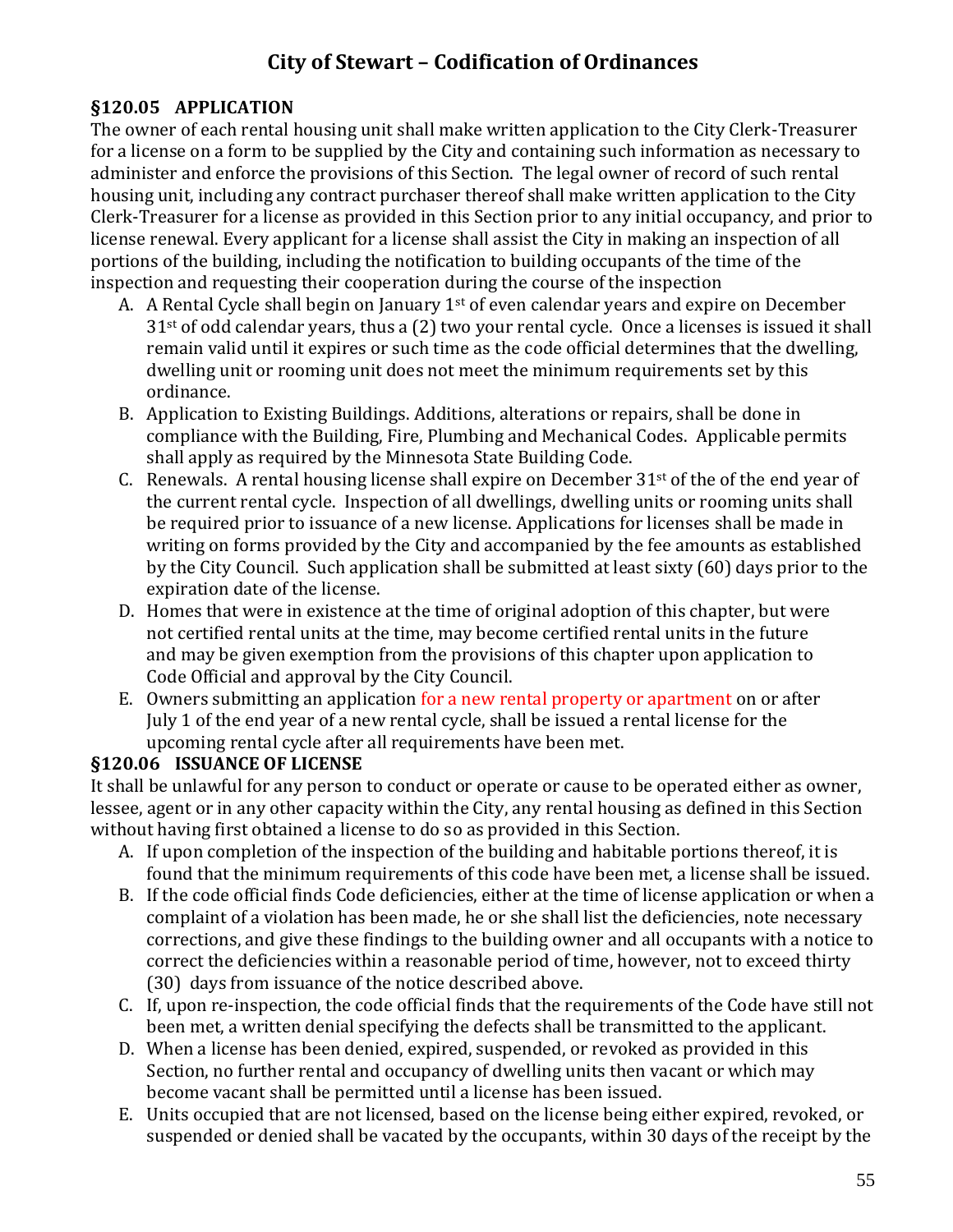occupant of notice of the expiration, suspension, revocation, or denial of the license.

- F. The units within a structure which are in compliance with this section minimum requirements may continue on condition that units in other portions of the structure in non-compliance do not create an immediate hazard to the health and safety to the persons in the occupied units. The extended occupancy may continue until final denial of the license and noncompliance is acted upon by the City Council.
- G. The code official for the city shall make an inspection of a licensee's rental units once every two years, unless there has been a complaint of a violation and the code official has found Code deficiencies.
- H. The code official may issue a temporary rental housing license not exceeding three (3) months in duration in order to bring the unit into compliance with this ordinance.

### **§120.07 EXPIRATION – Deleted Ordinance 176**

### **§120.08 TRANSFER – Deleted Ordinance 176**

### **§120.09 SUSPENSION AND REVOCATION**

A license or temporary certificate once issued or reissued may be suspended upon a finding by the code official that one or more of the requirements of this Section has been violated. Upon failure of the licensee to comply with a notice of violation, the license may be revoked by the City Council on recommendation of the code official.

- A. Suspended licenses may be revalidated upon meeting the requirements of this Section with payment of 50% of the applicable license and inspection fee. Issuance of a new license after revocation shall be subject to a payment of the full amount of applicable license and inspection fees.
- B. The license may be suspended or revoked by the City Council after written notice is sent the license holder specifying the ordinance or law violations with which they are charged. This notice shall also specify the date for hearing before the City Council. No hearing shall be scheduled less than ten (10) days from the date of the notice.
- C. At such hearing before the City Council, the license holder or their attorneys may submit and present witnesses on their behalf.
- D. After a hearing, the City Council may suspend or revoke the license if the Council deems it necessary to protect public health, safety or general welfare.

### **§120.10 DISPLAY**

Licenses or temporary certificates issued under this Section shall be displayed on the premises of the structure wherever feasible and produced on demand by any tenant or prospective tenant, and shall be available at reasonable times for inspection by the code official, or any law enforcement officer.

### **§120.11 FEES**

At the time of application the City Clerk-Treasurer shall collect the appropriate license and inspection fee in accordance with the Fee Schedule.

- A. Additional Fees. The City shall have the right, and just cause, to bill or to assess the responsible party for additional costs associated with:
	- 1. Required additional Follow up Rental Inspections, beyond the prescribed number allowed, for a single Rental Inspection cycle.
	- 2. Failure of the responsible party to appear for a scheduled inspection without prior notification of the inspector.
	- 3. After hours (defined as 5:00pm 7:00am), weekend or holiday inspections.
	- 4. Penalty Fees and Fines imposed by the City Council for noncompliance.

### **§120.12 INSPECTIONS**

A. Bi-Annual Inspections. The code official shall inspect a unit after receiving an application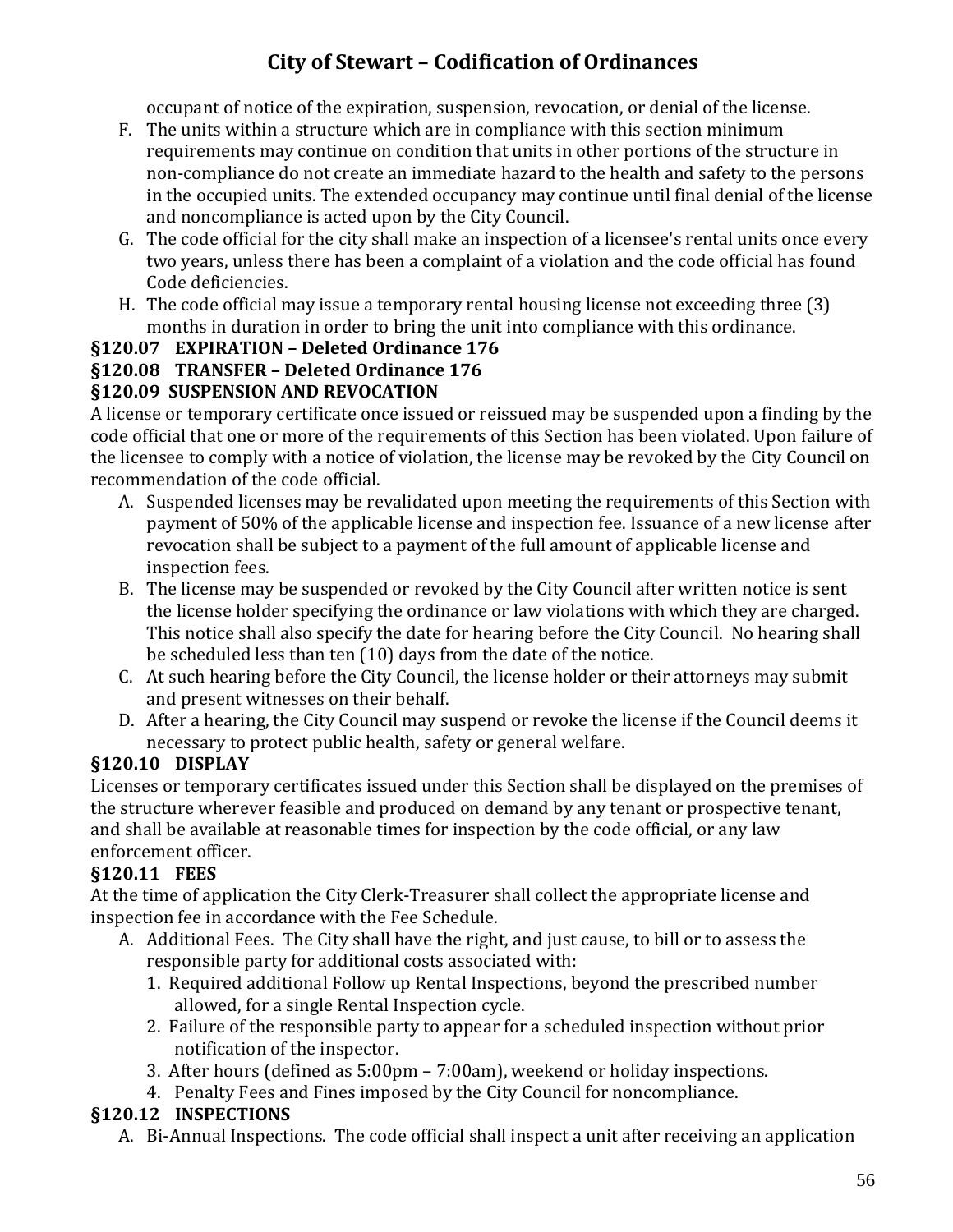and a scheduling an inspection per the application process

- B. Complaint Inspections. The code official shall inspect a unit upon receiving a legitimate complaint. Complainant's name shall be kept confidential pursuant to the Minnesota Data Privacy Act. Upon inspection and finding a violation the inspector shall notify the owner, manager or tenant in writing to correct the violation. The owner or manager may request an advisory inspection of a unit.
	- 1. Substandard Property Condition:
		- a. When during the course of a Rental Housing Inspection or complaint investigation, the inspector encounters or observes a condition or conditions that are considered dangerous to life, safety, health or the welfare of the occupants, the inspector shall, if the situation warrants, issue a Substandard Property Condition Citation.
		- b. Prior to, or immediately after, the issuance of the Substandard Property Condition Citation, the inspector will be required to notify the City of the posting and the reason for the posting.
		- c. The inspector shall have the authority to require immediate evacuation of the premises in the event of immediate danger to life or safety.
		- d. The removal or defacing of, or tampering with, a Substandard Property Condition Citation posting shall be punishable as a criminal offense and subject to the provisions of State Statutes regulating misdemeanors as outlined in this ordinance.
		- e. The Property shall remain unoccupied until such time as the condition is, or conditions are, corrected and satisfactorily re-inspected.
	- 2. Sequence of Enforcement and Penalty Criteria: If upon completion of an initial rental housing inspection and subsequent re-inspection, with appropriate and documented notification of the property owner or agent, a property is found to remain in a state of non-compliance, the property owner or agent shall be given written notification of the remaining infraction(s) and shall be informed of the following:
		- a. The exact date and time of the second follow up inspection not to exceed 14 days from the first re-inspection.
		- b. Upon completion of the second follow up inspection:
			- 1. If the infractions have been satisfactorily addressed or corrected:
				- i. The city will, at their discretion, levy a re-inspection fee to cover the cost of the second follow up inspection and is listed on the Fee Schedule.
				- ii. If the infraction(s) remain(s), Section 120.04, (I), (4) shall be imposed, fees are listed on the Fees Schedule:
				- iii. The property owner or agent shall be notified in writing of Section 120.09, (B), (1) as to indicating their right of appeal.
	- 3. Substandard Property Condition Citation shall be issued in the event of a 'SUBSTANDARD BUILDING' and shall, upon posting of the citation, prohibit the occupancy of the building until such time as corrections are made and verified by inspection.

### **§120.13 SPACE AND OCCUPANCY STANDARDS**

No dwelling or dwelling unit shall be let for occupancy to another, which does not comply with the following requirements:

- A. Room Dimensions. Room dimensions shall comply with the following requirements:
	- 1. Ceiling Heights. Habitable space shall have a ceiling height of not less than 6 feet 8 inches measured to the lowest projection from the ceiling. Where exposed beam ceiling members are spaced at less than 48 inches on center, ceiling height shall be measured to the bottom of these members. If any room in a building has a sloping ceiling, the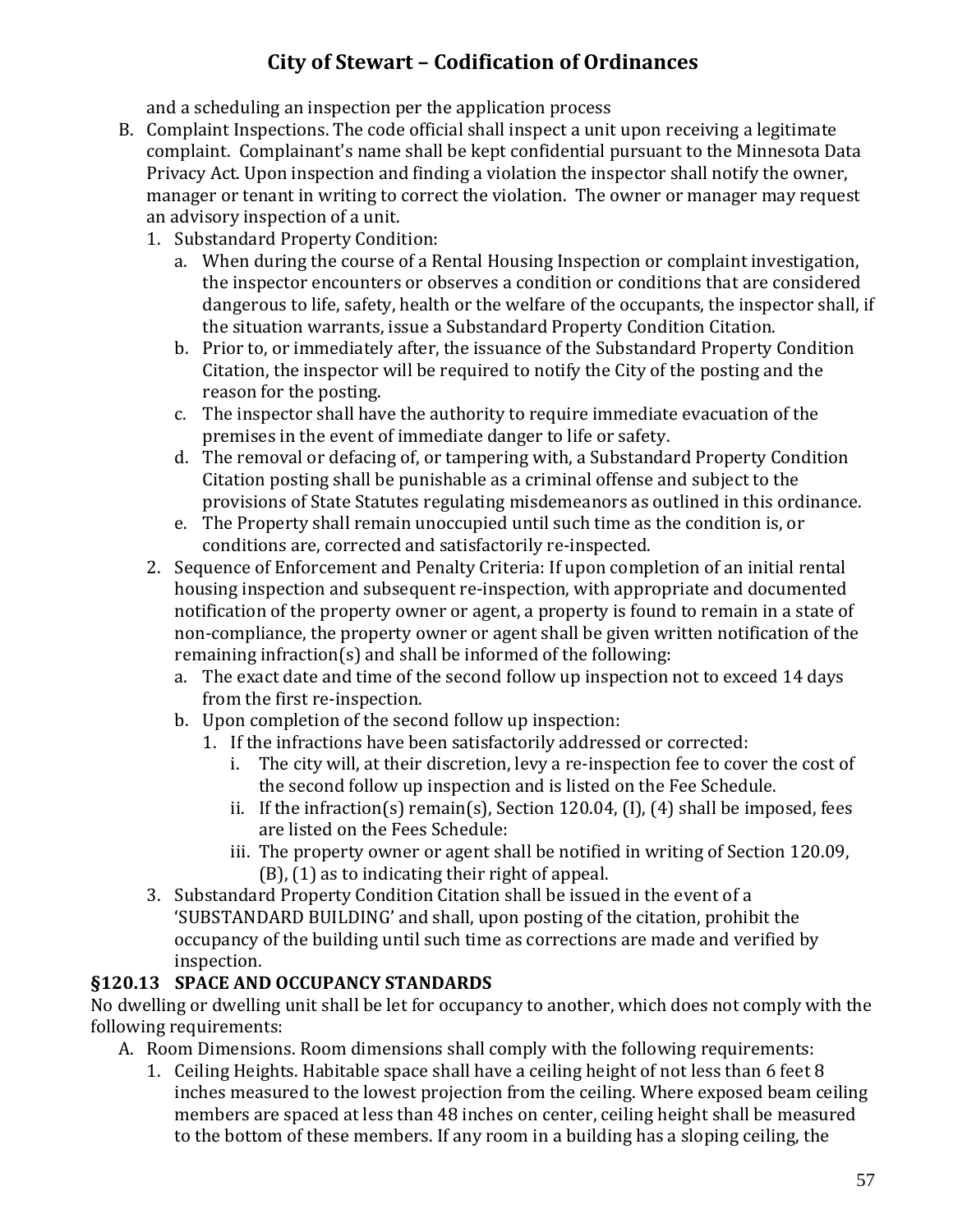prescribed ceiling height for the room is required in only one-half the area thereof. No portion of the room measuring less than 5 feet from the finished floor to the finished ceiling shall be included in any computation of the minimum area thereof.

- 2. Floor Area. Dwelling units and congregate residences shall have at least one room for common living area that shall have not less than 120 square feet of floor area. Rooms used for sleeping purposes by two persons shall have an area of not less than 70 square feet. Where more than two persons occupy a room used for sleeping purposes, the required floor area shall be an additional 50 square feet for each additional occupant.
- 3. Width. No habitable room other than a kitchen shall be less than 7 feet in any dimension.
- B. Kitchen. Every dwelling unit shall have a room or portion of a room in which food may be prepared and/or cooked, which shall have adequate circulation area, and which shall be equipped with the following:
	- 1. A kitchen sink that is in good working condition and properly connected to a water supply system which is approved by the appropriate authority and which provides at all times an adequate amount of heated and unheated running water under pressure, and which is connected to a sewer system approved by the City. Sinks shall be of nonabsorbent materials.
	- 2. A stove, or similar device, for cooking food, and a refrigerator, or similar device, for the safe storage of food at temperatures less than forty-five (45) degrees Fahrenheit but more than thirty-two (32) degrees Fahrenheit under ordinary maximum summer conditions, which are properly installed with all necessary connections for safe, sanitary and efficient operation; provided that such stove, refrigerator, and/or similar devices need not be installed when a dwelling unit is not occupied and when the occupant is expected to provide same on occupancy, and that sufficient space and adequate connections for the safe and efficient installation and operation of said stove, refrigerator and/or similar devices are provided.
	- 3. Cooking shall not be permitted in any rooming unit or dormitory unit, and a cooking facility or appliance shall not be permitted to be present in a rooming unit or dormitory unit.
- C. Lighting. All enclosed portions of the dwelling unit customarily occupied by human beings shall be provided with natural light by means of exterior glazed openings with an area not less than one eighth of the total floor area, or shall be provided with artificial light. Such openings shall open directly onto a public way or a yard or court.

1. Public hallways, corridors, stairways and other exit facilities shall be adequately lighted. D. Ventilation.

1. Guestrooms and habitable rooms within a dwelling unit shall be provided with natural ventilation by means of operational exterior openings with an area of not less than 4 percent of the floor area of such rooms with a minimum of 4 square feet. Exterior openings for natural ventilation shall be provided with tight fitting insect screens, maintained in good condition. If artificial ventilation is provided, no natural ventilation

is required.

- 2. Bathrooms, with bathtub, shower, or combination thereof shall be provided with natural ventilation by means of operational exterior openings. In lieu of required exterior openings for natural ventilation in bathrooms containing a bathtub, shower, or combination thereof; and similar rooms, a working mechanical ventilation system connected directly to the outside is required.
- E. Sanitation. All sanitary facilities shall be installed and maintained in a safe and sanitary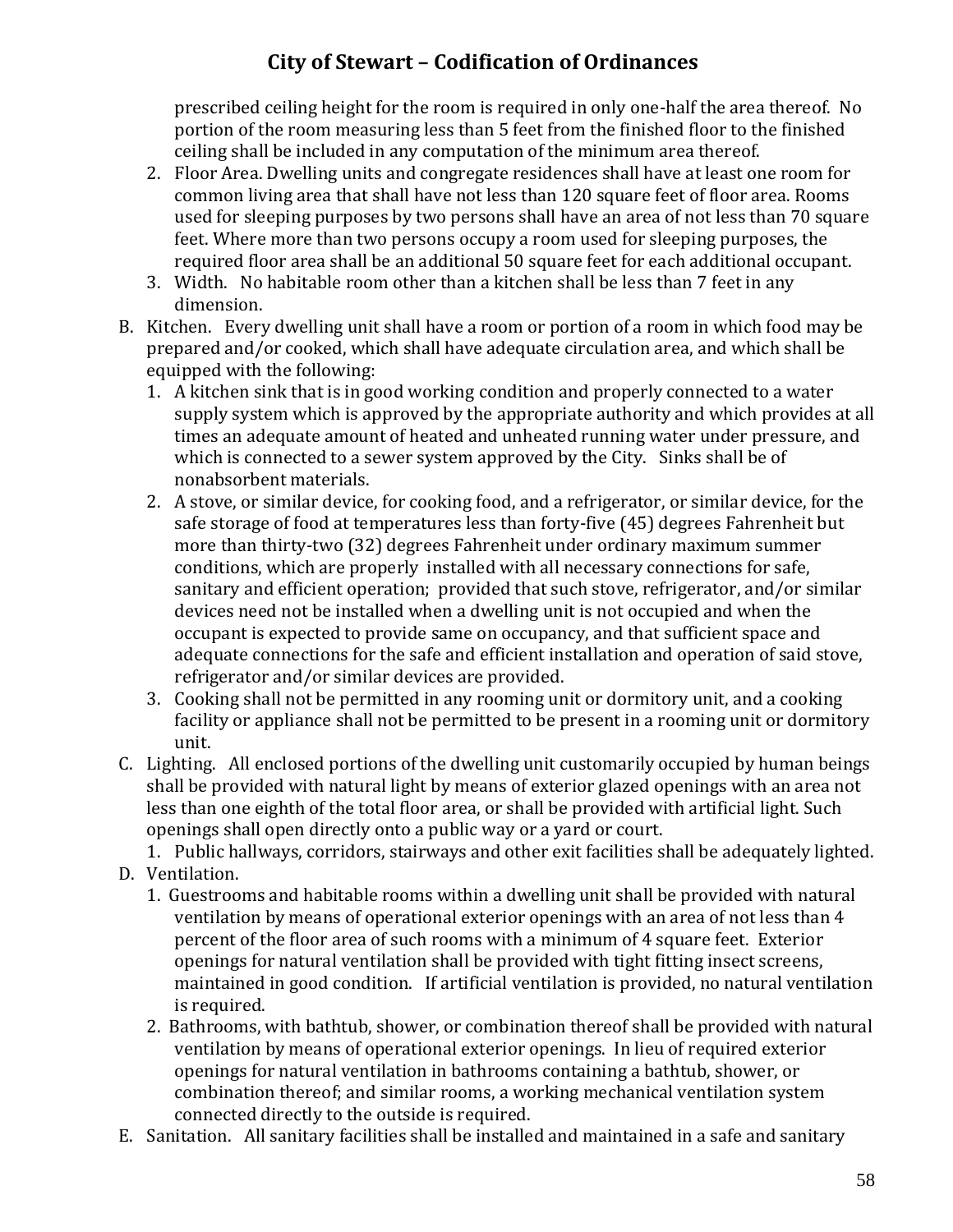condition and in accordance with applicable requirements of the Plumbing Code.

- 1. Dwelling Unit. Dwelling units shall be provided with a bathroom equipped with facilities consisting of a water closet, lavatory, and either a bathtub or shower.
- 2. Rooming Units. Where private water closets are not provided, there shall be provided at least one bathroom accessible from a public hallway.
- F. Bathroom Accessibility. Where bathrooms are shared by rooming units by occupants of a dwelling unit, the bathroom shall be located so that no occupant has to pass through another occupant's room to use the facility.
- G. Room Separations. Every water closet, bathtub or shower required by this ordinance shall be installed in a room that will afford privacy to the occupant. Bathrooms shall be separated from food-preparation areas by a tight fitting door.

#### **§120.14 STRUCTURAL REQUIREMENTS**

General. Roofs, floors, walls, foundations and all other structural components of existing buildings are deemed acceptable provided that these items have been maintained and present no danger to human life or other dangerous condition and shall be maintained in a sound condition.

#### **§120.15 MECHANICAL, ELECTRICAL, AND PLUMBING REQUIREMENTS**

- A. Heating. Dwelling units and guestrooms shall be provided with heating appliances capable of maintaining a room temperature of 68 degrees Fahrenheit at a point 3 feet above the floor in all habitable rooms, bathrooms and water closet compartments. Owners shall turn on the heating appliances when the outside temperature falls to 64 degrees Fahrenheit or below. Such facilities shall be installed and maintained in a safe condition and in accordance with their listings. Un-vented fuel-burning appliances are not permitted. All heating devices or appliances shall be of an approved type.
	- 1. Chimneys and Vents. Every fuel-burning appliance shall discharge the products of combustion to a vent, factory-built chimney, masonry chimney or a chimney or vent that is approved by the appliance manufacturer. Chimneys or vents shall be designed for the type of appliance being vented.
	- 2. Exhaust Vents. Pipes, ducts, conductors, fans or blowers shall not discharge gases, steam, vapor, hot air, grease, smoke, odors or other gaseous or particulate wastes directly upon abutting or adjacent public or private property or that of another tenant.
	- 3. Hazardous Mechanical Equipment. Mechanical equipment that was installed in violation of code requirements in effect at the time of installation or mechanical equipment not installed in accordance with generally accepted construction practices in areas where no codes were in effect or that has not been maintained in good and safe condition shall be considered substandard.
	- 4. Domestic Clothes Dryer Ducts. Exhaust ducts for domestic clothes dryers shall be constructed of metal and shall have a smooth interior finish. The exhaust duct shall be a minimum nominal size of four (4) inches in diameter. The entire exhaust system shall be supported and secured in place. The male end of the duct at over lapped duct joints shall extend in the direction of air flow. Clothes dryer transition ducts used to connect the appliance to the exhaust system shall be limited to single lengths not to exceed eight (8) feet and shall be listed and labeled for application. Transition ducts shall not be concealed within construction.
	- 5. Temperature and Pressure Relief Valves and Piping. No check valve or shutoff valve shall be installed between any safety device and the hot water equipment used, nor shall there be any shutoff valve in the discharge pipe from the relief valve. The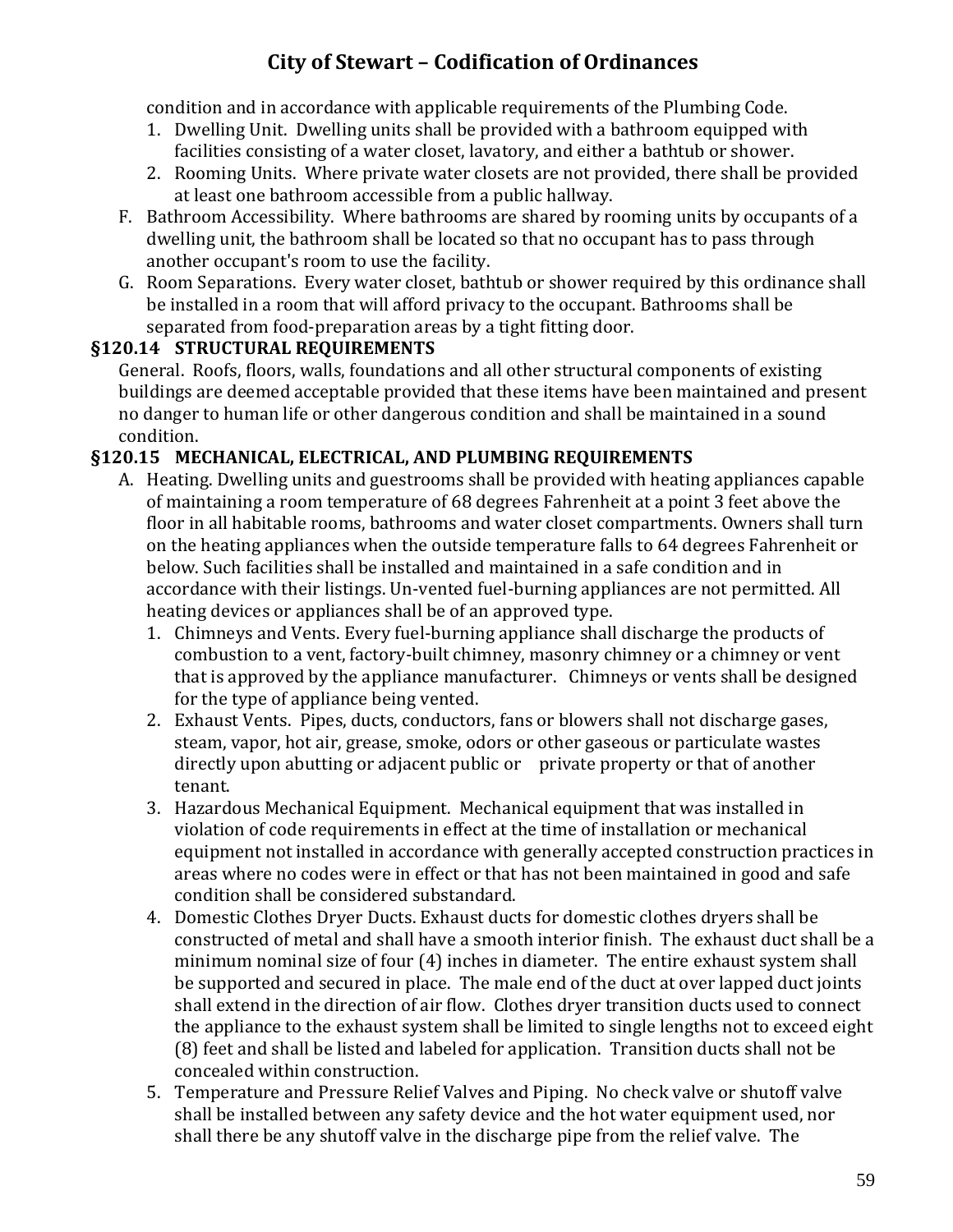discharge pipe shall be full size and run to within eighteen (18) inches of the floor or a safe place of disposal. The discharge end of discharge pipes shall be free from hose threading.

- B. Electrical. The electrical service, lines, switches, outlets, fixtures and fixture coverings, and supports in every building or structure shall be in good repair. Broken, loose, frayed, inoperative, defective or missing portions shall be repaired, replaced, or properly abandoned. All unsafe conditions shall be corrected.
	- 1. Electrical Equipment. All electrical equipment, wiring and appliances shall be properly installed and maintained in a safe and approved manner. All electrical equipment shall be of an approved type.
		- a. Extension cords shall be used only with portable appliances and shall not be used as a substitute for permanent wiring. Extension cords shall be plugged directly into an approved outlet, power tap or multi-plug adapter and shall, except for approved multi- plug extension cords, serve only one portable appliance. The amp capacity of the extension cord shall not be less than the rated capacity of the portable appliance supplied by the cord and shall be grounded when serving a grounded appliance. Extension cords shall be maintained in good condition without splices, deterioration or damage. Extension cords and flexible cords shall not be attached to the structure, extend through walls, ceilings, and floors or under doors or floor coverings, or be subject to environmental or physical damage.
	- 2. Switches and Outlets. Every habitable room shall be provided with at least one switched ceiling or wall light and one duplex outlet.
		- a. Outlets within 6 feet of a sink or bathtub shall be Ground Fault Interrupted (GFI) outlets.
	- 3. Hazardous Electrical Wiring. Electrical wiring that was installed in violation of ordinance requirements in effect at the time of installation or electrical wiring not installed in accordance with generally accepted construction practices in areas where no codes were in effect or that has not been maintained in good condition or that is not being used in a safe manner shall be considered substandard.
- C. Plumbing. All plumbing fixtures shall be properly installed and maintained in working order, and shall be kept free from obstructions, leaks and defects and be capable of performing the function for which such plumbing fixtures are designed. All plumbing fixtures shall be maintained in a safe, sanitary and functional condition.
	- 1. Fixtures. All plumbing fixtures shall be connected to a sanitary sewer or to an approved private sewage disposal system. All plumbing fixtures shall be connected to an approved system of water supply and provided with hot and cold running water necessary for its normal operation. All plumbing fixtures shall be of an approved glazed earthenware type or of a similarly nonabsorbent material.
	- 2. Plumbing System Leaks. Leaking drain or supply lines shall be repaired or replaced. All unsafe conditions shall be corrected.
	- 3. Plumbing System Hazards. Where it is found that a plumbing system in a structure constitutes a hazard to the occupants or to the structure by reason of inadequate service, inadequate venting, improper installation, deterioration or damage or for similar reasons, the code official shall require the defects to be corrected to eliminate the hazard.
	- 4. Contamination. The water supply shall be maintained free from contamination, and all water inlets for plumbing fixtures shall be located above the flood-level rim of the fixture as required by the Minnesota State Plumbing Code. Hose bibs or faucets to which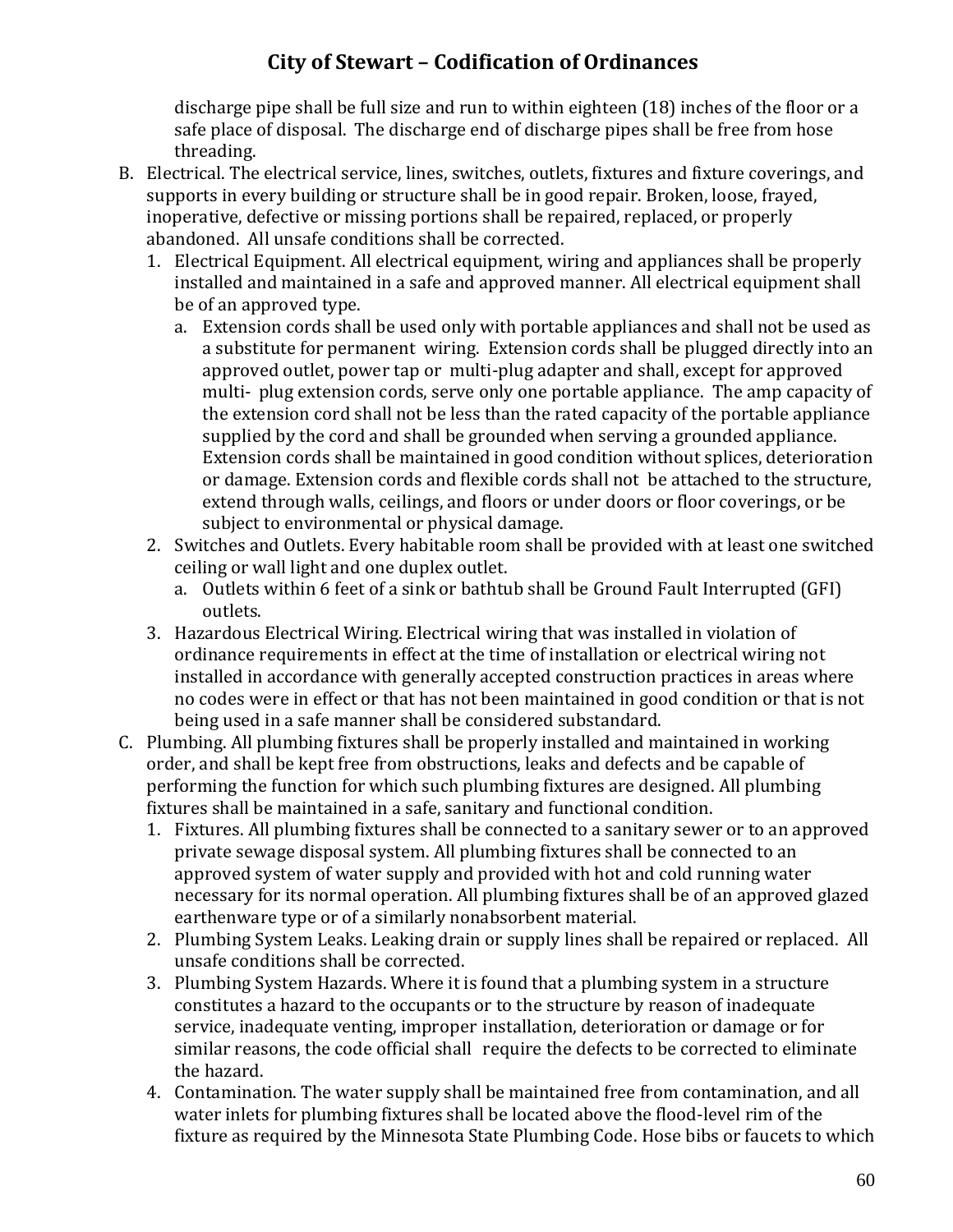hoses may be attached and left in place, shall be protected by an approved atmospherictype vacuum breaker or an approved permanently attached hose connection vacuum breaker.

- a. Boilers. Rental properties with boilers must have approved backflow prevention devices installed. Boilers serving three (3) or more units must have a RPZ (Reduced Pressure Zone) valve installed on the potable water line. RPZ valves must be inspected annually and rebuilt every five (5) years by a licensed RPZ inspector. In lieu of backflow prevention, boilers may be permanently disconnected form the potable water line so that they are operating in a closed system separate from the public water supply.
- 5. Hazardous Plumbing. Plumbing that was installed in violation of code requirements in effect at the time of installation or plumbing not installed in accordance with generally accepted construction practices in areas where no codes were in effect or that has not been maintained in good condition or that is not free of cross-connections or siphonage between fixtures shall be considered substandard.

#### **§120.16 MEANS OF EGRESS**

- A. General. Dwelling units or rooming units shall have access directly to the outside or to a common hallway or public corridor with egress to the outside. An exit shall not pass through a hazardous area such as a furnace room, boiler room, storage room, garage or similar areas.
- B. Means of Egress System. Means of egress system shall be deemed as meeting the intent of this ordinance, provided that the means of egress system or systems is evaluated by the code official and judged to be equivalent to the exit means of egress system that was required by the Code under which the building was constructed or equivalent provisions of the currently adopted Fire Code. This includes, but not limited to, number of exits, separation of exits, egress illumination, emergency egress illumination, emergency exit signage and illumination, corridors, corridor doors, and egress travel distance.
- C. Obstruction of Egress. Means of egress shall not be obstructed in any manner and shall remain free of any material or matter where its presence would obstruct or render the means of egress hazardous. All egress routes shall be properly maintained in a safe manner. A clear and unobstructed means of access with a minimum width of 30 inches and a minimum height of 78 inches shall be maintained from the operating face of an electrical service panel, meter or switchboard. Tenants shall at all times have free access to the service panel for their dwelling unit.
- D. Emergency Escape and Rescue Openings. Sleeping rooms below the fourth story shall have at least one operable window or exterior door approved for emergency escape or rescue. The approved window or door shall be operable from the inside to provide a full clear opening without the use of separate tools or special knowledge and shall open directly onto a public way or a yard or court located on the same lot as the building.
	- 1. Emergency Escape and Rescue Window Requirements. An emergency escape and rescue window from a sleeping room shall have a minimum net clear opening of 4.5 square feet, if the opening does not meet requirement the landlord has one rental cycle to replace to the minimum opening requirements. The minimum net clear opening height shall be 24 inches and the minimum net clear opening width shall be 20 inches. The finished sill shall not be more than 48 inches above the floor. If necessary to add a window, the new window shall meet the requirements of the Building Code for a new emergency escape and rescue window.
		- a. Replacement Emergency Escape and Rescue Windows. The replacement window,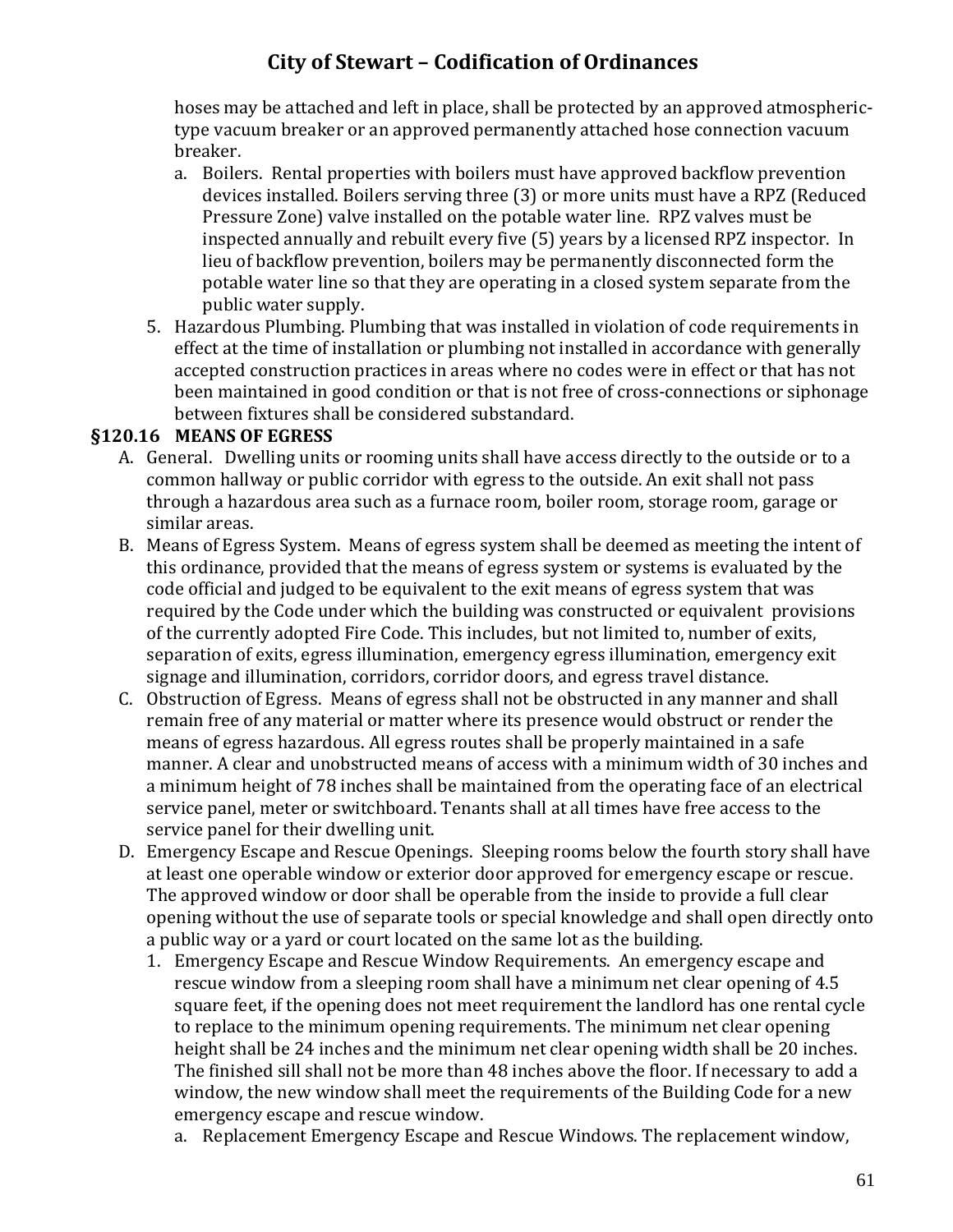provided there are no changes to the structure, shall have a net clear opening of 4.5 square feet. The minimum net clear opening height shall be 24 inches and the minimum net clear opening width shall be 20 inches. The finished sill shall not be more than 48 inches above the floor.

- b. A room may not be used as a sleeping room unless it meets the requirements of (D) (1) of this section
- c. If structural changes need to be made to bring the window into compliance, the new window shall meet the requirements of the Building Code for a new emergency escape and rescue window.
- E. Inadequate Exits. Except for those buildings or portions thereof that have been provided with adequate exit facilities conforming to the provisions of this ordinance, buildings or portions thereof whose exit facilities were installed in violation of ordinance requirements in effect at the time of their construction or whose exit facilities have not been increased in number or width in relation to any increase in occupant load due to alterations, additions or change in use or occupancy subsequent to the time of construction shall be considered substandard.
	- 1. Notwithstanding compliance with code requirements in effect at the time of their construction, buildings or portions thereof shall be considered substandard when the code official finds that an unsafe condition exists through an improper location of exits, a lack of an adequate number or width of exits, or when other conditions exist that are dangerous to human life.

### **§120.17 LIFE SAFETY**

- A. General. All buildings or portions thereof shall be provided with the degree of fire resistive construction, fire warning devices and fire extinguishing devices as provided by this ordinance and the Fire Code.
- B. Smoke Detectors. Single station smoke detectors shall be installed on each floor and basement. A detector shall also be located in each sleeping room and the room or hallway located directly outside of the sleeping room. The inspector may require additional smoke detectors where additional protection may be required.
	- 1. Power Supply. The power supply can be either by battery operation or by the building wiring with battery backup.
- C. Carbon Monoxide (CO) Detectors
	- 1. Approved CO alarms shall be installed and maintained as follows:
		- a. CO alarms are required to be installed within ten (10) feet of each room lawfully used for sleeping purposes.
		- b. It shall be the owners responsibility of the multifamily dwelling that is required to be equipped with carbon monoxide alarms to:
			- i. Provide and install one approved and operational carbon monoxide alarm within ten (10) feet of each room lawfully used for sleeping, and
			- ii. Replace any required carbon monoxide alarm that has been stolen, removed, found missing, or rendered inoperable during a prior occupancy of the dwelling unit and which has not been replaced by the occupant prior to the commencement of a new occupancy of a dwelling unit.
		- c. An exception may be granted to owners who can demonstrate that there are NO sources of Carbon Monoxide in the building or garage.
- D. Fire Extinguishers. All rental units shall be equipped with a fire extinguisher with a minimum rating of 2A 10BC. The extinguisher shall be located within the individual dwelling unit or in a common hallway or corridor, on the same level, and within 50 feet of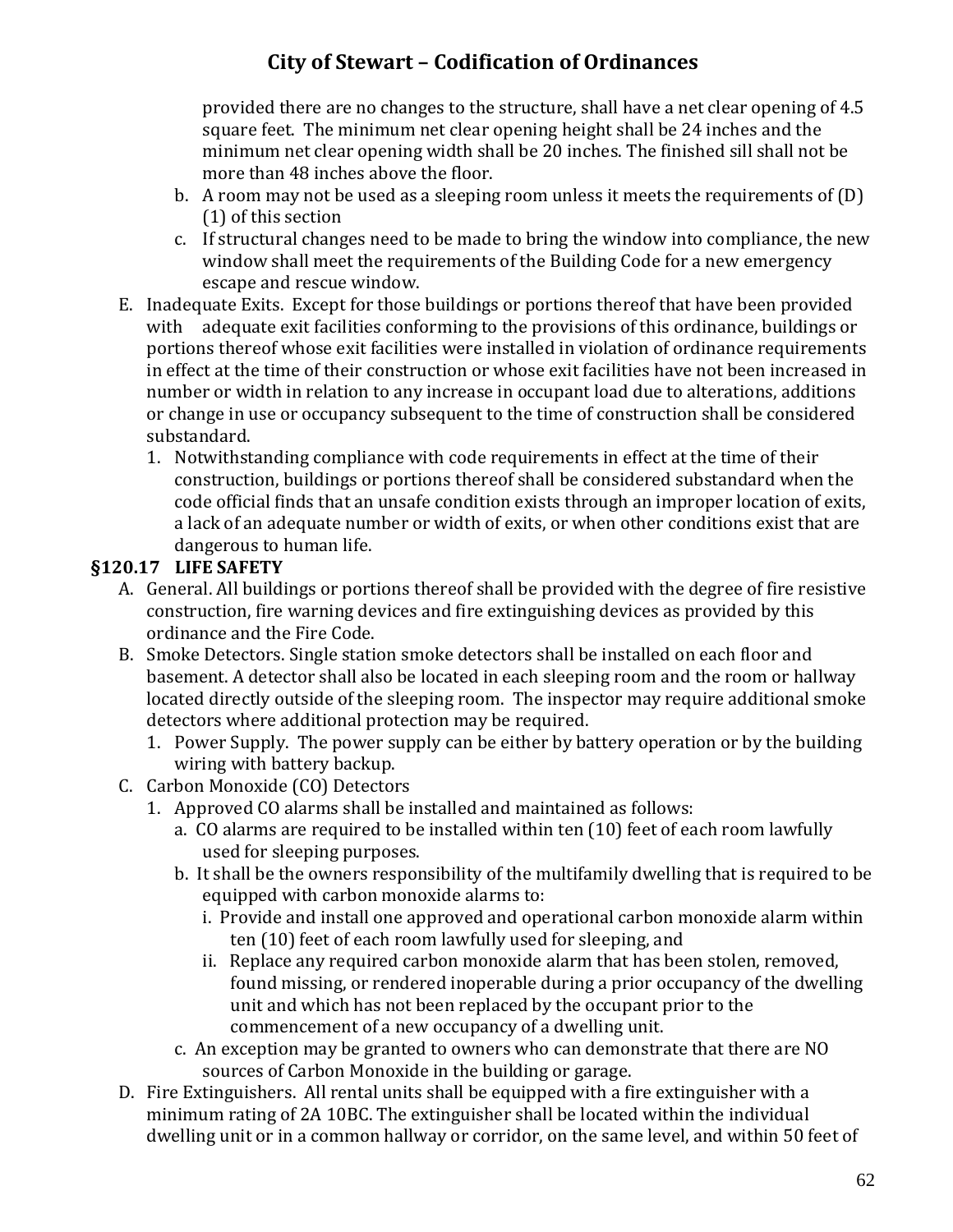the dwelling unit door.

- 1. Fire extinguishers shall be serviced at least annually or as required by the code official. A tag with the name of the servicing company and the service date shall be affixed to the extinguisher and shall remain affixed until the next servicing.
- E. Fire Sprinkler Systems and Fire Alarm Systems. All existing fire sprinkler systems and fire alarm systems shall be maintained in accordance to the current Fire Code.
- F. Inadequate Fire-protection or Firefighters Equipment. Buildings or portions thereof shall be considered substandard when they are not provided with the fire- resistive construction or fire-extinguishing systems or equipment required by this ordinance, except those buildings or portions thereof that conformed with all applicable laws at the time of their construction and whose fire-resistive integrity and fire-extinguishing systems or equipment have been adequately maintained and improved in relation to any increase in occupant load, alteration or addition, or any change in occupancy.

### **§120.18 GENERAL BUILDING REQUIREMENTS**

- A. Handrails. Stairways having 4 or more risers shall have a continuous full-length handrail on at least one side.
	- 1. If the handrail does exist, it shall be firmly fastened and capable of supporting normally imposed loads and shall be maintained in good condition.
		- a. Stairways that are 66" (inches) in width or more require handrails on both sides.
		- b. Existing handrails that are not deemed to be hazardous by the code official are allowed to remain as they are.
	- 2. If a handrail does not exist, a new handrail is required. The handrail shall be mounted no less than 34 inches nor more than 38 inches above the nosing of the stair tread. The handgrip portion of the handrail shall not be less than  $1\frac{1}{4}$ " and no more than  $2$ " in cross-sectional dimension. The ends of the handrails shall be returned to the walls
		- a. Stairways that are 66" (inches) in width or more require handrails on both sides.
		- b. Existing handrails that are not deemed to be hazardous by the code official are allowed to remain as they are.
- B. Guardrails. Unenclosed floor and roof openings, open sides of stairways, landings, decks, balconies, porches or occupied roofs which are more than 30 inches above the grade or floor below shall be protected by a guardrail.
	- 1. If the guardrail does exist, it shall be firmly fastened and capable of supporting normally imposed loads and shall be maintained in good condition.
		- a. Existing guardrails that are not deemed to be hazardous by the code official are allowed to remain as they are.
	- 2. If a new guardrail is required. Guardrails shall be a minimum of 36 inches high. Open railings shall have intermediate rails, spindles or an ornamental pattern such that a 4 inch sphere cannot pass through. When approved by the code official, the spacing between intermediate railings or openings in existing ornamental patterns may be accepted.
		- a. Existing guardrails that are not deemed to be hazardous by the code official are allowed to remain as they are.
- C. Storage of Items. Large amounts of combustible items and materials shall not be stored in attics or basements. Storage shall be maintained 2 feet or more below ceilings and floor joists. Combustible materials and items shall not be stored within 1 foot of any fuel burning appliances. Storage of items shall be orderly and shall not block or obstruct exits. A minimum 3-foot aisle shall be maintained to all exits, furnaces, water heaters, water meters, gas meters or other building service equipment.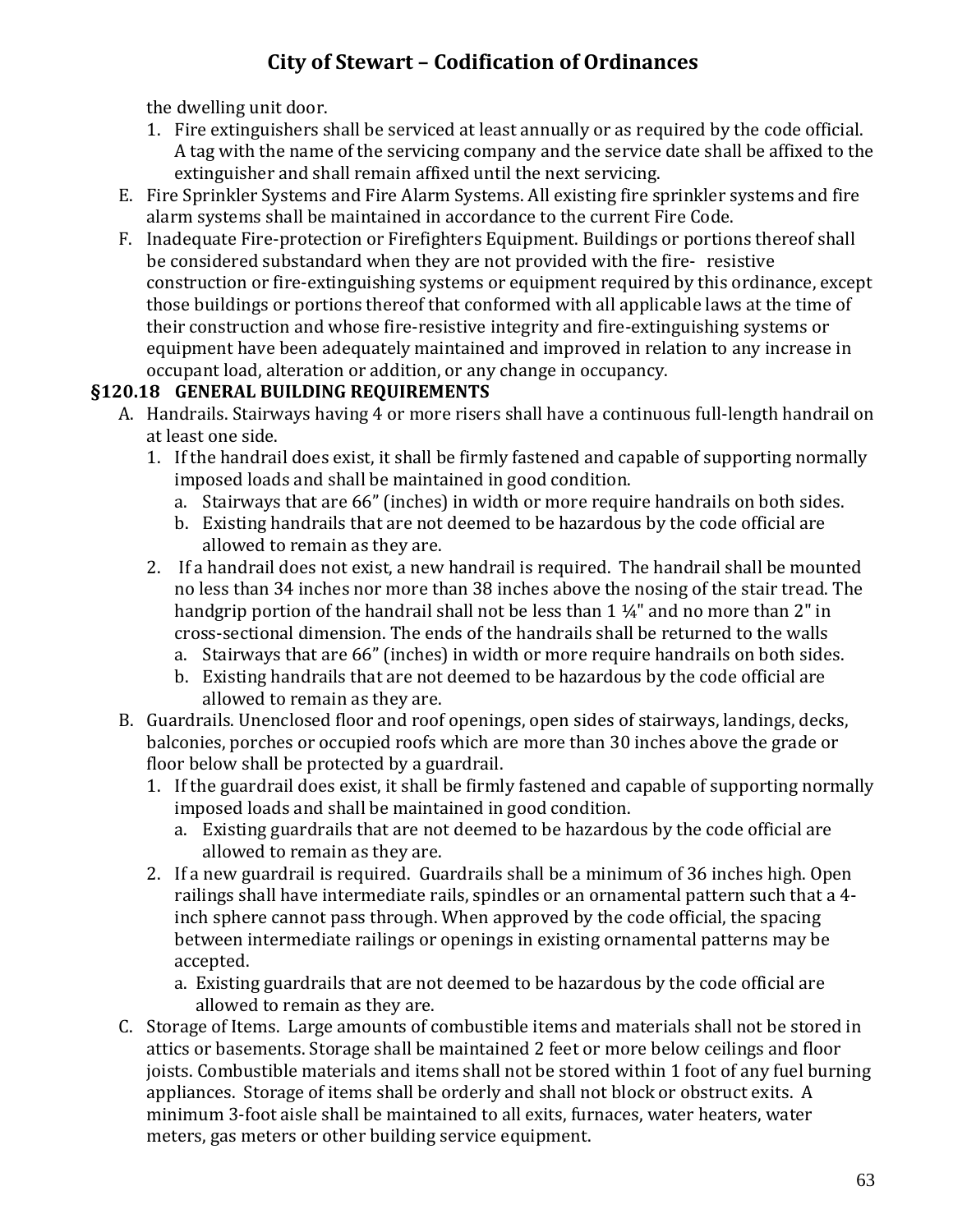- D. Fuel Storage. LP tanks, gasoline containers and fueled equipment, including but not limited to motorcycles, mopeds, lawn-care equipment and portable cooking equipment, shall not be stored or repaired in an apartment building or dwelling unit.
- E. Barbecues and Open Flames. In any structure containing two or more dwelling units, no person shall kindle, maintain, or cause any fire or open flame on any balcony above ground level, on any roof, or on any ground floor patio within 15 feet of any structure. No person shall store or use any fuel, barbecue, torch, or similar heating or lighting chemicals or device in such locations.

### **§ 120.19 VIOLATIONS**

Violation of this Section shall be a misdemeanor.

#### **§ 120.20 NOTICES AND ORDERS OF THE CODE OFFICIAL**

- A. Compliance Order. The code official shall prepare a compliance order, listing all violations and the date or dates when such violations shall be corrected. The property owner shall have the responsibility to correct all violations within the time limit set forth by the code official. Any questions regarding the compliance of said violations, the property owner may contact the code official.
- B. Substandard Occupancy. No occupancy shall be permitted for any dwelling or rental unit when, in the opinion of the code official, there exists inadequate maintenance, dilapidation, physical damage, unsanitary condition or abandonment which constitutes a fire hazard or a hazard to public safety or health.
- C. Notice to Vacate. The code official shall have to authority to issue a NOTICE TO VACATE order on any building that is, in the opinion of the code official and as defined in this ordinance, deemed substandard.

#### **§ 120.21 APPEAL**

- A. Appeal. Any person may appeal from any notice, order, decision, or determination of the code official. Said appeal shall be made in writing and submitted to City Hall within ten calendar days of any notice, order, decision or determination of the code official of a violation of the rental housing ordinance.
	- 1. Time Allotted for Appeal. The City Clerk shall determine whether the appeal has been filed within ten days and is timely. If it is determined that the appeal has not been filed timely, the City Clerk will file a report to be reviewed by the City Council at the next City Council meeting and a motion may be made to disallow the appeal.
- B. Scheduling and Noticing Appeal for Hearing. If the Appeal has been timely filed or allowed to continue per City Council, the City Clerk shall schedule an appeal hearing no sooner than 10 days from receipt of the appeal and the City Clerk shall mail written notice to the Appellant acknowledging receipt of the appeal, notifying the Appellant of the date, time and place of the hearing. The City Clerk shall deliver a copy of the appeal and a copy of the notice of hearing to the code official.
- C. Appeal Hearing. At the hearing the following process will be followed:
	- 1. The code official shall introduce the issue, explain the ordinance requirements and summarize the Appellant's appeal.
	- 2. Appellant shall state his or her case and may provide written submissions and witness testimony to the City Council.
	- 3. The City Council shall vote to:
		- a. Table the appeal for additional information/review; if the vote is to table for additional information/review, the City Council shall schedule a hearing setting the date, time and place of the next hearing and specify the additional information/evidence requested, specify who will be providing the information and